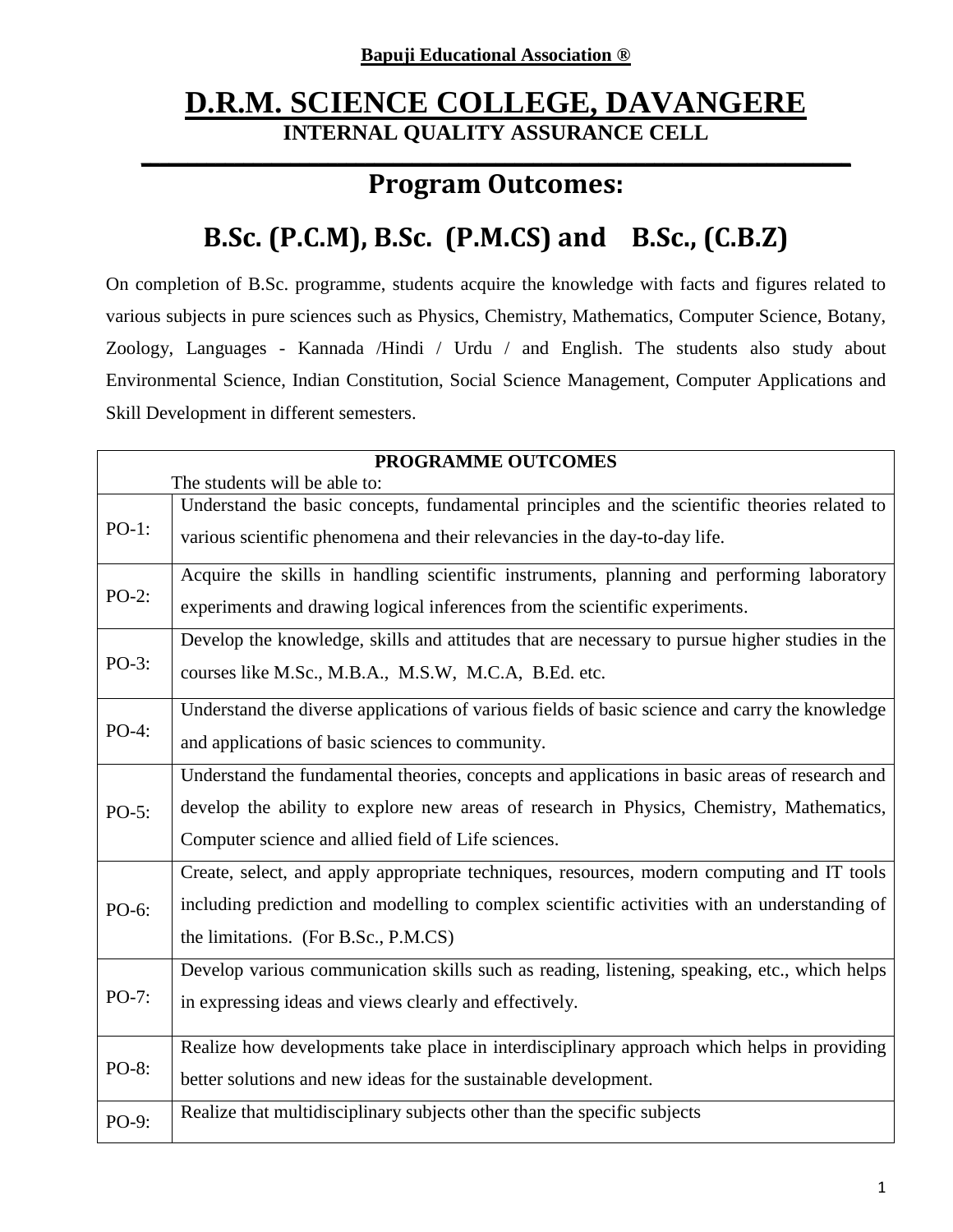| $PO-10$ : | Imbibe ethical, moral and social values in personal and social life leading to highly cultured<br>and civilized personality.                                                            |
|-----------|-----------------------------------------------------------------------------------------------------------------------------------------------------------------------------------------|
| PO-11:    | Realize that pursuit of knowledge is a lifelong activity that leads towards a successful life.                                                                                          |
| $PO-12$ : | Develop talent by participating in various social and cultural activities voluntarily, in order to<br>spread knowledge, create awareness about the social evils, blind faith and so on. |
| PO-13:    | Ability to communicate with others in regional language and in English.                                                                                                                 |
| $PO-14$ : | Understand the issues related to nature and environmental contexts and sustainable<br>development.                                                                                      |
| $PO-15$ : | A degree in B.Sc. (Computer Science) puts a good platform for fundamentals of Computer<br>Science, and is a stepping stone in student's professional career.                            |
| PO-16:    | Apply reasoning informed by the related knowledge to assess societal, health, safety and legal<br>issues.                                                                               |
| $PO-17:$  | Apply ethical principles and commit to professional ethics and responsibilities and norms of<br>the scientific practice.                                                                |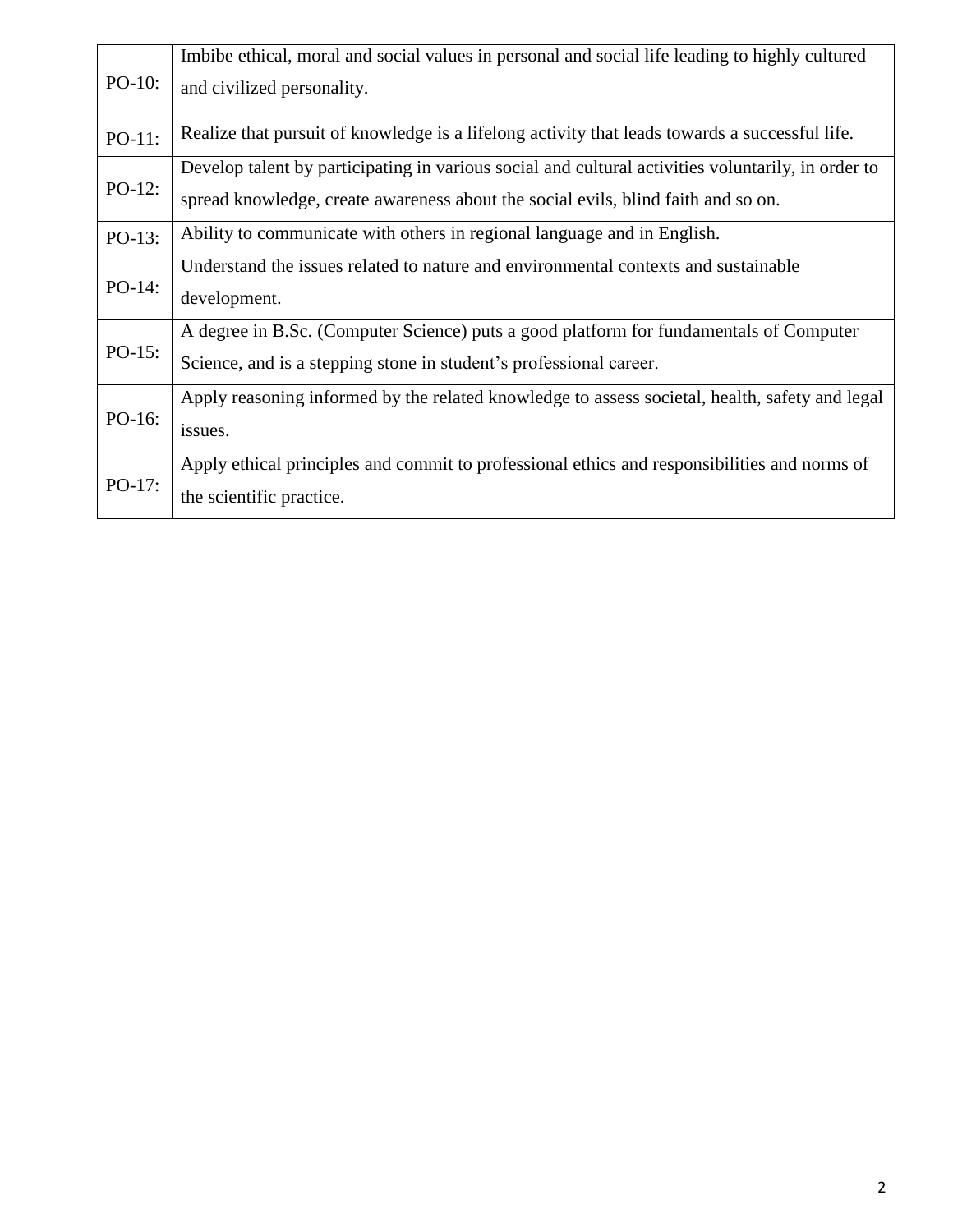# **Program Specific Outcomes: PHYSICS**

| <b>SPECIFIC OUTCOMES</b> |                                                                                                  |
|--------------------------|--------------------------------------------------------------------------------------------------|
|                          | At the end of the B.Sc. program in Physics the students will be able to:                         |
| $SO-1$ :                 | Gain a working knowledge of fundamental concepts in basic areas of physics such as classical     |
|                          | mechanics, quantum mechanics, thermodynamics, nuclear physics, optics, atomic physics,           |
|                          | astrophysics and electronics.                                                                    |
| $SO-2$ :                 | Read, understand and interpret physical information – verbal, mathematical and graphical.        |
| $SO-3$ :                 | Acquire need based education in physics to achieve high quality at the undergraduate level.      |
| $SO-4$ :                 | Analyse physical problems and develop correct solutions using accepted laws.                     |
| $SO-5$ :                 | Solve versatile problem with physical intuition along with analytical skills, qualitative skills |
|                          | building models and understanding the world around us.                                           |

# **Course Outcomes of Physics:**

### **Semester 1: Paper-I: Mechanics and Properties of Matter (Theory) and Practical-1**

| <b>COURSE OUTCOMES</b> |                                                                                                                                                                                  |  |
|------------------------|----------------------------------------------------------------------------------------------------------------------------------------------------------------------------------|--|
|                        | On successful completion of the course students will be able to,                                                                                                                 |  |
| $CO-1$ :               | Understand the role of vectors and coordinate systems in Physics; solve ordinary differential<br>equations, laws of motion and their applications to various dynamic situations. |  |
| $CO-2$ :               | Learn the concept of inertial reference frames. The concept of conservation of energy,<br>momentum, angular momentum and apply them to the basic problems.                       |  |
| $CO-3$ :               | Understand the basic concepts of Newton's laws, Centre of mass, Moment of Inertia.                                                                                               |  |
| $CO-4$ :               | Describe how fictitious forces arise in a non-inertial frame, e.g., Why a person sitting in a<br>merry-go-round experiences an outward pull?                                     |  |
| $CO-5$ :               | Describe Gravitational law and understand motion of rocket and development of multistage<br>rocket.                                                                              |  |
| CO-6:                  | Understand material properties such as elasticity, viscosity and surface tension.                                                                                                |  |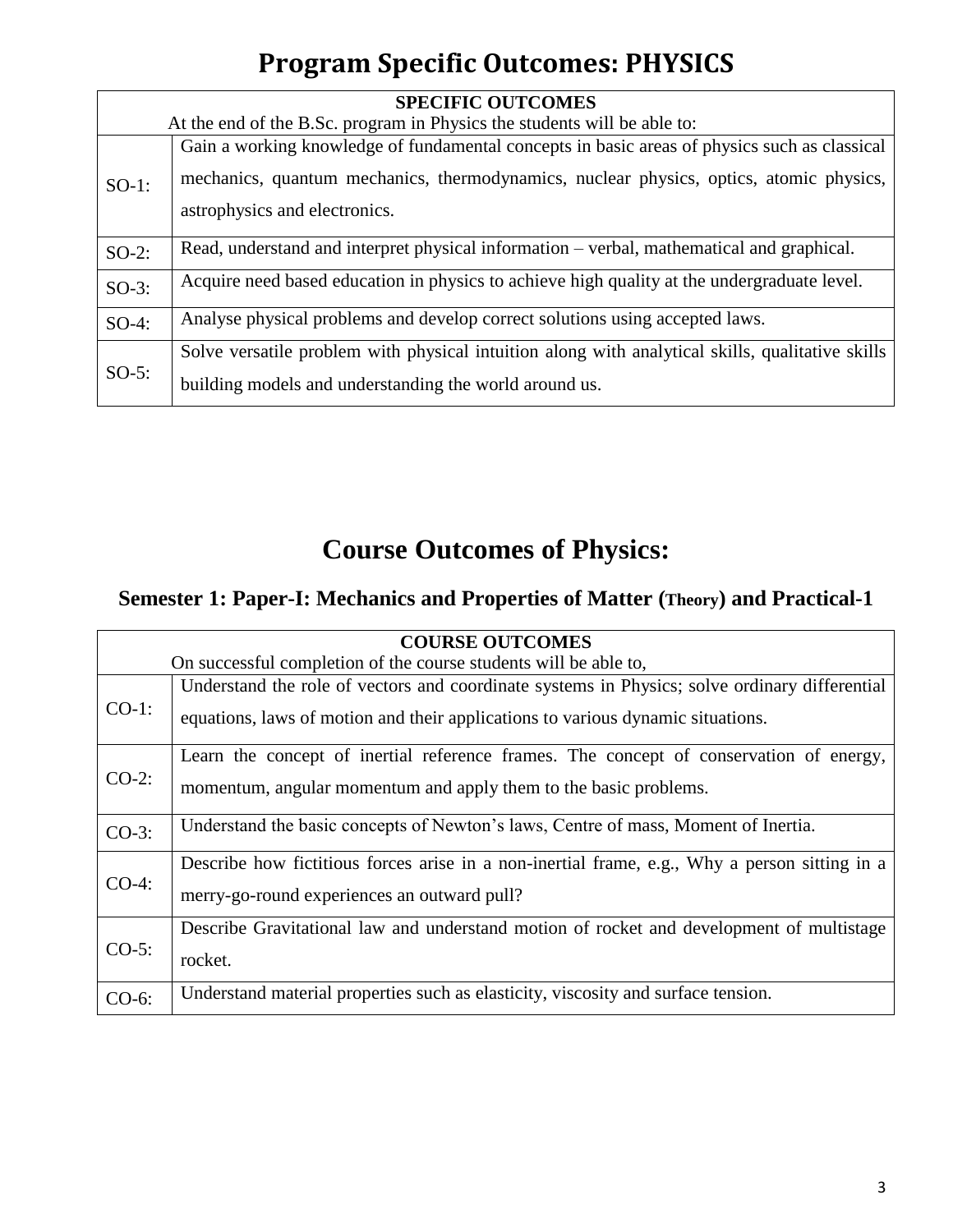### **Semester 2: Paper-II: Thermal Physics and Waves (Theory) and Practical- 2**

| <b>COURSE OUTCOMES</b> |                                                                                                                                                                              |  |
|------------------------|------------------------------------------------------------------------------------------------------------------------------------------------------------------------------|--|
|                        | On successful completion of the course students will be able to,                                                                                                             |  |
| $CO-1$ :               | Learn the basic concepts of thermodynamics, the zeroth, first and the second laws of<br>thermodynamics, the concept of entropy and the associated theorems, Carnot cycle and |  |
|                        | efficiency of heat engine.                                                                                                                                                   |  |
|                        | Imparts conceptual knowledge of kinetic theory of gases, mean free path. Have a knowledge                                                                                    |  |
| $CO-2$ :               | of the real gas equations, Van der Waal equation of state, the Joule-Thompson effect, Latent                                                                                 |  |
|                        | heat equations, etc.                                                                                                                                                         |  |
|                        | Learn about the black body radiations, Stefan-Boltzmann's law, Rayleigh-Jean's law and                                                                                       |  |
| $CO-3$ :               | Planck's law and their significances.                                                                                                                                        |  |
| $CO-4$ :               | Gain knowledge about superposition of two harmonic oscillations and their result as a                                                                                        |  |
|                        | Lissajous figures at different frequencies and phases, phase velocity and group velocity etc.                                                                                |  |
| $CO-5$ :               | Understand acoustics, noise and loudness to gain the knowledge about the designing of                                                                                        |  |
|                        | acoustic hall and auditorium.                                                                                                                                                |  |

### **Semester 3: Paper-III: Geometrical Optics and Electricity (Th) and Practical- 3**

| <b>COURSE OUTCOMES</b> |                                                                                                                                                                                                                                                                                                     |  |
|------------------------|-----------------------------------------------------------------------------------------------------------------------------------------------------------------------------------------------------------------------------------------------------------------------------------------------------|--|
|                        | On successful completion of the course students will be able to,                                                                                                                                                                                                                                    |  |
| $CO-1$ :               | Understand the nature of light and its properties.                                                                                                                                                                                                                                                  |  |
| $CO-2$ :               | Learn about lens aberration and different methods to minimise lens aberration. Learn about<br>construction and working of eye-pieces.                                                                                                                                                               |  |
| $CO-3$ :               | Describe mathematical formulation useful to understand physical properties such as vectors,<br>scalars, gradient, divergence, curl, surface and volume integrals. Electrostatics, dipole and<br>quadrupole moments, Gaus's law, capacitance, dielectric measurements and other related<br>concepts. |  |
| $CO-4$ :               | Explain and differentiate the vector (electric fields, Coulomb's law) and scalar (electric<br>potential, electric potential energy), formalisms of electrostatics, apply Gauss's law of<br>electrostatics to solve a variety of problems.                                                           |  |
| $CO-5$ :               | Verify all network theorems using electric circuits.                                                                                                                                                                                                                                                |  |
| $CO-6$ :               | Understand the concept of Inductance and Capacitance; solve many circuit problems using L-<br>R, C-R and L-C-R circuits.                                                                                                                                                                            |  |
| $CO-7$ :               | Gain knowledge of alternate current, production and measurement of power by different<br>sources. Understand the resonance circuits and their applications. Understand R-C filters.                                                                                                                 |  |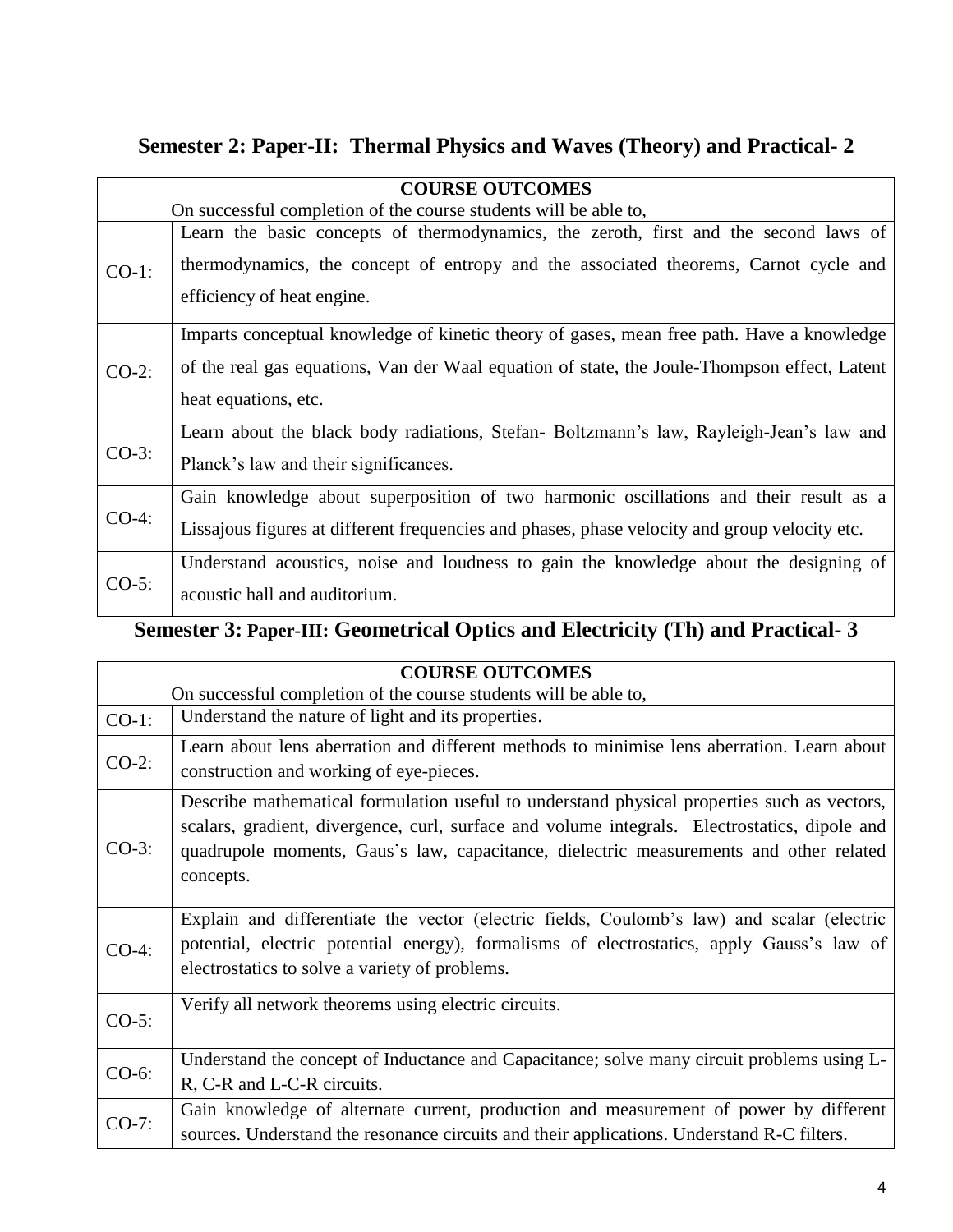### **Semester 4: Paper-IV: Wave Optics and Electromagnetism (Th) and Practical- 4**

|          | <b>COURSE OUTCOMES</b>                                                                     |  |
|----------|--------------------------------------------------------------------------------------------|--|
|          | On successful completion of the course students will be able to,                           |  |
| $CO-1$ : | Understand the light phenomena such as interference, diffraction and polarization.         |  |
| $CO-2$ : | Understand the interference in thin films, using examples of Newton's rings, air wedge and |  |
|          | Michelson's interferometer and applications.                                               |  |
| $CO-3$ : | Gain knowledge of specific rotation, Kerr effect and Faraday effect.                       |  |
| $CO-4$ : | Describe how magnetism is produced and list the examples where its effects are observed.   |  |
| $CO-5$ : | Understand the theory of Helmholtz Galvanometer, Ampere's circuital law and its            |  |
|          | applications.                                                                              |  |
| $CO-6$ : | Explain Faraday-Lenz and Maxwell laws to articulate the relationship between electric and  |  |
|          | magnetic fields.                                                                           |  |

### **Semester 5: Paper V- Atomic Physics and Lasers (Th) and Practical- 5**

| <b>COURSE OUTCOMES</b> |                                                                                            |
|------------------------|--------------------------------------------------------------------------------------------|
|                        | On successful completion of the course students will be able to,                           |
| $CO-1$ :               | Acquire knowledge about the electronic and nuclear structure of atoms.                     |
|                        | Understand about charge of an electron and different methods to find specific charge of an |
| $CO-2$ :               | electron.                                                                                  |
| $CO-3$ :               | Solve problems related to the structure of atoms and the effect of LS and JJ coupling.     |
| $CO-4$ :               | Have an appreciation of Optical spectra helpful in the analysis of structure of atoms.     |
|                        | Learn about Zeeman effect, theory of Normal Zeeman effect and Anomalous Zeeman effect,     |
| $CO-5$ :               | Paschen Back effect and Stark effect.                                                      |
| CO-6:                  | Understand the role of LASER, X-ray and radioactive rays in the field of medical science.  |
| $CO-7$ :               | Learn about principle and production of LASER.                                             |
| $CO-8$ :               | Learn about principle of recording and production of Holography.                           |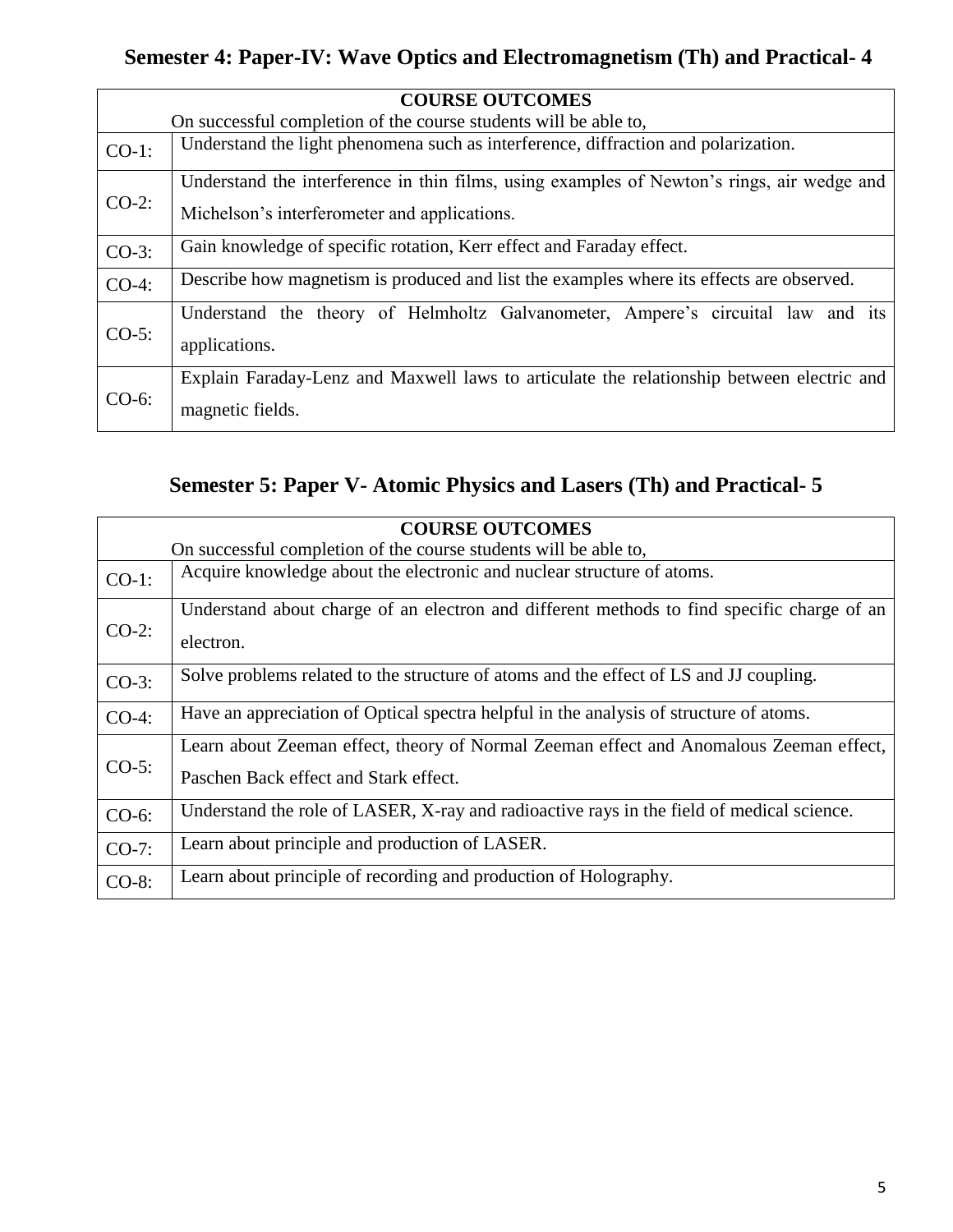### **Semester 5: Paper-VI:**

|           | <b>COURSE OUTCOMES</b>                                                                                                                |  |
|-----------|---------------------------------------------------------------------------------------------------------------------------------------|--|
|           | On successful completion of the course students will be able to,                                                                      |  |
| $CO-1$ :  | Understand Molecular spectra, its origin and selection rules.                                                                         |  |
| $CO-2$ :  | Learn about experimental study of Raman effect, quantum theory of Raman effect and<br>applications of Raman effect.                   |  |
| $CO-3$ :  | Have an appreciation of statistical nature of macro systems, Thermo dynamical probability.                                            |  |
| $CO-4$ :  | Theory of M-B distribution law, Fermi-Dirac distribution law and Bose- Einstein<br>condensation.                                      |  |
| $CO-5$ :  | Learn about the phenomenon of Radioactivity, theory of successive disintegration and<br>radioactive equilibrium.                      |  |
| $CO-6$ :  | Understand Radioactive dating- determination of age of Earth, rocks and archeological dating.                                         |  |
| $CO-7$ :  | Learn about $\alpha$ -decay, $\beta$ - decay, and theory of Radioactive decays and characteristics of<br>radioactive radiations.      |  |
| $CO-8$ :  | Acquire the knowledge and understand the structure of nucleus with the help of Liquid drop<br>model, Shell model and Fermi gas model. |  |
| $CO-9$ :  | Learn about Detectors and Accelerators (Cyclotron and Betatron).                                                                      |  |
| $CO-10$ : | Understand discovery of primary and secondary Cosmic rays and their characteristics.                                                  |  |

# **Molecular Physics, Nuclear Physics and Statistical Mechanics (Th) and Practical- 6**

### **Semester 5: Paper-VII: Electronics, Solid state physics and Nano materials (Th) and Practical- 7**

|          | <b>COURSE OUTCOMES</b>                                                                                                                                                                      |  |
|----------|---------------------------------------------------------------------------------------------------------------------------------------------------------------------------------------------|--|
|          | On successful completion of the course students will be able to,                                                                                                                            |  |
| $CO-1$ : | Understand the working of transistors- to draw DC and AC load lines. Different methods of<br>biasing transistors, expressions for voltage, current and power gains using hybrid parameters. |  |
| $CO-2$ : | Learn about symbol, characteristics and applications of Op-amp.                                                                                                                             |  |
| $CO-3$ : | Learn about oscillators- concept of feedback and Barkhausen criterion. Construction and<br>working of oscillators and multi vibrators.                                                      |  |
| $CO-4$ : | Have an appreciation of use of digital signals over Analog signals.                                                                                                                         |  |
| $CO-5$ : | Learn about construction, symbol and truth tables of AND, OR and NOT logic gates, Brief<br>explanation of Boolean expressions- Implementation by basic logic gates.                         |  |
| $CO-6$ : | Understand the concept of lattice, unit cell, Bravias lattice, crystal systems and Miller indices.<br>X-ray diffraction, Bragg's law and crystal structure of NaCl.                         |  |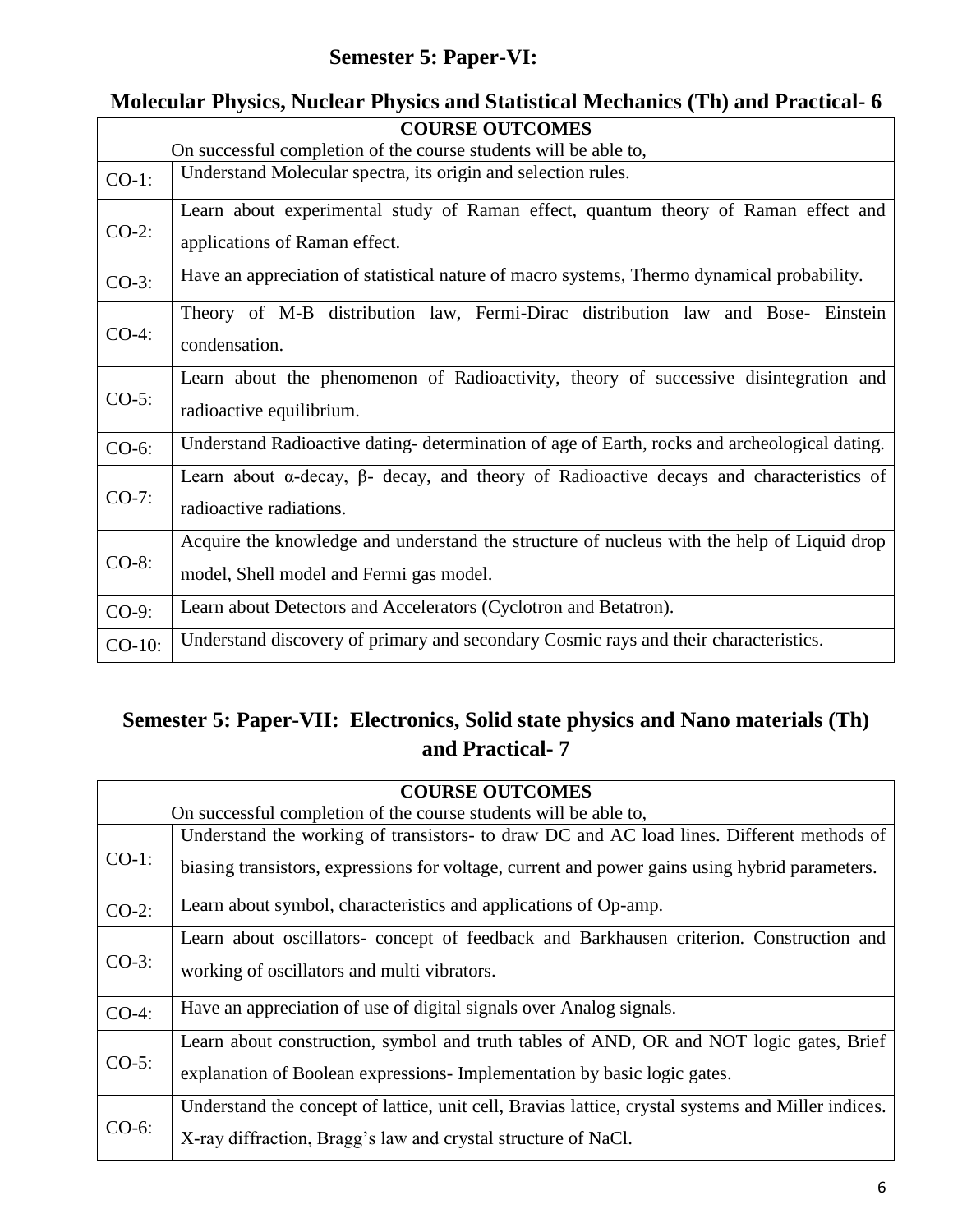| $CO-7$ :  | Learn about theory of specific heat of solids.                                                                                                |
|-----------|-----------------------------------------------------------------------------------------------------------------------------------------------|
| CO-8:     | Learn about Free electron theory of metals and Fermi energy.                                                                                  |
| $CO-9$ :  | Learn about Band theory of solids and Hall effect.                                                                                            |
| $CO-10$ : | Have an appreciation of concept of Superconductivity, BCS theory of Superconductivity,<br>applications of superconductors -Maglev and SQUIDs. |
| $CO-11$ : | Langevin's theory of Diamagnetism and Paramagnetism and Domain theory of<br>Ferromagnetism.                                                   |
| $CO-12$ : | Acquire knowledge and understand about Nanomaterials, properties of Nanomaterials,<br>Nanotubes and Applications of Nanotechnology.           |

### **Semester 5: Paper-VIII: Relativity, Astrophysics, Quantum Mechanics and Space Physics (Th) and Practical- 8**

|          | <b>COURSE OUTCOMES</b>                                                                               |  |
|----------|------------------------------------------------------------------------------------------------------|--|
|          | On successful completion of the course students will be able to,                                     |  |
|          | Understand the principles of Quantum mechanics and special theory of relativity. Theory of           |  |
| $CO-1$ : | for<br>theoretical<br>relativity<br>provides<br>intellectual<br>food<br>students<br>interested<br>in |  |
|          | studies.                                                                                             |  |
|          | Understand null result of Michelson-Morley experiment, postulates of Special theory of               |  |
| $CO-2$ : | Relativity, Length contraction and Time dilation.                                                    |  |
|          | Get the knowledge of derivation of velocity addition theorem, relativistic variation of mass,        |  |
| $CO-3$ : | Einstein's mass energy equivalence and Relativistic Doppler effect.                                  |  |
|          | Know concept of matter waves, De Broglie hypothesis, uncertainty principle, wave function,           |  |
| $CO-4:$  | Schrodinger's wave equation and its applications.                                                    |  |
| $CO-5$ : | Understand the basics of astronomy and astrophysics, Stellar Evolution, properties of stars,         |  |
|          | life cycle of stars, solar atmosphere, photon diffusion time, formation of stars-properties, HR      |  |
|          | diagrams, neutron star and black hole.                                                               |  |
| $CO-6$ : | Know solar atmosphere, electromagnetic radiations from the sun, solar wind and solar cycles.         |  |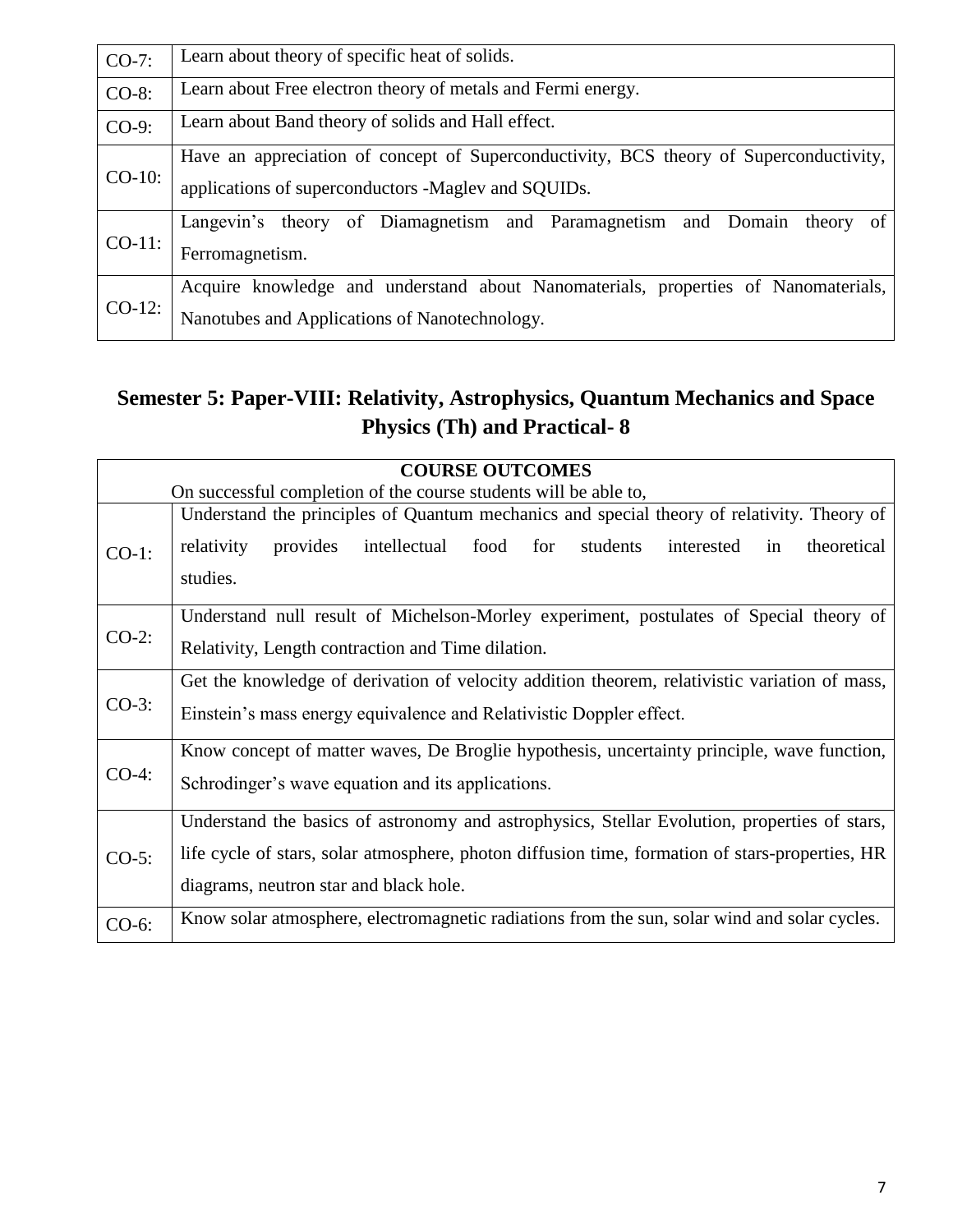# **Program Specific Outcomes: MATHEMATICS**

| <b>SPECIFIC OUTCOMES</b> |                                                                                                                                    |  |
|--------------------------|------------------------------------------------------------------------------------------------------------------------------------|--|
|                          | At the end of the B.Sc. Program in Mathematics the students will able to,                                                          |  |
| $SO-1$ :                 | Use mathematical ideas to perfect real-world problems.                                                                             |  |
| $SO-2$ :                 | Utilize technology to address mathematical ideas.                                                                                  |  |
| $SO-3$ :                 | Demonstrate the effective use of mathematical skills to solve quantitative problems from a<br>wide array of mathematical concepts. |  |
| $SO-4$ :                 |                                                                                                                                    |  |
| $SO-5$ :                 | Perform in Scilab and Maxima software which will be very useful for their research<br>programs.                                    |  |
| $SO-6$ :                 | Pursue their career in academics, industry and other areas of mathematics.                                                         |  |

# **Course Outcomes of Mathematics:**

**Semester 1: Paper I- Algebra and Calculus-I (Th) and Practical- 1**

| <b>COURSE OUTCOMES</b> |                                                                                                                               |  |
|------------------------|-------------------------------------------------------------------------------------------------------------------------------|--|
|                        | On successful completion of the course students will be able to                                                               |  |
| $CO-1$ :               | Understand the advance topics on matrices, via rank, Eigen values and homogeneous and<br>non-homogeneous systems in Algebra.  |  |
| $CO-2$ :               | Define algebraic, geometric, integral and successive differentiation.                                                         |  |
| $CO-3$ :               | Understand basic properties of limit, continuity, differentiability of functions and reduction<br>formulae.                   |  |
| $CO-4$ :               | $n^{th}$<br>order derivatives of some special functions like exponential, algebraic, trigonometric<br>functions with example. |  |

#### **Semester 2: Paper II-Algebra and Calculus-II (Th) and Practical- 2**

| <b>COURSE OUTCOMES</b> |                                                                                                                                                                 |  |
|------------------------|-----------------------------------------------------------------------------------------------------------------------------------------------------------------|--|
|                        | On successful completion of the course students will be able to                                                                                                 |  |
| $CO-1$ :               | Find the order of the group, integral power of the group, cyclic group, abelian group,<br>Lagrange's theorem and its applications and Cossets of groups.        |  |
| $CO-2$ :               | Identify the left and right Cossets of a group, Quotient group, Normal subgroups and its<br>applications. Homomorphism and Isomorphism of groups with examples. |  |
| $CO-3$ :               | Understand the derivative of an arc of a curve in different types.                                                                                              |  |
| $CO-4$ :               | Understand the curvature of different curves. Centre of curvature for Cartesian curve, Involute<br>and Evolute.                                                 |  |
| $CO-5$ :               | Understand the envelope of Cartesian and polar curves.                                                                                                          |  |
| $CO-6$ :               | Know the asymptotes for an algebraic curve for both x and y axes. Oblique asymptote.                                                                            |  |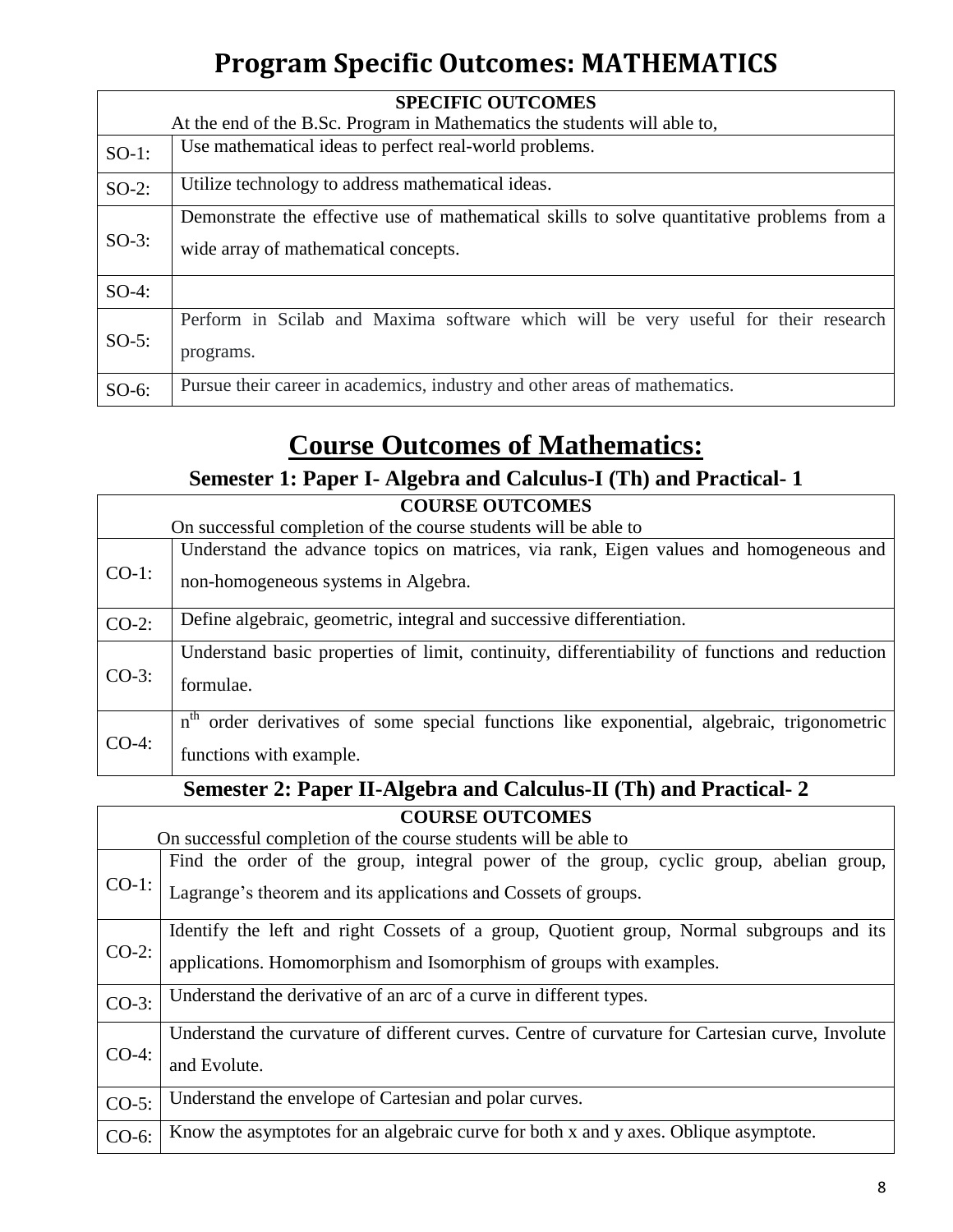| $ CO-7:$ | Understand the nature of the double points of an algebraic curve to find node, cusp and isolated |
|----------|--------------------------------------------------------------------------------------------------|
|          | point.                                                                                           |
| $ CO-8:$ | Know the partial differentiation of $1st$ and $2nd$ order derivatives of Homogeneous function of |
|          | two variables and three variables.                                                               |
| $CO-9:$  | Understand the Euler's theorem and its extension formulae.                                       |

# **Semester 3: Paper III- Calculus-III and Geometry-I (Th) and Practical- 3**

| <b>COURSE OUTCOMES</b> |                                                                                                   |
|------------------------|---------------------------------------------------------------------------------------------------|
|                        | On successful completion of the course students will be able to                                   |
|                        | Represent mathematical information on numerically, symbolically, graphically, verbally and        |
| $CO-1$ :               | visually using appropriate technology.                                                            |
|                        | Solve problems using Roll's theorem, Lagrange's mean value theorem, Taylor's theorem,             |
| $CO-2$ :               | Maclaurin's expansion of series. Cauchy's mean value theorem and indeterminate forms of           |
|                        | various types.                                                                                    |
| $CO-3$ :               | Trace the curves, rectification, quadrature and volume of solids of revolution.                   |
|                        | Find directional derivative, gradient, curl, Laplacian operator, Solenoidal vector and irrational |
| $CO-4$ :               | vector.                                                                                           |
|                        | Understand the equations of plane, equation of line, mutual position of a line and plane and      |
| $CO-5$ :               | angle between two planes.                                                                         |
| $CO-6$ :               | Understand the equation to a sphere, circular cylinder, cone and angle between two spheres        |
|                        | coplanarity.                                                                                      |
| $CO-7$ :               | Prove a statement using one of the basic methods of proof or disprove it using a counter          |
|                        | example.                                                                                          |

# **Semester 4: Paper IV- Differential equation-I and Analysis-I (Th) and Practical- 4**

| <b>COURSE OUTCOMES</b> |                                                                                                 |
|------------------------|-------------------------------------------------------------------------------------------------|
|                        | On successful completion of the course students will be able to                                 |
| $CO-1$ :               | Compare first and second order differential equations. Solve the equations using appropriate    |
|                        | techniques including constructing solutions using series and matrices.                          |
| $CO-2$ :               | Know the geometrical meaning of a differential equation of first order and first degree using a |
|                        | counter example.                                                                                |
| $CO-3$ :               | Know the differential equations of first order and higher degree. Equations solvable for x, y   |
|                        | and p, where p=dy/dx. Equations reducible Clairaut's form. To find general and singular         |
|                        | solution.                                                                                       |
| $CO-4$ :               | Understand the second order second degree differential equations with constant coefficients to  |
|                        | find complementary function and particular integral for various types.                          |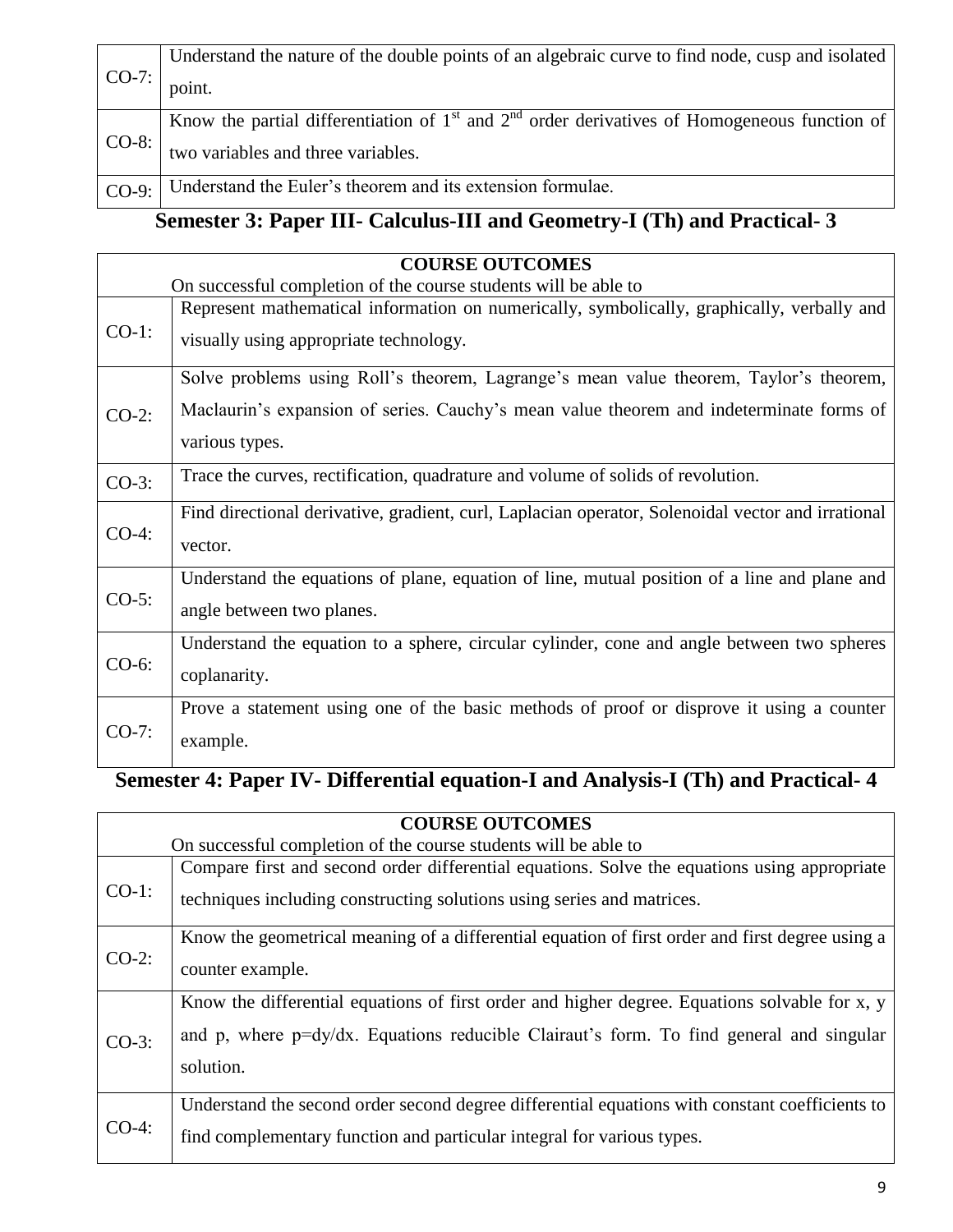| $CO-5$ : | Know the simultaneous differential equations solve for x and y to find C.F and P.I.      |
|----------|------------------------------------------------------------------------------------------|
| $CO-6$ : | Understand the sequences- to find lower bound, infimum, supremum, convergent, divergent, |
|          | monotonic decreasing and increasing sequences and also in series.                        |

### **Semester 5: Paper V- Differential equations-II and Algebra-III (Th) and Practical-5-**

| <b>COURSE OUTCOMES</b> |                                                                                                                                                                              |
|------------------------|------------------------------------------------------------------------------------------------------------------------------------------------------------------------------|
|                        | On successful completion of the course students will be able to                                                                                                              |
| $CO-1$ :               | Find various definitions of rings, subrings and theorems, ideals and its properties, intersection,<br>sum and product of any two Ideals is again an Ideal prove by theorems. |
| $CO-2$ :               | Know the differential equations of second order with variable coefficients in different<br>methods.                                                                          |
| $CO-3$ :               | Understand the total and simultaneous differential equations using counter examples.                                                                                         |
| $CO-4:$                | Know the Lagrange's linear equations. Nonlinear equations for different types and Charpit's<br>method to find the partial differential equations.                            |

### **Semester 5: Paper VI - Numerical methods-I and Calculus-IV (Th) and Practical- 6**

|          | <b>COURSE OUTCOMES</b>                                                                                |  |
|----------|-------------------------------------------------------------------------------------------------------|--|
|          | On successful completion of the course students will be able to                                       |  |
| $CO-1$ : | Know the forward, backward, shift operator and differential operators. The above operators            |  |
|          | using suitable example. Relation between the operators with equal intervals.                          |  |
| $CO-2$ : | Understand the Newton Gregory forward and backward differences of equal intervals.                    |  |
| $CO-3$ : | Know the interpolation formula for unequal intervals and inverse interpolation formulae.              |  |
|          | Know the numerical integration:- Different formulas like Simpson $1/3^{rd}$ rule and $3/8^{th}$ rule, |  |
| $CO-4$ : | Weddle's rule and Trapezoidal rule.                                                                   |  |
|          | Know the numerical solution of algebraic equation by the method of successive bisection and           |  |
| $CO-5$ : | Newton-Rapson iterative method.                                                                       |  |
| $CO-6$ : | Know the Euler's, Euler's modified method and Runge-Kutta 4 <sup>th</sup> ordered method.             |  |
| $CO-7$ : | Know the line and multiple integrals, change of order of integration and by change variable,          |  |
|          | surface area of double integral and volume of triple integrals.                                       |  |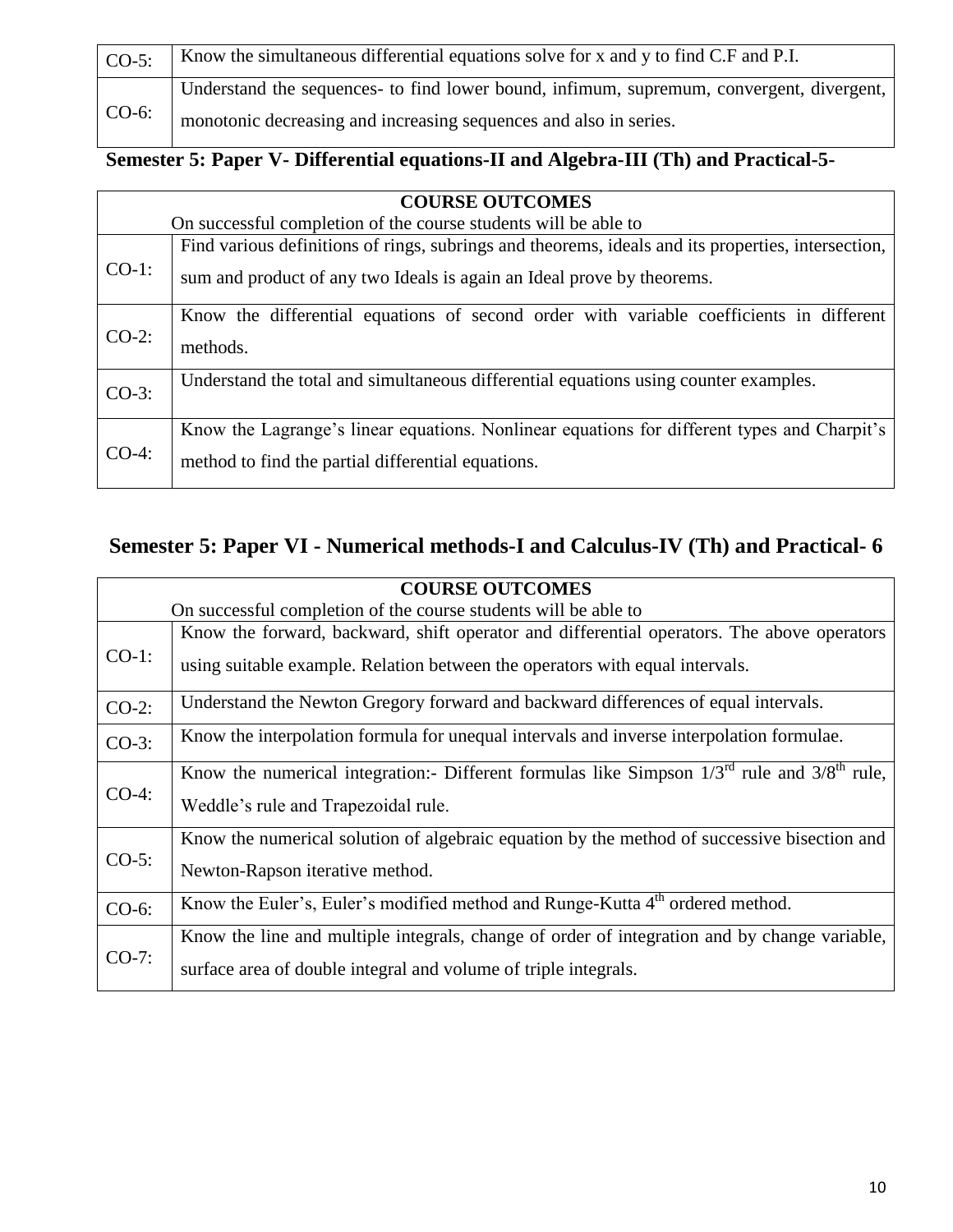### **Semester 6: Paper VII - Analysis-II and Algebra-IV (Th) and Practical- 7**

| <b>COURSE OUTCOMES</b> |                                                                                              |  |
|------------------------|----------------------------------------------------------------------------------------------|--|
|                        | On successful completion of the course students will be able to                              |  |
| $CO-1$ :               | Know the complex analysis: Geometrical representation of complex plane.                      |  |
| $CO-2$ :               | Understand the functions of complex variable: Limit, continuity and differentiability.       |  |
|                        | Understand the analytic functions, Cauchy's-Riemann equations in Cartesian and polar forms,  |  |
| $CO-3$ :               | harmonic functions and construction of analytic function.                                    |  |
|                        | Understand the complex integration: Cauchy's integral theorem, Cauchy's inequality,          |  |
| $CO-4$ :               | Liouville's theorem with proof.                                                              |  |
| $CO-5$ :               | Understand the vector algebra: Definition of vector space and subspaces with examples.       |  |
| $CO-6$ :               | Understand the linear independent and dependent vectors, Linear span of a vector space,      |  |
|                        | Basis and Dimension-Standard properties.                                                     |  |
| $CO-7$ :               | Understand the Linear transformation, matrix of a linear transformation with standard basis. |  |
| CO-8:                  | Understand the Rank-nullity theorem: problems on Rank-nullity theorem.                       |  |

### **Semester 6: Paper VIII - Calculus-V and Mathematical methods-II (Th) and Practical- 8**

| <b>COURSE OUTCOMES</b> |                                                                                                                                                                             |
|------------------------|-----------------------------------------------------------------------------------------------------------------------------------------------------------------------------|
|                        | On successful completion of the course students will be able to                                                                                                             |
| $CO-1$ :               | Know the Integral theorems: Green's theorem, Gauss divergence theorem and Stoke's<br>theorem with suitable examples.                                                        |
| $CO-2$ :               | Understand the Improper Integrals: Gamma and Beta functions- definitions, examples and<br>their properties. Relation between Gamma and Beta functions. Duplication formula. |
| $CO-3$ :               | Know the Laplace and Inverse Laplace transforms. Solution of ordinary differential equations<br>using Laplace transforms method.                                            |
| $CO-4$ :               | Know the Laplace transform of periodic function using integral.                                                                                                             |
| $CO-5$ :               | Know the Convolution theorem and prove by Laplace transform method.                                                                                                         |
| $CO-6$ :               | Know the Fourier series: Fourier series having period $2\pi$ , 2L, even and odd function. Fourier<br>Sine series and Fourier Cosine series.                                 |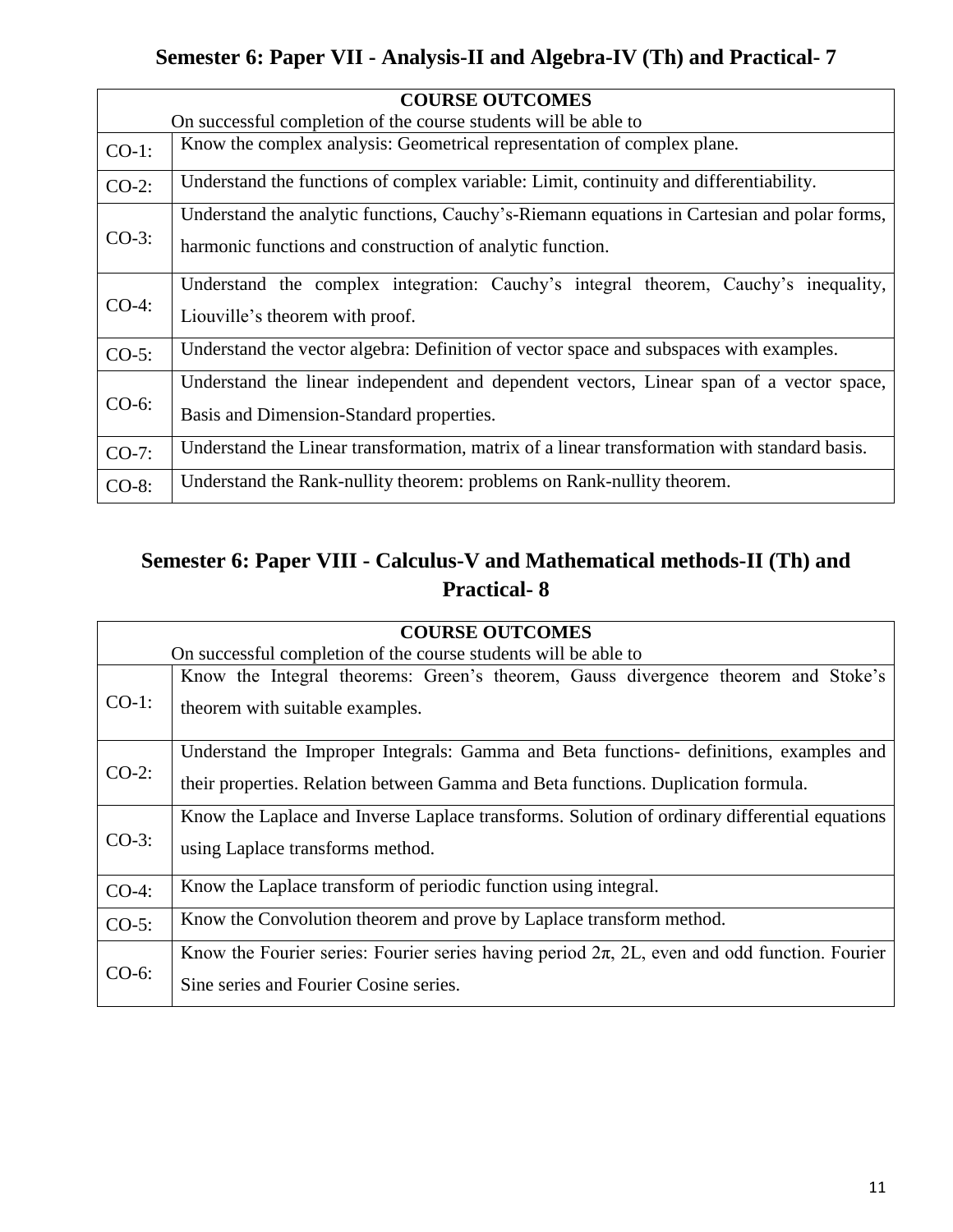# **Program Specific Outcomes: COMPUTER SCIENCE**

|                                                                               | <b>SPECIFIC OUTCOME</b>                                                                                                                                                                          |
|-------------------------------------------------------------------------------|--------------------------------------------------------------------------------------------------------------------------------------------------------------------------------------------------|
| At the end of B.Sc. program in Computer Science the students will be able to: |                                                                                                                                                                                                  |
| $SO-1$ :                                                                      | Learn good fundamentals of Computer Science.                                                                                                                                                     |
| $SO-2$ :                                                                      | Acquire A degree in B.Sc. (Computer Science) that becomes a stepping stone for student's<br>professional career.                                                                                 |
| $SO-3$ :                                                                      | Learn lively subject, demand frequent updating of syllabi and sync the student with need of<br>industry.                                                                                         |
| $SO-4$ :                                                                      | Create, select, and apply appropriate techniques, resources, and modern computing                                                                                                                |
| $SO-5$ :                                                                      | Apply reasoning informed by the contextual knowledge to assess societal, health, safety, legal<br>and cultural issues and the consequent responsibilities relevant to the professional practice. |
| $SO-6$ :                                                                      | Apply ethical principles and commit to professional ethics and responsibilities and norms of<br>the scientific practice.                                                                         |
| $SO-7$ :                                                                      | All theoretical concepts are implemented in practical which make a student industry ready<br>and entrepreneur.                                                                                   |
| $SO-8$ :                                                                      | The course is designed to support automation and digitization in all walks of life                                                                                                               |
| $SO-9$ :                                                                      | Develop technical project reports and present them orally among the users                                                                                                                        |
| $SO-10$                                                                       | Use IT tools including prediction and modelling to complex scientific activities with an<br>understanding of the limitations.                                                                    |

#### **COURSE OUTCOMES OF COMPUTER SCIENCE**

#### **Semester 1: Paper I- Computer Fundamentals and C-Programming (Th) and Practical- 1**

| <b>COURSE OUTCOMES</b> |                                                                                                                                                                             |
|------------------------|-----------------------------------------------------------------------------------------------------------------------------------------------------------------------------|
|                        | On successful completion of the course students will be able to                                                                                                             |
| $CO-1$ :               | Understand the role of computer its characteristics, its type, about input/output devices, about<br>hard disk, types of languages, merits and demerits of all the language. |
| $CO-2$ :               | Explain about the basic concepts of program development statements and its syntax                                                                                           |
| $CO-3$ :               | Create and initialize variables, constant, arrays, pointers, structures and unions.                                                                                         |
| $CO-4$ :               | Manipulate values of variables, arrays, pointers, structures, unions and files.                                                                                             |
| $CO-5$ :               | Create the function that can receive variables, arrays, pointers and structures.                                                                                            |
| $CO-6$ :               | Define functions that can receive variables, arrays, pointers and structures.                                                                                               |
| $CO-7$ :               | Learning MSWord, MSExcel, Powerpoint and basic programs on c programming which is<br>learnt in theory.                                                                      |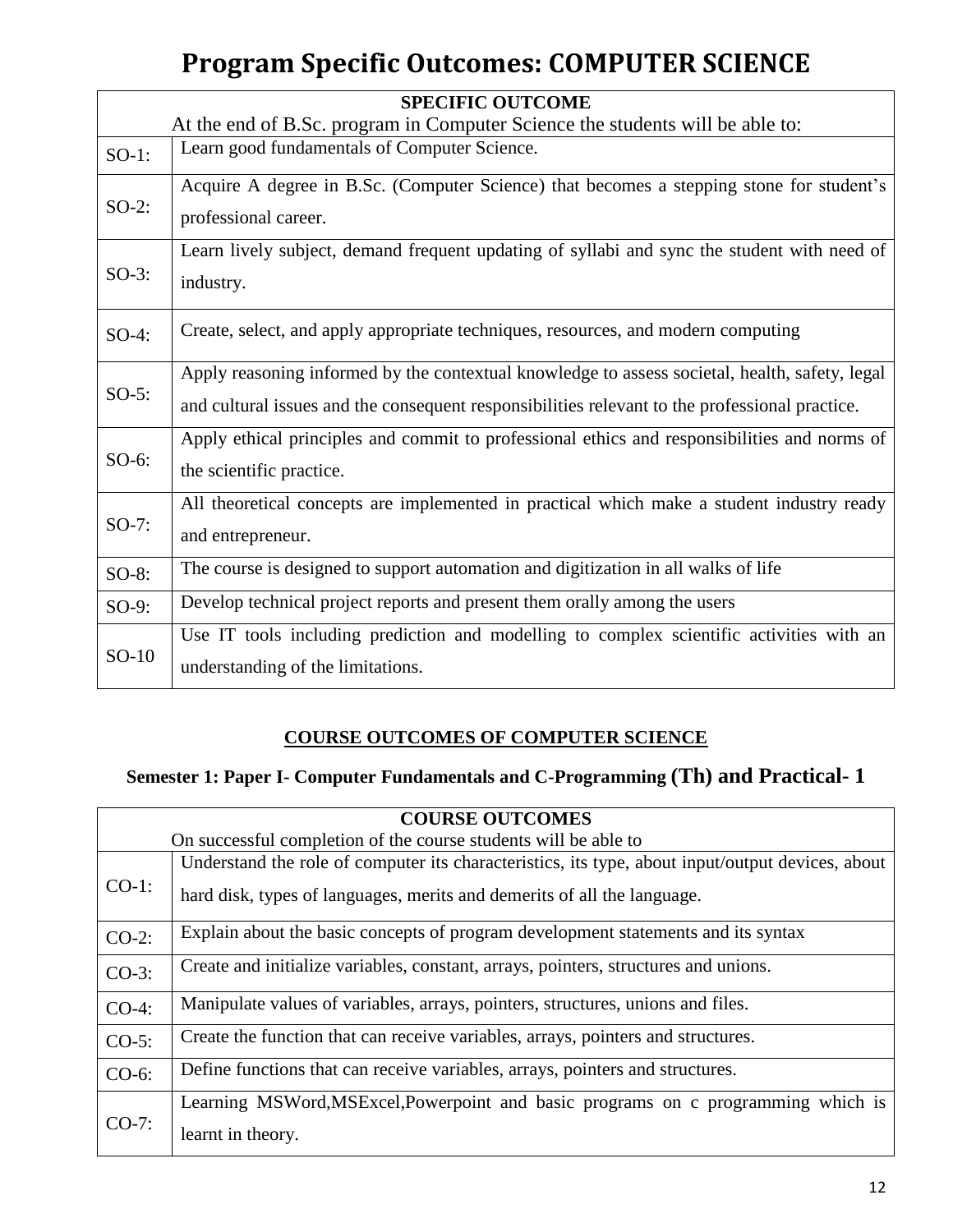| Semester 2: Paper II- Data Structures and Algorithms (Th) and Practical- 2 |  |
|----------------------------------------------------------------------------|--|
|----------------------------------------------------------------------------|--|

| <b>COURSE OUTCOMES</b> |                                                                                                     |  |
|------------------------|-----------------------------------------------------------------------------------------------------|--|
|                        | On successful completion of the course students will be able to                                     |  |
| $CO-1$ :               | Students understand about structures and union, dynamic memory allocation and creation of           |  |
|                        | files and its functions like Create open, read, manipulate, write and close files.                  |  |
|                        | Learn the basic definition of data structure and its types, learning about stack data structure its |  |
| $CO-2$ :               | definition, types like push, pop, display.                                                          |  |
|                        | Definition of ordinary queue, and types of queue like circular, double ended queue, priority        |  |
| $CO-3$ :               | queue its creation deletion and display.                                                            |  |
|                        | Definition of Recursion in C, Writing Recursive programs – Binomial coefficient, Fibonacci,         |  |
| $CO-4:$                | GCD, towers of Hanoi.                                                                               |  |
|                        | Definition of components of linked list, Representation of linked list, Advantages and              |  |
| $CO-5$ :               | disadvantages of linked list, Types of linked list, operations like Creation, insertion, deletion,  |  |
|                        | search and display.                                                                                 |  |
|                        | Definition of Tree, Binary tree, complete binary tree, Binary search tree, Tree terminology:        |  |
| CO-6:                  | root, Node, Degree of a node, ancestors of a node, Binary tree, Array representation of tree,       |  |
|                        | Creation of Binary tree, and Traversal of Binary tree: Pre order, In order and post order.          |  |
| $CO-7$ :               | Explain programs on structures, pointers, file handling, stack, queues, trees, and recursion.       |  |

### **Semester 3: Paper III:** Database Management System **(Th) and Practical- 3**

|          | <b>COURSE OUTCOMES</b>                                                                                                                                                                                              |  |
|----------|---------------------------------------------------------------------------------------------------------------------------------------------------------------------------------------------------------------------|--|
|          | On successful completion of the course students will be able to                                                                                                                                                     |  |
| $CO-1$ : | Understands the fundamentals of File processing and database processing system.                                                                                                                                     |  |
| $CO-2$ : | Study the various data model and its application.                                                                                                                                                                   |  |
| $CO-3$ : | Study the various normal forms and its role in DBMS.                                                                                                                                                                |  |
| $CO-4$ : | Study the fundamental concepts of SQL programs                                                                                                                                                                      |  |
| $CO-5$ : | Study the transaction Management concepts and properties, states, concurrent execution,<br>scheduling.                                                                                                              |  |
| $CO-6$ : | Study the creation of database insertion of data into the database, working with Table and data<br>using another table. Modifying table structure and updating data. Queries adding deleting and<br>verifying Keys. |  |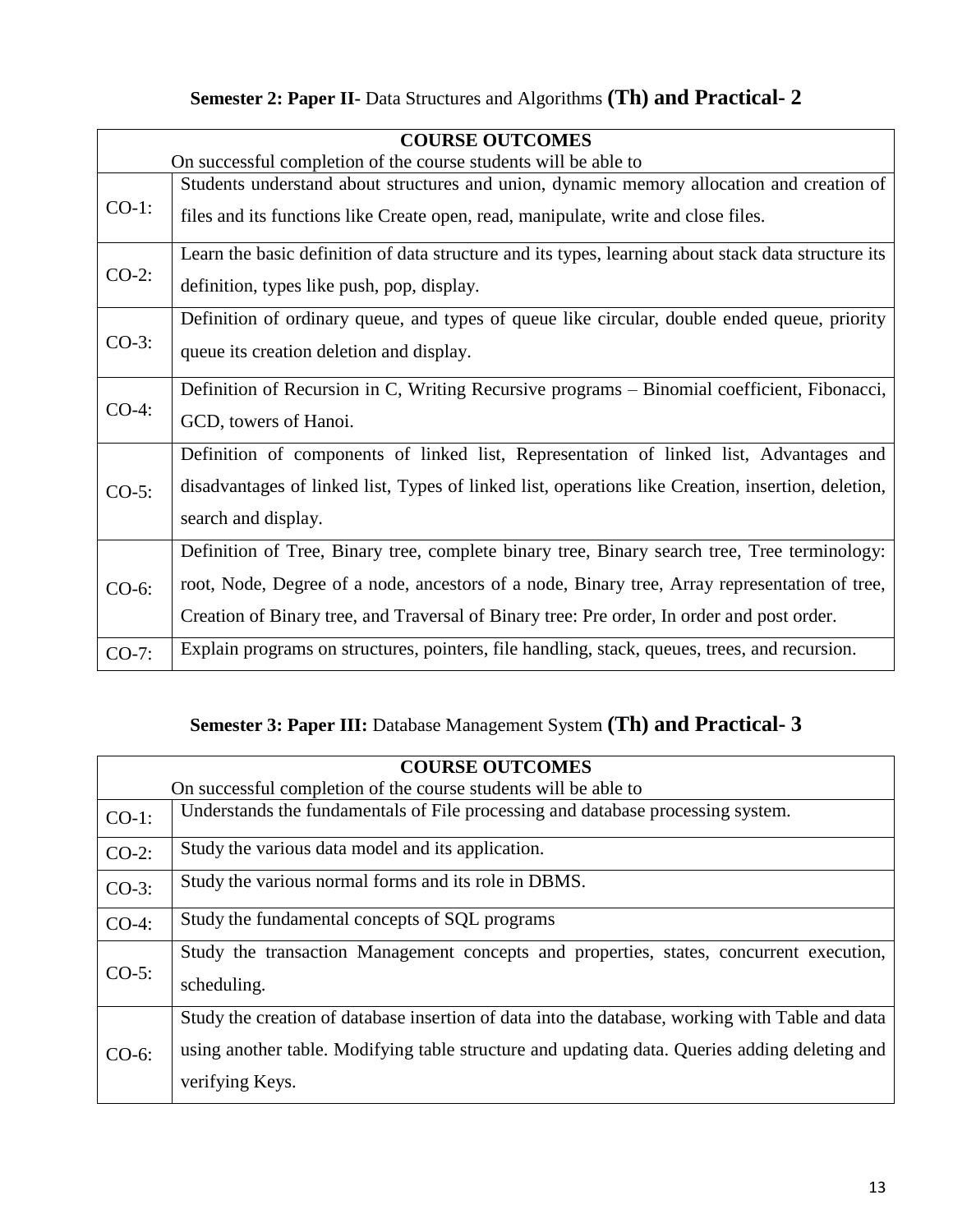| <b>COURSE OUTCOMES</b> |                                                                                                                                                                                          |  |
|------------------------|------------------------------------------------------------------------------------------------------------------------------------------------------------------------------------------|--|
|                        | On successful completion of the course students will be able to                                                                                                                          |  |
| $CO-1$ :               | Understands about basic Java language syntax and semantics to write Java programs.                                                                                                       |  |
| $CO-2$ :               | Describe the concepts of variables, conditional and iterative execution methods etc. Discuss<br>the the fundamentals of object-oriented programming in Java, including defining classes, |  |
|                        | objects, invoking methods                                                                                                                                                                |  |
| $CO-3$ :               | Explain the various methodologies to handle the exception mechanisms and the principles of<br>inheritance, packages and interfaces                                                       |  |
| $CO-4$ :               | Demonstrate the programming concepts for applet and graphics.                                                                                                                            |  |
| $CO-5$ :               | Explain the programs on core java which is studied in theory                                                                                                                             |  |

**Semester 5: Paper V:** Operating Systems and Computer Networks **(Th) and Practical- 5**

|          | <b>COURSE OUTCOMES</b>                                                                      |  |
|----------|---------------------------------------------------------------------------------------------|--|
|          | On successful completion of the course students will be able to                             |  |
|          | Describe the basic components of an operating system and their role in implementations for  |  |
| $CO-1$ : | general purpose, real-time and embedded applications.                                       |  |
|          | Define the concepts of processes, threads, asynchronous signals and competitive system      |  |
| $CO-2$ : | resource allocation.                                                                        |  |
| $CO-3$ : | Explain what multi-tasking is and outline standard scheduling algorithms for Multi-tasking. |  |
|          | Discuss mutual exclusion principles and their use in concurrent programming including       |  |
| $CO-4$ : | semaphore construction and resource allocation.                                             |  |
| $CO-5$ : | Expose the details of major operating system concepts, overview of system memory            |  |
|          | management and the implementation of file systems.                                          |  |
| $CO-6$ : | Write program to implement FCFS, SJF, Priority, RR CPU scheduling Algorithm, Program to     |  |
|          | illustrate Deadlock. Programs demonstrating Multi threads.                                  |  |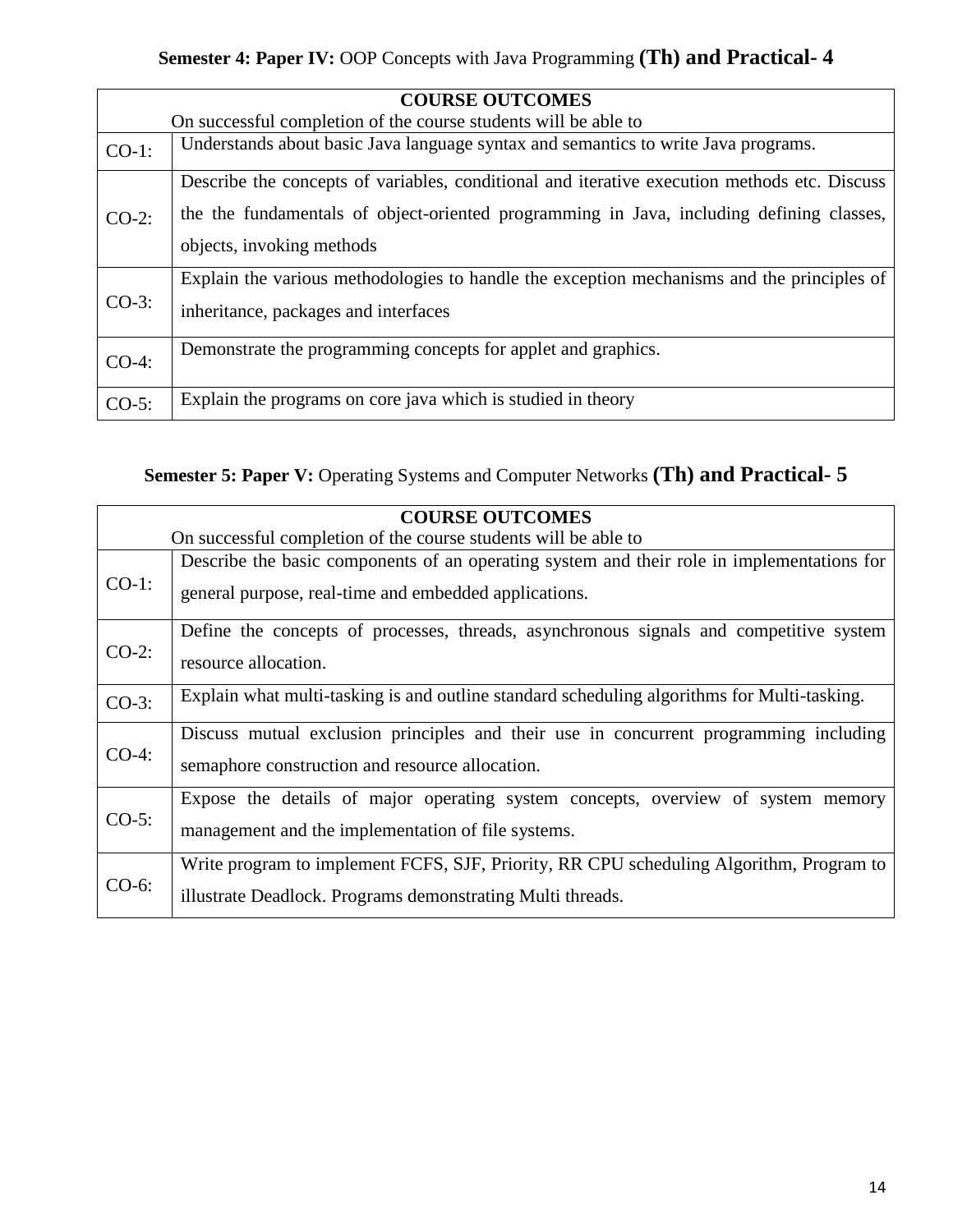#### **SEMESTER 5: Paper- 6.1: PHP and MySQL (Elective) (Th) and Practical- 6.1**

|          | <b>COURSE OUTCOMES</b>                                                                     |
|----------|--------------------------------------------------------------------------------------------|
|          | On successful completion of the course students will be able to                            |
| $CO-1$ : | Study the concept of HTML like Elements, Tags, Attributes, Paragraph, Headings, Line       |
|          | Breaks, Horizontal Rule, Lists, Formatting, Color Codes, Font, Text Links, Email, Images,  |
|          | Image Link, Forms, Table, and Frames.                                                      |
|          | Introduction to Evaluation of Php, Basic Syntax, Defining variable and constant, Php Data  |
| $CO-2$ : | type, Variables Data types, Operators and Expressions, Constants switching, Flow Loops,    |
|          | Code Blocks and Browser Output.                                                            |
|          | Working with Functions, Arrays and Objects: Function, Calling Function, Defining a         |
| $CO-3$ : | Function, Returning Values from User Defined Functions, Variable Scope, Objects: Creating, |
|          | Inheritance.                                                                               |
|          | Functions with Forms Cookies and User Sessions: Creating simple input form, Combining      |
| $CO-4$ : | HTML and PHP Code on a Single Page, Cookies: Setting up and Deleting a cookie with PHP.    |
|          | Session function overview, destroying sessions.                                            |
|          | Working with files, directories & Images: Including Files, Using include once, Validating  |
| $CO-5$ : | Files, Creating and Deleting Files, Working with directories, Drawing a New Image,         |
|          | Modifying existing Images.                                                                 |
|          | Database Design Process & Basic SQL Commands: The Importance of good database design,      |
|          | Types of table relationships, understanding Normalization. Learning the MySQL Data Types,  |
| $CO-6$ : | Table Creation Syntax, Insert Command, Select Command, Where, Selecting from Multiple      |
|          | Tables, Using UPDATE command to modify Records, Using REPLACE, DELETE                      |
|          | Commands. Frequently used string Functions, Date and Time Functions in MySQL.              |
| $CO-7$ : | Explain the Program on ternary operator, while loop, for loop.                             |
| CO-8:    | Programs on array, functions and concepts studied in theory.                               |

#### **SEMESTER: 5: Paper- 6.2: NET Framework Using C# Programming (Elective) (Th) and Practical- 6.2**

| <b>COURSE OUTCOMES</b> |                                                                                          |  |
|------------------------|------------------------------------------------------------------------------------------|--|
|                        | On successful completion of the course students will be able to                          |  |
| $CO-1$ :               | Study the Philosophy of .NET, Introducing the Building Blocks of the .NET Platform (CLR, |  |
|                        | CTS, and CLS), An Overview of .NET Assemblies, .NET Array Types, Understanding C#        |  |
|                        | Null able Types, Defining Custom Namespaces.                                             |  |
| $CO-2$ :               | Object- Oriented Programming, Understanding the C# Class Type, Reviewing the Pillars of  |  |
|                        | OOP, Understanding Object Lifetime Classes.                                              |  |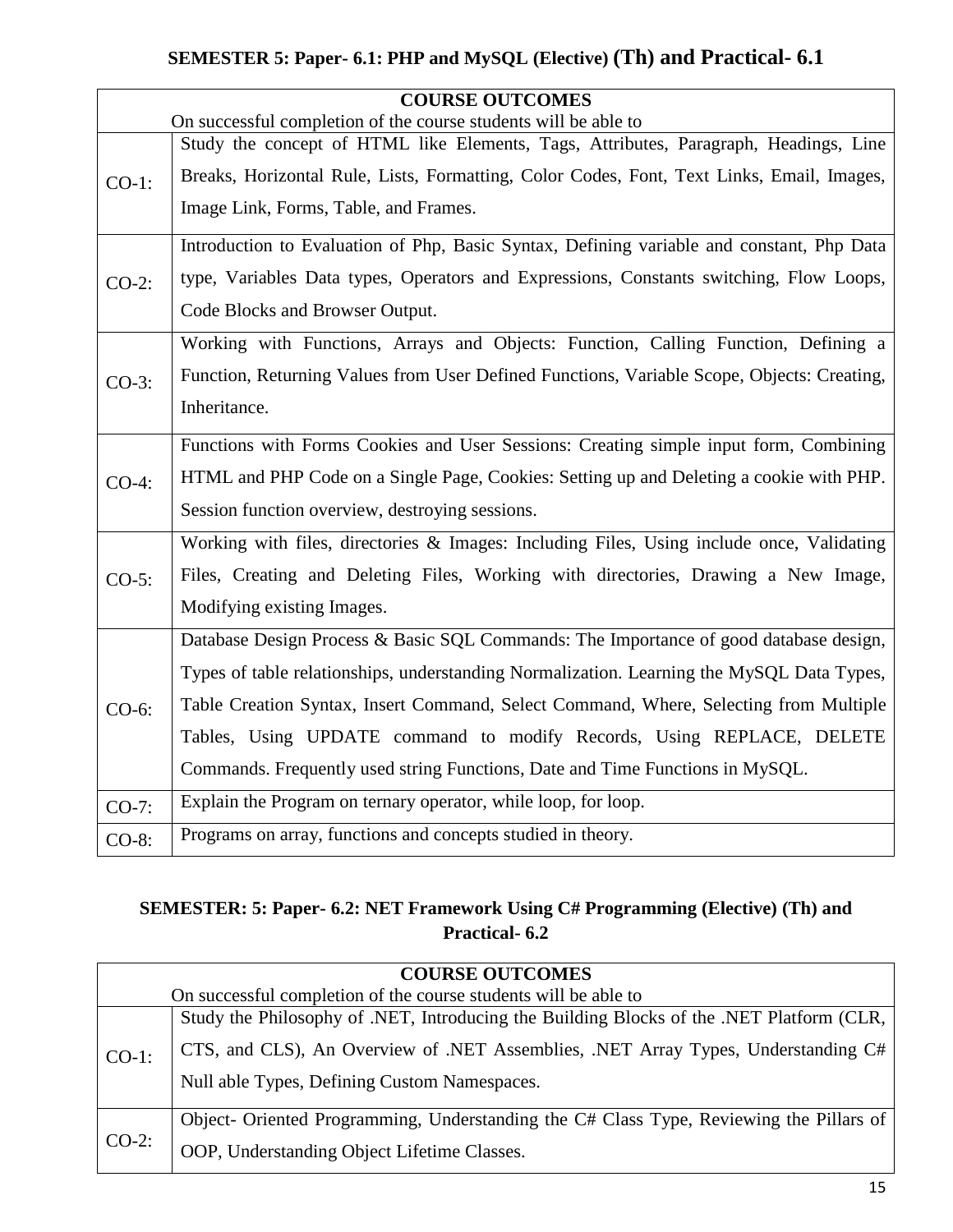| $CO-3$ : | Exception Handling- Ode to Errors, Bugs, and Exceptions, The Role of .NET Exception       |
|----------|-------------------------------------------------------------------------------------------|
|          | Handing, The Simplest possible example, throwing generic exceptions, catching exceptions. |
| $CO-4$ : | Interfaces, Collections, Delegates & Events-Defining Interfaces in C#, Implementing an    |
|          | Interface in C#, Contrasting Interfaces to Abstract Base Classes.                         |
| $CO-5$ : | Understanding .NET Assemblies & Libraries - The Role of .NET Assemblies, Understanding    |
|          | the format of .NET Assemblies, Building and Consuming a Single- File Assembly, Multi-File |
|          | Assembly, Shared Assemblies, Working with DirectoryInfo, Directory Type, FileInfo, File   |
|          | Type Classes, Abstract Stream Class, Stream Writers and Stream Readers.                   |
| $CO-6$ : | C# Programs on strings, demonstrate a basic calculator using command line arguments. This |
|          | is studied in theory. With Web Programming                                                |

#### **SEMESTER: 5: Paper- 6.3: Programming with Visual Basic Net (Elective) (Th) and Practical- 6.3**

|          | <b>COURSE OUTCOMES</b>                                                                    |  |
|----------|-------------------------------------------------------------------------------------------|--|
|          | On successful completion of the course students will be able to                           |  |
| $CO-1$ : | Introduction to .net framework -Features, Common Language Runtime (CLR), Framework        |  |
|          | Class Library (FCL), Visual Studio. Net.                                                  |  |
| $CO-2$ : | Elements of Visual Basic .net-Properties, Events and Methods of Form, Label, TextBox,     |  |
|          | ListBox, Combo Box, Radio Button, Button, Check Box, Progress Barect, etc,.               |  |
|          | Programming in Visual basic .net Data Types, Keywords, Declaring Variables and Constants, |  |
| $CO-3$ : | Operators, Conditional Statements, Looping Statement, Arrays- Static and Dynamic.         |  |
|          | Functions, Built-In Dialog Boxes, Menus and Toolbar Menus and toolbars- Menu Strip, Tool  |  |
| $CO-4$ : | Strip, Status Strip, Built-In Dialog Boxes.                                               |  |
|          | Functions and Procedures- Built-In Functions- Mathematical and String Functions, User     |  |
| $CO-5$ : | Defined Functions and Procedures.                                                         |  |
|          | Advanced Concepts in VB.Net Object Oriented Programming- Creating Classes, Objects,       |  |
| $CO-6$ : | Fields, Properties, Methods, Events, Constructors and destructors, Exception Handling-    |  |
|          | Models, Statements, File Handling.                                                        |  |
|          | Data Access with ADO.Net - Databases. Data Access with ServerExplorer, Data Adapter and   |  |
| $CO-7$ : | DataSets, ADO.NET Objects and Basic SQL.                                                  |  |
| CO-8:    | Learn to design simple programs using conditional statements, looping statements and      |  |
|          | functions.                                                                                |  |
| $CO-9:$  | Design an application to create a login form and validate it using msg box and concept    |  |
|          | included in theory.                                                                       |  |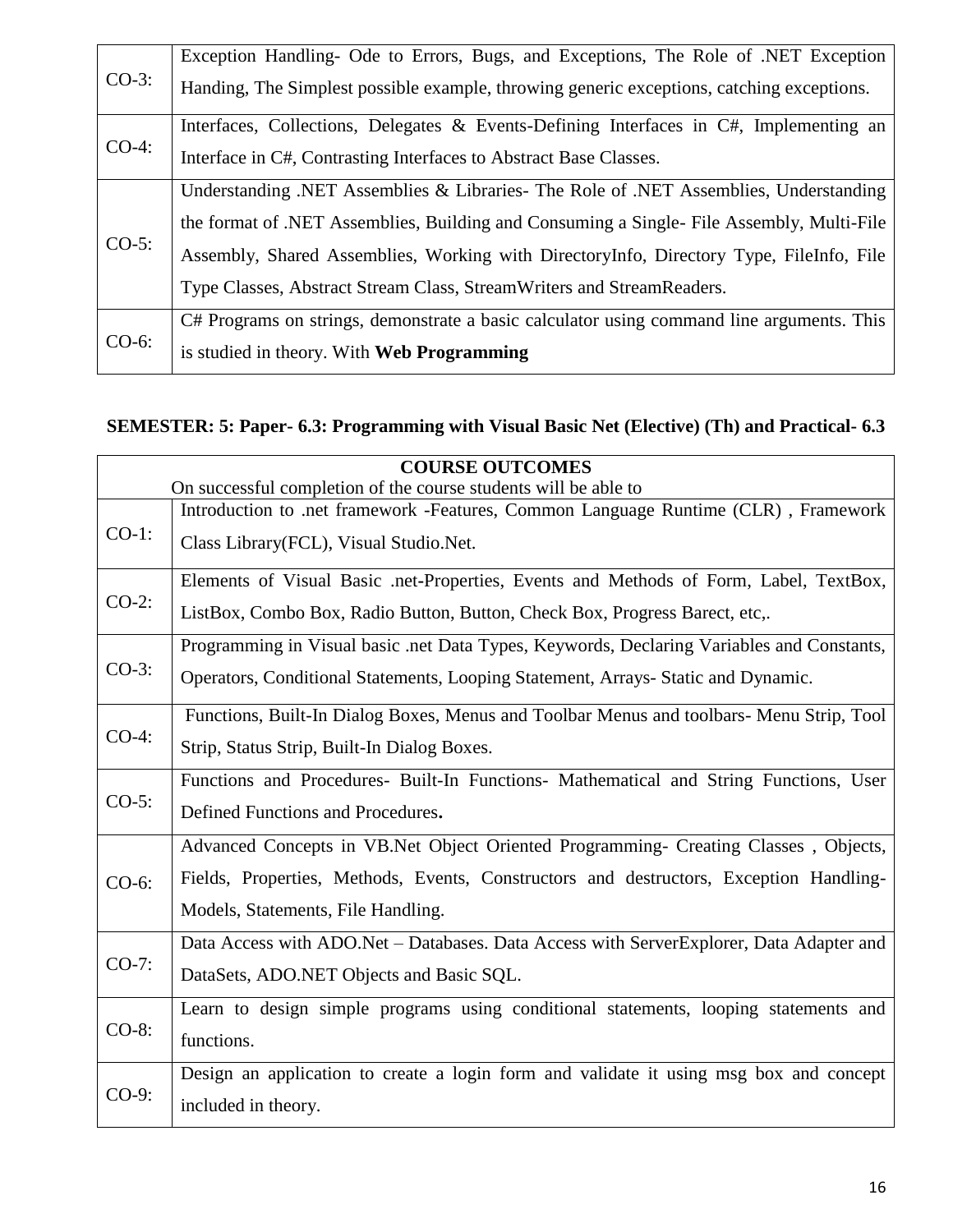#### **Semester 5: Paper- 6.4: Object oriented programming with C++ (Th) and Practical- 6.4**

|          | <b>COURSE OUTCOMES</b>                                                                       |  |
|----------|----------------------------------------------------------------------------------------------|--|
|          | On successful completion of the course students will be able to                              |  |
| $CO-1$ : | Explain the top-down and bottom-up programming approach and apply bottom up approach         |  |
|          | to solve real world problems.                                                                |  |
|          | Explain the difference between static and dynamic binding. Apply both techniques to solve    |  |
| $CO-2$ : | problems.                                                                                    |  |
| $CO-3$ : | Describe the concept of inheritance and apply real world problems.                           |  |
|          | Discuss the generic data type for the data type independent programming which relates it to  |  |
| $CO-4$ : | reusability.                                                                                 |  |
|          | Overview of functions, return types, function prototyping, call by reference, call by value, |  |
| $CO-5$ : | return by Reference, inline functions.                                                       |  |
|          | Introduction, Constructors, Parameterized Constructors, Multiple Constructors in a Class,    |  |
| $CO-6$ : | Constructors with Default Arguments, and Dynamic Initialization of Objects.                  |  |
|          | Operator overloading and Type Conversion: Introduction, Definition, rules, unary operators   |  |
| $CO-7$ : | overloading, and Binary operator overloading.                                                |  |
| $CO-8$ : | Introduction, definition, types of inheritance, virtual base class, abstract class.          |  |
|          | Introduction, class templates, class templates with multiple parameters, function templates, |  |
| $CO-9$ : | function templates with parameters.                                                          |  |
| CO-10:   | Explain the programs on basic concepts of $C_{++}$ which is studied in theory                |  |

#### **Semester: 6: Paper- 7: Software engineering (Th) and Project Work (Th) and Practical- 7**

| <b>COURSE OUTCOMES</b> |                                                                                                |  |
|------------------------|------------------------------------------------------------------------------------------------|--|
|                        | On successful completion of the course students will be able to                                |  |
| $CO-1$ :               | Learn the Software Problems, Software Engineering Problems, Project Management and<br>Metrics. |  |
| $CO-2$ :               | Learn the phases of software development                                                       |  |
| $CO-3$ :               | Develop process models and process system models                                               |  |
| $CO-4$ :               | Gather, understand, analyse and specify requirements                                           |  |
| $CO-5$ :               | Software Design-Design concepts and techniques                                                 |  |
| $CO-6$ :               | Develop architectural diagram, and implement by following coding principles                    |  |
| $CO-7$ :               | Apply testing strategies and handle software product maintenance issues.                       |  |
| CO-8:                  | Identify and define the problem statement                                                      |  |
| $CO-9$ :               | Develop technical report writing and oral presentation skills                                  |  |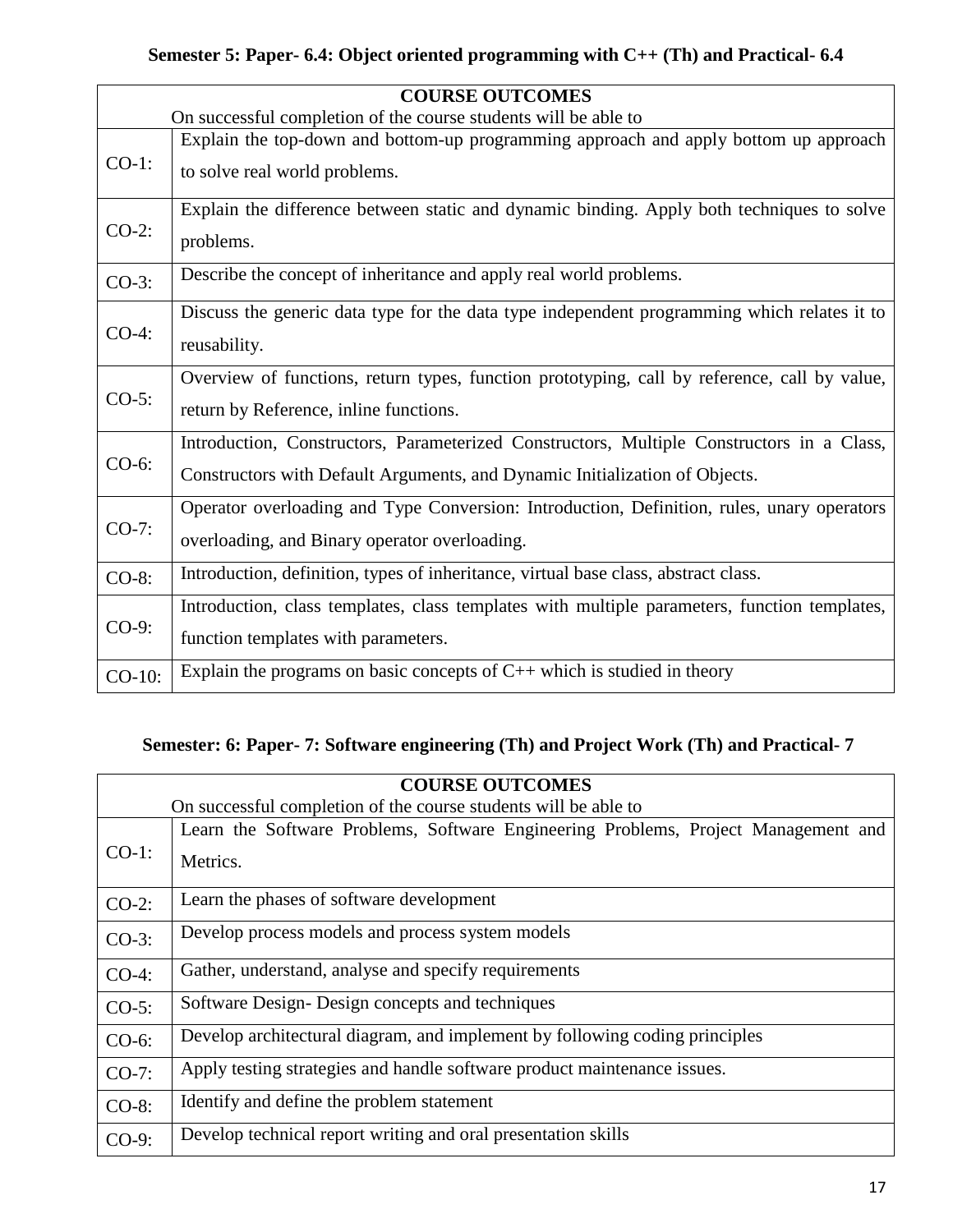### **Semester 6: Paper-8.1: Network Programming with TCP/ IP (Elective) (Th) and Practical- 8.1**

| <b>COURSE OUTCOMES</b>                                          |                                                                                             |
|-----------------------------------------------------------------|---------------------------------------------------------------------------------------------|
| On successful completion of the course students will be able to |                                                                                             |
|                                                                 | Origin of TCP/IP and Internet, Communication, Problems in Computer Communication,           |
| $CO-1$ :                                                        | World Wide Web: HTTP, Networking Example.                                                   |
| $CO-2$ :                                                        | Overview of Internet Protocol, IP Header, IP Address, Routing Protocol, Routing Algorithms. |
| $CO-3$ :                                                        | Study of TRANSPORT LAYER PROTOCOLS. Study of APPLICATION LAYER                              |
|                                                                 | PROTCOLS. Study of TCP/IP PROGRAMMING CONCEPTS                                              |
| $CO-4:$                                                         | Elementary Socket System Calls, Socket System Call, Bind System Call, Connect System        |
|                                                                 | Call. SOCKET PROGRAMMING-Advance System call, Data Transfer, Byte Operations and            |
|                                                                 | Addressing, Socket Options, etc.                                                            |
| $CO-5$ :                                                        | Working with system calls.                                                                  |
| $CO-6$ :                                                        | Programs on Shell Programming using UNIX, Client/Server Model, Socket Programming,          |
|                                                                 | IPC.                                                                                        |

#### **Semester 6: Paper- 8.2: Linux Operating System (Elective) (Th) and Practical- 8.2**

| <b>COURSE OUTCOMES</b> |                                                                                                                                                                  |  |
|------------------------|------------------------------------------------------------------------------------------------------------------------------------------------------------------|--|
|                        | On successful completion of the course students will be able to                                                                                                  |  |
| $CO-1$ :               | Features of Linux, Drawbacks of Linux, Components of Linux, Memory Management<br>Subsystems, Linux Process and Thread Management, File Management System, Device |  |
|                        | Drivers.                                                                                                                                                         |  |
| $CO-2$ :               | Study of Linux Commands and Utilities, The File System, Current Directory, Looking at the                                                                        |  |
|                        | Directory Contents, Absolute and Relative Pathnames, Some Linux Directories and Files.                                                                           |  |
| $CO-3$ :               | Linux Utilities and Editor-Some Useful Commands, Permission Modes and Standard Files,                                                                            |  |
|                        | Pipes, Filters and Redirection, Shell Scripts, Graphical User Interface, Editor.                                                                                 |  |
| $CO-4$ :               | User-to-User Communication-On-Line Communication, Off-Line Communication                                                                                         |  |
| $CO-5$ :               | UNIX System Administration- System Administration, Installing Linux                                                                                              |  |
| $CO-6$ :               | Working with LINUX Commands, Pipes and Filters, Editors, Shell Programming, memory,                                                                              |  |
|                        | file and disk related commands                                                                                                                                   |  |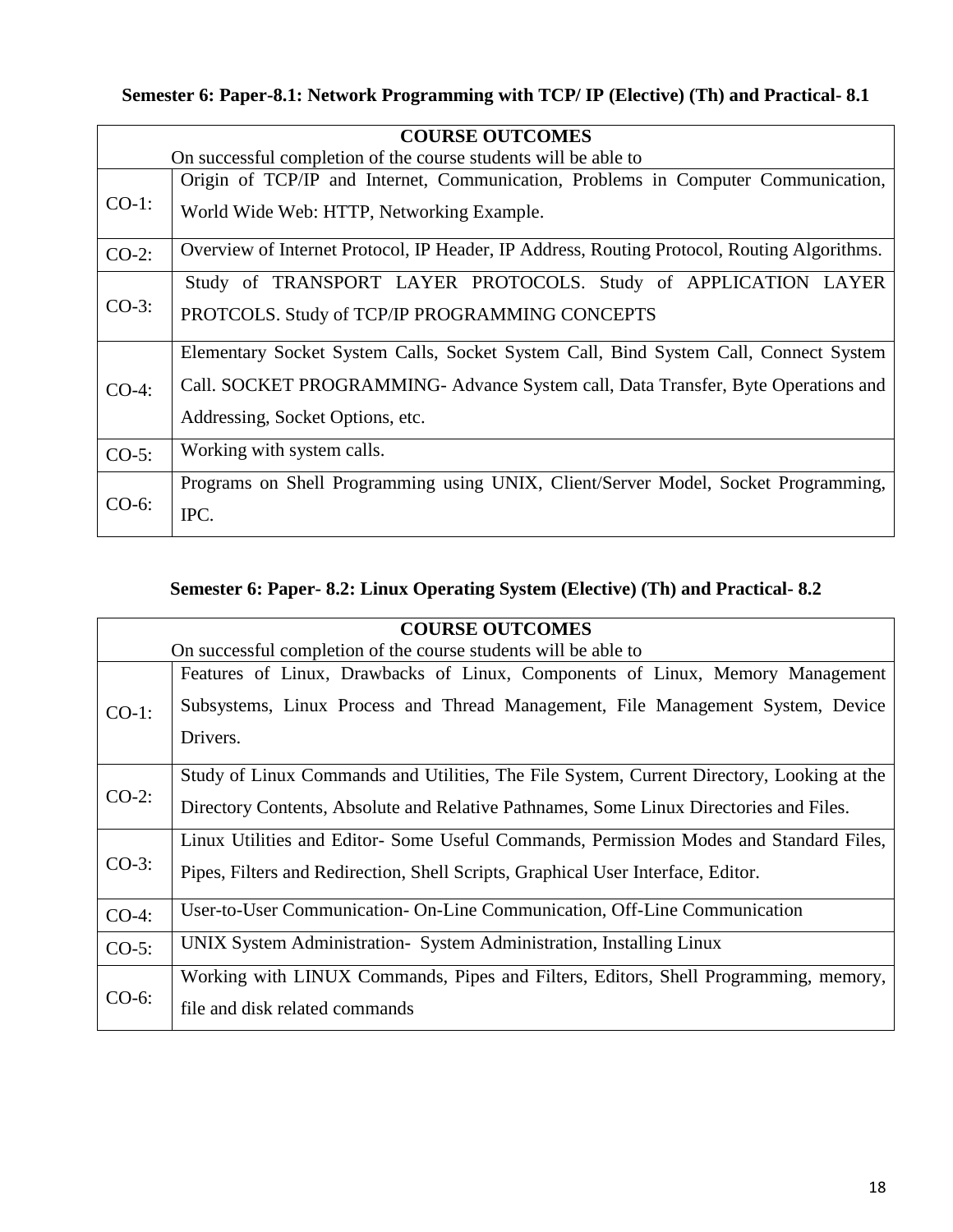#### **Semester- 6: Paper- 8.3: Computer Graphics (Elective) (Th) and Practical- 8.3**

|          | <b>COURSE OUTCOMES</b>                                                                      |  |
|----------|---------------------------------------------------------------------------------------------|--|
|          | On successful completion of the course students will be able to                             |  |
| $CO-1$ : | Study of Graphics Output Primitives and Attributes functions.                               |  |
| $CO-2$ : | Basic two dimensional and Three - Dimensional Geometric Transformations.                    |  |
|          | Rotation, Scaling, Other three dimensional transformations, Affine transformations, Open GL |  |
| $CO-3$ : | geometric transformation functions.                                                         |  |
| $CO-4$ : | viewing,<br>Clipping<br>window, Normalization and<br>dimensional<br>The<br>viewport<br>two  |  |
|          | transformations, Clipping algorithms.                                                       |  |
| $CO-5$ : | The three dimensional viewing concepts, pipeline, coordinate parameters.                    |  |
| CO-6:    | Programs and algorithms studied in theory                                                   |  |

#### **Semester- 6: Paper- 8.4: Android Programming (Elective) (Th) and Practical- 8.4**

| <b>COURSE OUTCOMES</b> |                                                                                               |  |
|------------------------|-----------------------------------------------------------------------------------------------|--|
|                        | On successful completion of the course students will be able to                               |  |
| $CO-1$ :               | History of Android, Introduction to Android Operating Systems, Android Development            |  |
|                        | Tools, Android Architecture. OOPs Concepts: Inheritance, Polymorphism, Interfaces,            |  |
|                        | Abstract class, Threads, Overloading and Overriding, Java Virtual Machine.                    |  |
|                        | Installing and using Eclipse with ADT plug-in, Installing Virtual machine for Android         |  |
| $CO-2$ :               | sandwich/Jelly bean.                                                                          |  |
| $CO-3$ :               | Application context, intents, Activity life cycle, multiple screen sizes.                     |  |
| $CO-4:$                | Form widgets, Text Fields, Layouts, Button control, toggle buttons, Spinners (Combo boxes),   |  |
|                        | Images, Menu, and Dialog.                                                                     |  |
| $CO-5$ :               | Understanding of SQLite database, connecting with the database.                               |  |
| $CO-6$ :               | Create "Hello World" application. That will display "Hello World" in the middle of the        |  |
|                        | screen in the emulator. Also display "Hello World" in the middle of the screen in the Android |  |
|                        | Phone. Create an application with login module. (Check username and password).                |  |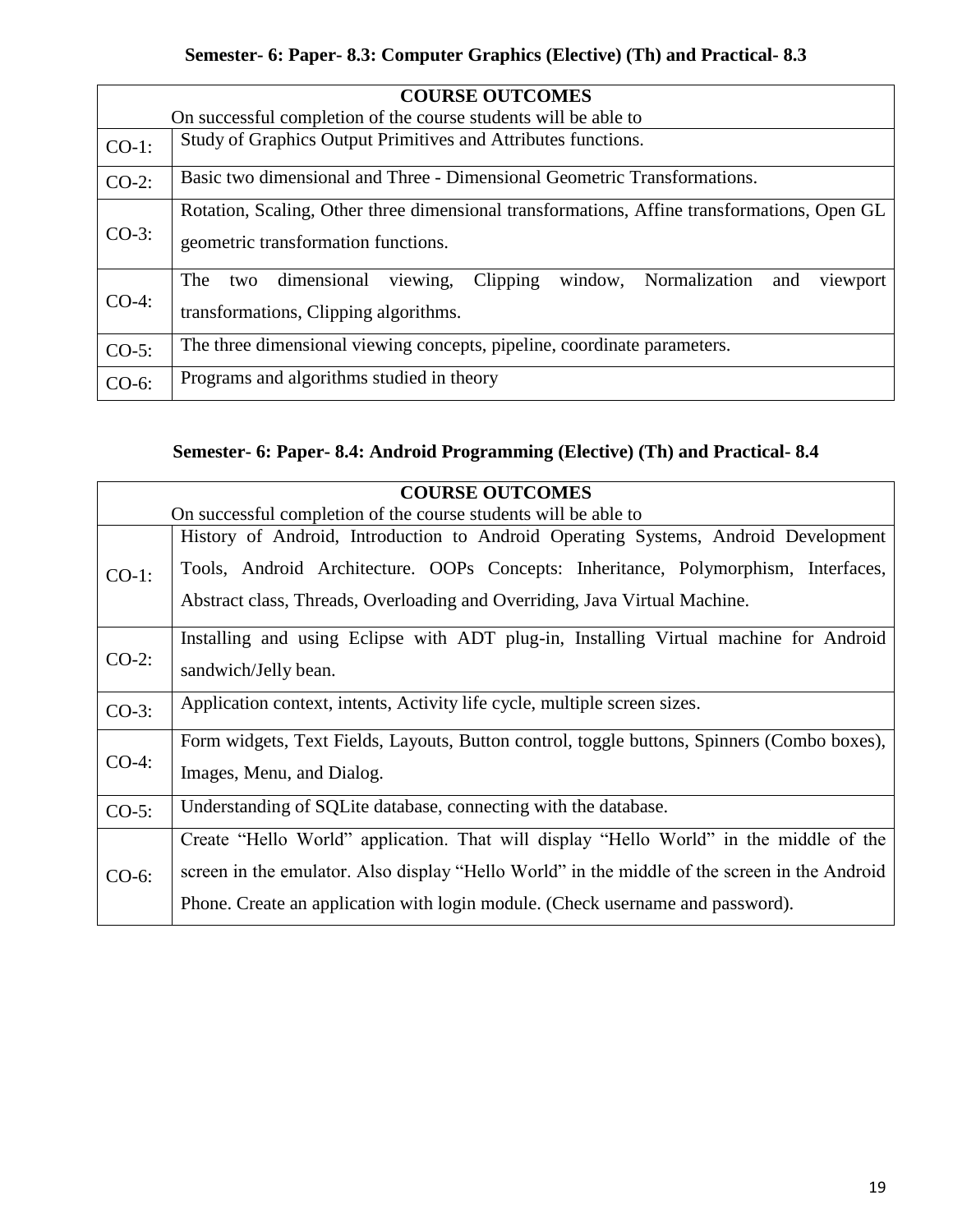# **Program Specific Outcomes: CHEMISTRY**

| <b>SPECIFIC OUTCOMES</b> |                                                                                                                                                                                    |  |
|--------------------------|------------------------------------------------------------------------------------------------------------------------------------------------------------------------------------|--|
|                          | At the end of the B.Sc. program in Chemistry the students will able to:                                                                                                            |  |
| $SO-1$ :                 | Get a firm foundation in the fundamentals and application of current chemical and scientific<br>theories including those in Analytical, Inorganic, Organic and Physical Chemistry. |  |
| $SO-2$ :                 | Design and carry out scientific experiments accurately to analyse the results of such<br>experiments.                                                                              |  |
| $SO-3$ :                 | Demonstrate problem solving skills, critical thinking and analytical reasoning as applied to<br>scientific problems.                                                               |  |
| $SO-4$ :                 | Clearly communicate the results of scientific work in oral, written and electronic formats to<br>both scientists and the public at large.                                          |  |
| $SO-5$ :                 | Explore new areas of research in both chemistry and allied fields of science and technology.                                                                                       |  |
| $SO-6$ :                 | Recognize the central role of chemistry in society and use this as a basis for ethical behaviour                                                                                   |  |
| $SO-7$ :                 | Explain why chemistry is an integral activity for addressing social, economic and<br>environmental problems.                                                                       |  |
| $SO-8$ :                 | Function as a member of an interdisciplinary problem solving team.                                                                                                                 |  |

# **Course Outcomes of Chemistry:**

### **Semester 1: Paper I- Fundamentals of Chemistry (Th) and Practical- 1**

| <b>COURSE OUTCOMES</b> |                                                                                                |  |
|------------------------|------------------------------------------------------------------------------------------------|--|
|                        | On successful completion of the course students will be able to                                |  |
| $CO-1$ :               | Understand the dual nature of matter by Davison-Germer experiment.                             |  |
| $CO-2$ :               | Schrodinger wave equation, Eigen value and Eigen functions.                                    |  |
| $CO-3$ :               | Assign quantum numbers to the elements.                                                        |  |
|                        | Understand the concept of Ionisation, Enthalpy, Electro-negativity, Electron affinity along a  |  |
| $CO-4$ :               | period and group trend.                                                                        |  |
| $CO-5$ :               | Understand the concept of radial and angular wave functions.                                   |  |
| $CO-6$ :               | Study of ortho-para hydrogen.                                                                  |  |
| $CO-7$ :               | Competitive study of properties of alkali earth metals, diagonal relationship of elements.     |  |
|                        | Recapulation of vital force theory, sources of everyday life use of Organic chemistry. IUPAC   |  |
| $CO-8$ :               | nomenclature of poly functional compounds.                                                     |  |
| CO-9:                  | Significance of oxidizing and reducing agents.                                                 |  |
| $CO-10$ :              | Understand the concept of reactive intermediates like carbanion, carbocation, carbine, nitrene |  |
|                        | involved in reaction mechanism.                                                                |  |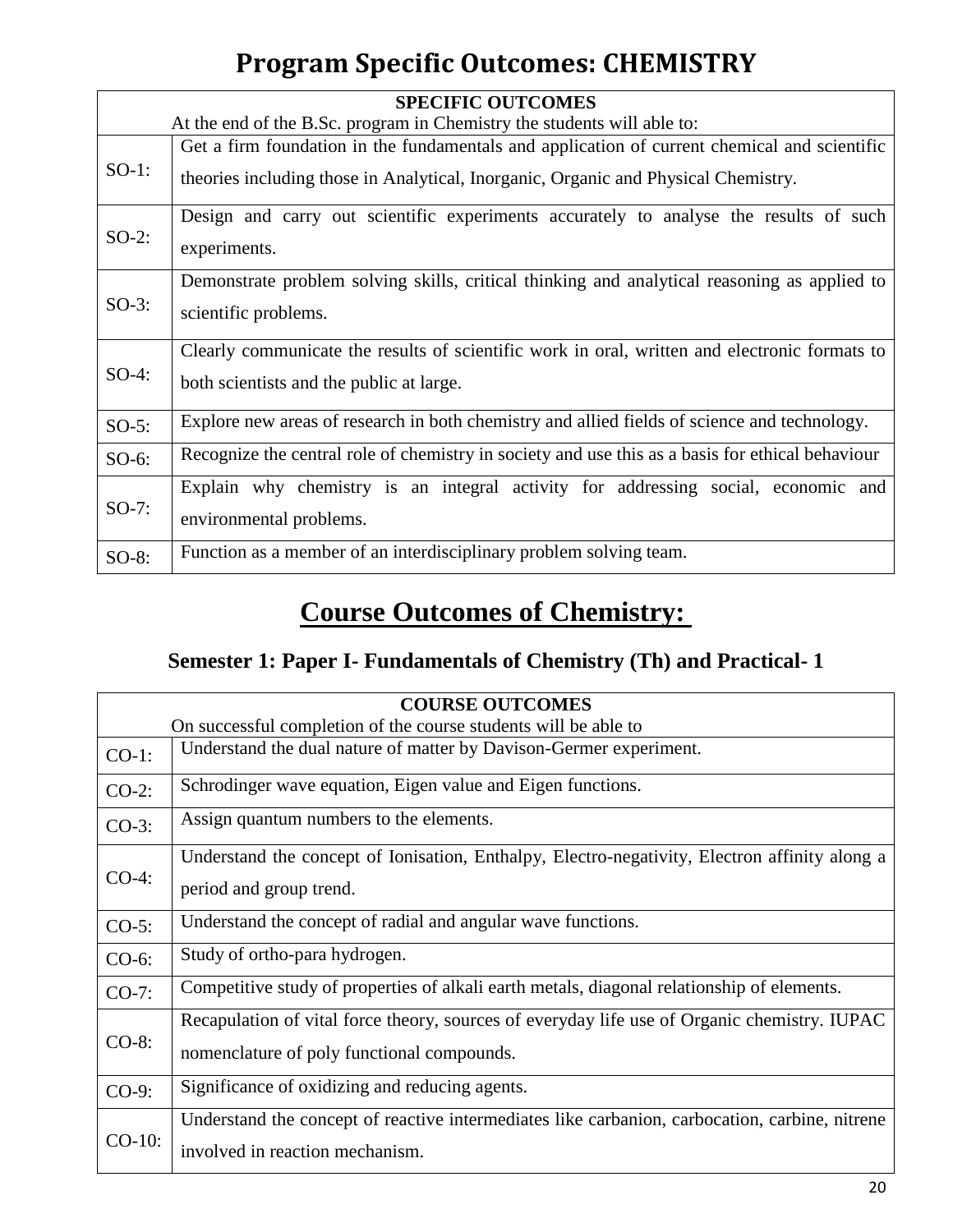| $CO-11$ : | Know the reaction mechanism-substitution, addition and elimination reactions.           |
|-----------|-----------------------------------------------------------------------------------------|
| $CO-12$ : | Know the purification skills and characterization of organic compounds.                 |
| $CO-13$ : | Know the different ways of expressing concentrations of solutions, determination of     |
|           | molecular weight by colligative property.                                               |
| $CO-14$ : | Study Maxwell distribution of molecular speeds, Boltzmann factor and types of molecular |
|           | velocities.                                                                             |
| $CO-15$ : | Boyle point and Boyle temperature, PV isotherms, experimental determination of critical |
|           | points.                                                                                 |

### **Semester 2: Paper II- Basic Concepts in Chemistry (Th) and Practical- 2**

| <b>COURSE OUTCOMES</b> |                                                                                                                                     |
|------------------------|-------------------------------------------------------------------------------------------------------------------------------------|
|                        | On successful completion of the course students will be able to                                                                     |
| $CO-1$ :               | Understand the concept of Ionic bond, Borne-Lande equation, Modelung constant, Lattice<br>enthalpy, ionic size and charge.          |
| $CO-2$ :               | Concept of potential energy, hybridization and VSEPR theory, resonance, molecular orbital<br>theory.                                |
| $CO-3$ :               | Acquire the knowledge of care and use of apparatus in laboratory and uses of Robotics.                                              |
| $CO-4$ :               | Determination of COD and estimation of herbal compounds.                                                                            |
| $CO-5$ :               | Nomenclature, classification, preparation and reactions of alkanes, alkenes, alkynes.                                               |
| $CO-6$ :               | Nomenclature, classification, stability, companion of basicity, synthesis of Homo-cyclic and<br>heterocyclic compounds.             |
| $CO-7$ :               | Study of order of reaction, half-life period. Determination of rare constant, surface reactions.                                    |
| $CO-8$ :               | Transition state theory, Lindeman's theory of Unimolecular and bimolecular reactions.                                               |
| $CO-9$ :               | Study of binary mixture, vapour pressure-boiling point composition curves for different types.                                      |
| $CO-10$ :              | Partially miscible liquids, critical solution temperature.                                                                          |
| $CO-11$ :              | Function affecting absorption, positive and negative absorptions. Gibb's adsorption equation,<br>absorption isobars and indicators. |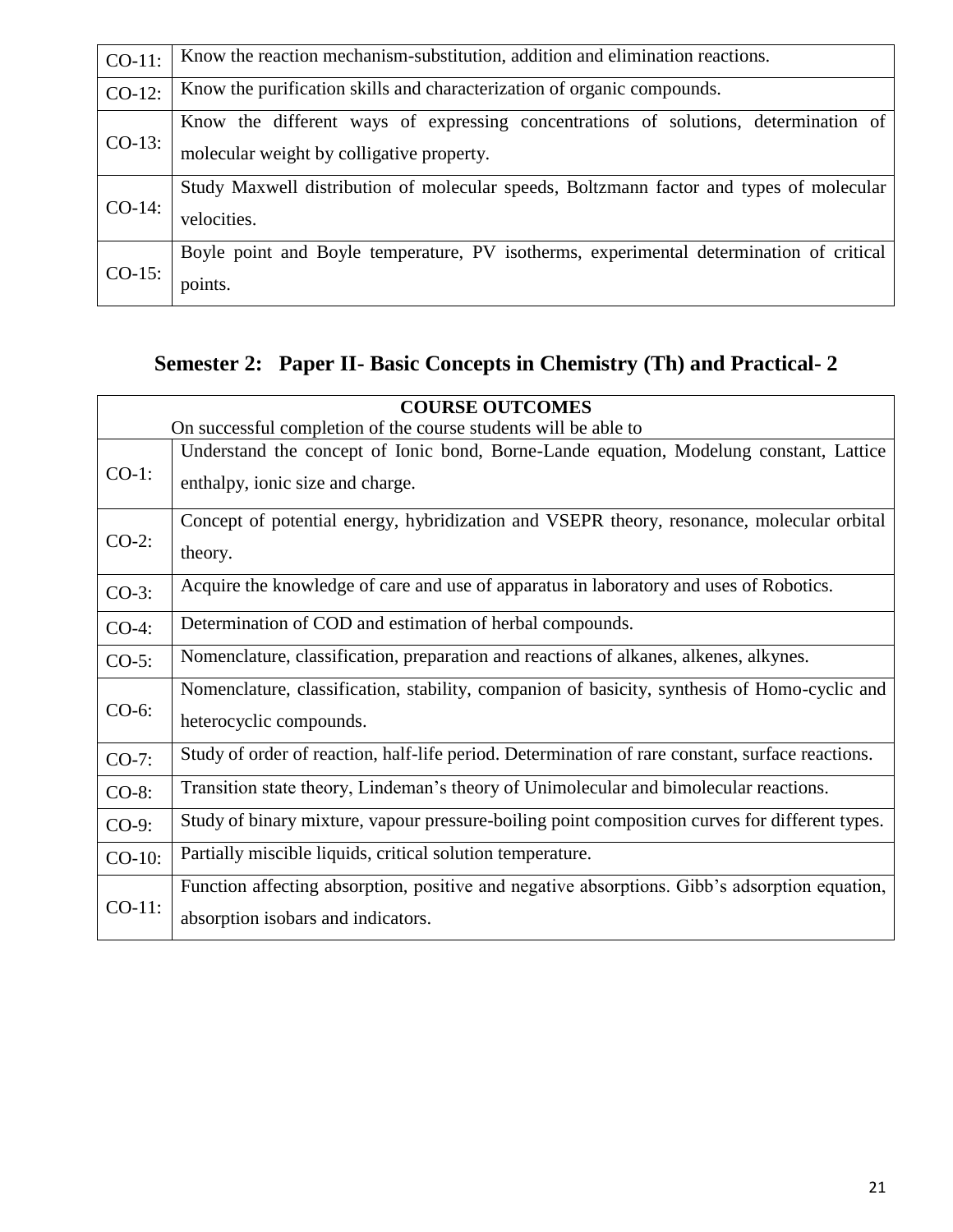### **Semester 3: Paper III - Selected topics in Chemistry (Th) and Practical- 3**

|           | <b>COURSE OUTCOMES</b>                                                                         |  |
|-----------|------------------------------------------------------------------------------------------------|--|
|           | On successful completion of the course students will be able to                                |  |
| $CO-1$ :  | The structural aspects of p- block elements and their compounds.                               |  |
| $CO-2$ :  | Halogens- pseudo halogens and pseudo halides, comparison                                       |  |
| $CO-3$ :  | Types and examples of inter halogen compounds.                                                 |  |
| $CO-4$ :  | Study of types, mechanism of corrosion and its control.                                        |  |
|           | Essential, non-essential, trace elements in biological processes. Role of Fe, Zn, Mg and Mo in |  |
| $CO-5$ :  | biological system.                                                                             |  |
| $CO-6$ :  | Study of data analysis.                                                                        |  |
| $CO-7$ :  | Uses of Organic reagents in Inorganic qualitative analysis.                                    |  |
| $CO-8$ :  | Classification, $SN1 SN2$ , $E1$ and $E2$ reaction of alkyl halides.                           |  |
| $CO-9$ :  | Nucleophilic substitution of aryl halides and aralkyl halides.                                 |  |
| $CO-10$ : | Preparation, chemical reactions of alcohols and dihydric alcohols.                             |  |
| $CO-11$ : | Classification, acidity and resonance stabilization of phenol. Named reactions of phenols.     |  |
| $CO-12$ : | Study of preparation, reactions of Diazomethane and Diazonium chloride.                        |  |
|           | Study of meaning of terms, problems, phase equilibrium of $H_2O$ , S system and KI water       |  |
| $CO-13$ : | system.                                                                                        |  |
| $CO-14$ : | Freezing mixtures.                                                                             |  |
| $CO-15$ : | Debye-Huckel theory of strong electrolytes and Debye Huckelone gas equation.                   |  |
| CO-16:    | Transport number and its determination. Complexometric titrations.                             |  |
| CO-17:    | Liquid crystals.                                                                               |  |

### **Semester 4: Paper IV- Chemistry-IV (Th) and Practical- 4**

| <b>COURSE OUTCOMES</b> |                                                                                                           |  |
|------------------------|-----------------------------------------------------------------------------------------------------------|--|
|                        | On successful completion of the course students will be able to                                           |  |
| $CO-1$ :               | Study of extraction of Ni, Mn, Ti and U.                                                                  |  |
| $CO-2$ :               | Purpose of making alloy, influence of elements on steel and manufacture of ferrochrome<br>alloy.          |  |
| $CO-3$ :               | Manufacture, Composition and uses of glass, settling of cement, requisites and constituents of<br>paints. |  |
| $CO-4$ :               | Classification, characteristics of propellants and explosives.                                            |  |
| $CO-5$ :               | Coordination model of solvent and comparative study of chemical reactions.                                |  |
| $CO-6$ :               | Study of introduction, principle, separation using paper, column, thin layer chromatography<br>and HPLC.  |  |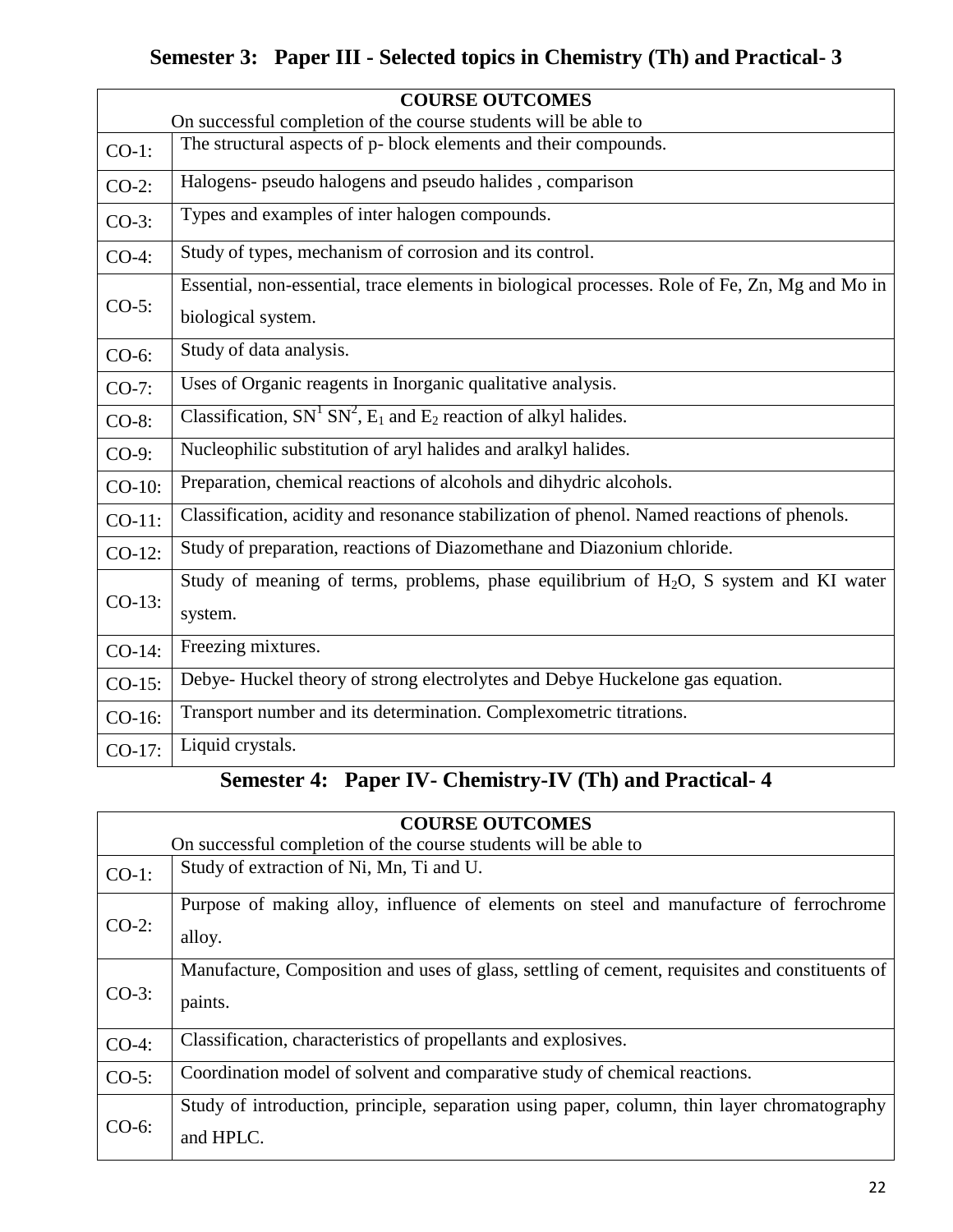| $CO-7$ :  | Structure and reactivity of carbonyl group and named reactions of carbonyl group.                                                                |
|-----------|--------------------------------------------------------------------------------------------------------------------------------------------------|
| $CO-8$ :  | Effects of substituents on acidity: nature of substituent, position of substituent and number of<br>substituent.                                 |
| $CO-9$ :  | Preparation and reactions of acid amide and acid anhydrates.                                                                                     |
| $CO-10$ : | Study of classification, synthesis, comparison of basic property of amines and amino acids.<br>Structures of proteins, denaturation of proteins. |
| $CO-11$ : | Definition, construction, working of galvanic cell, standard cell, Weston cadmium cell. Glass<br>electrode and Calomel electrode.                |
| $CO-12$ : | Study of potentiometric titration, construction, working and electrode reactions of dry cells<br>and hydrogen oxygen fuel cell.                  |
| $CO-13$ : | Concept of crystal lattice, unit cell, laws of crystallography. Study of elements of symmetry.                                                   |

### **Semester 5: Paper V – Modern Concepts of Chemistry – I (Th) and Practical- 5**

|          | <b>COURSE OUTCOMES</b>                                                                             |  |
|----------|----------------------------------------------------------------------------------------------------|--|
|          | On successful completion of the course students will be able to                                    |  |
| $CO-1$ : | Understand about the oxidation states of d-block elements, acidic, basic and neutral nature of     |  |
|          | metal and formation of alloys.                                                                     |  |
| $CO-2$ : | Understand the properties and CFT of d-block elements,                                             |  |
| $CO-3$ : | Know the purpose, principle, nature of electroplating and study of electroless plating.            |  |
|          | Know the concept of refractories and abrasives, characteristics of fuels and its manufacture       |  |
| $CO-4$ : | and advantages of fuels. Problems on HCV and LCV.                                                  |  |
|          | Understand the concept of isomerism, elements of symmetry and concept of molecular                 |  |
| $CO-5$ : | chirality.                                                                                         |  |
|          | Understand the geometric isomerism and conformational isomers and preparation and                  |  |
| $CO-6$ : | synthetic applications of active methylene compounds.                                              |  |
| $CO-7$ : | Understand the concept of Keto-enoltavtomerism.                                                    |  |
| $CO-8$ : | Understand the recapitulation of basic concept of thermodynamics, $C_P$ and $C_V$ - definition and |  |
|          | derivation of relationship between them.                                                           |  |
| $CO-9$ : | Derivation and problems on Kirchoff's equation. Concept of Carnot's cycle, Significance of         |  |
|          | Helmholtz free energy and Gibb's energy. Maxwell's thermodynamic relations.                        |  |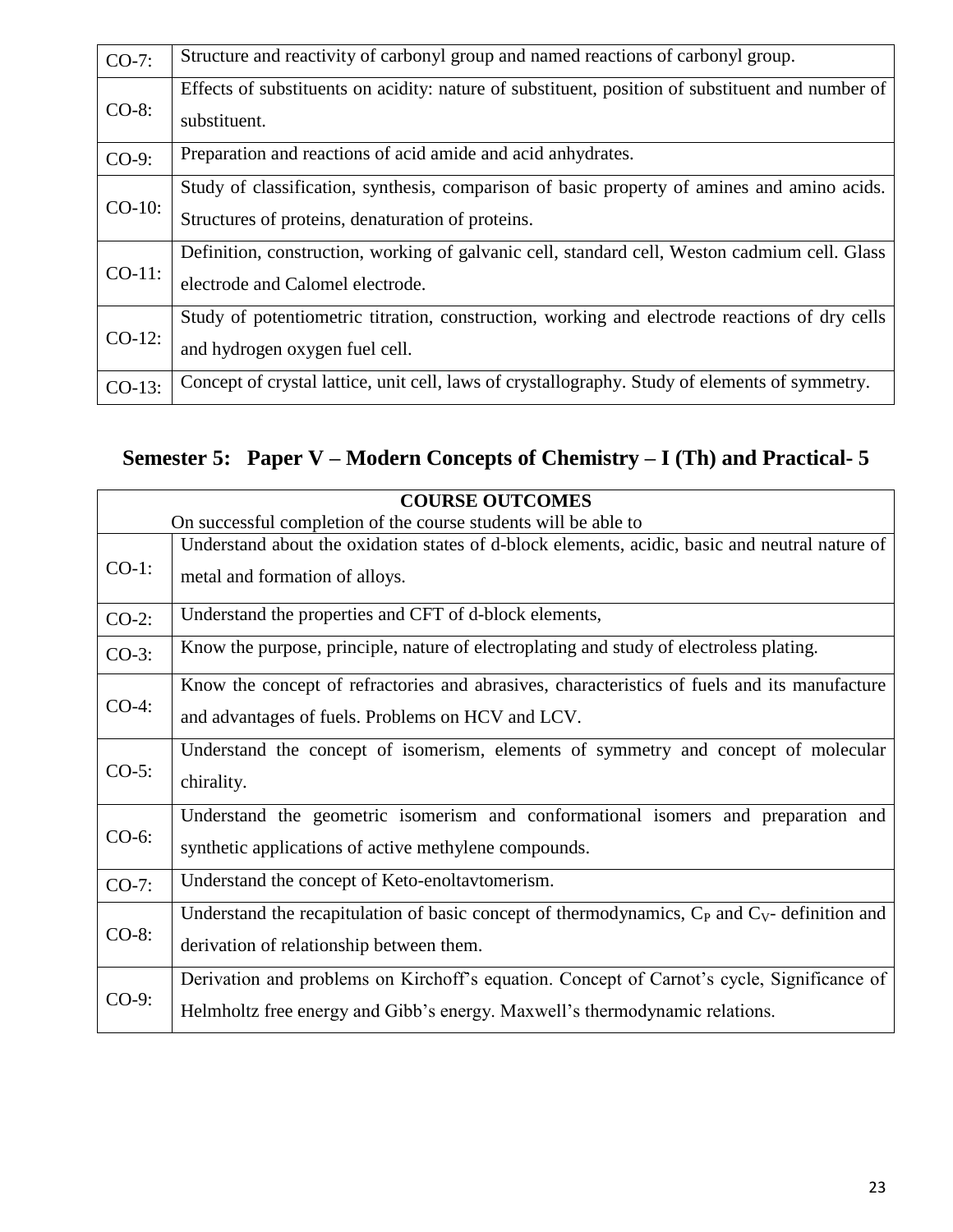### **Semester 5: Paper VI: Applied Chemistry – I (Th) and Practical- 6**

| <b>COURSE OUTCOMES</b> |                                                                                                 |
|------------------------|-------------------------------------------------------------------------------------------------|
|                        | On successful completion of the course students will be able to                                 |
|                        | Study of electronic configuration, size, separation, colour, uses of lanthanides and lanthanide |
| $CO-1$ :               | contraction.                                                                                    |
| $CO-2$ :               | Study of electronic configuration, colour, spectra, extraction and uses of actinides.           |
| $CO-3$ :               | Study of complex containing NO <sup>+</sup> ion and NO <sup>-</sup> ion.                        |
|                        | IUPAC names, preparation, properties, uses and structures of nitroso ferrous sulphate and       |
| $CO-4$ :               | sodium nitroprusside.                                                                           |
| $CO-5$ :               | Gravimetric analysis and its industrial application.                                            |
| $CO-6$ :               | Basic concept of pseudo metallurgy.                                                             |
|                        | Principle of UV spectroscopy, types of transitions, definition, examples of auxochromes,        |
| $CO-7$ :               | chromophores, Hypo and Bathochromic shifts.                                                     |
|                        | Woodward Fieser rules for calculating absorption maxima, applications of UV spectroscopy,       |
| $CO-8$ :               | principle of IR spectroscopy, intensity and position of IR bands.                               |
|                        | Study of finger print and functional group region. IR spectroscopy, NMR spectroscopy and        |
| $CO-9$                 | mass spectrograph.                                                                              |
| $CO-10$ :              | Study of photochemical and thermochemical reactions and laws of photochemistry.                 |
| CO-11:                 | Concept of classical mechanics, its limitations, derivation of Schrodinger wave equation,       |
|                        | concept of Hamiltonian, Linear and Laplacian operators.                                         |

# **Semester 6: Paper VII- Modern Concepts of Chemistry – II (Th) and Practical- 7**

| <b>COURSE OUTCOMES</b> |                                                                                                       |  |
|------------------------|-------------------------------------------------------------------------------------------------------|--|
|                        | On successful completion of the course students will be able to                                       |  |
| $CO-1$ :               | Recapitulation of nomenclature, 18e rule, detection of coordination compounds.                        |  |
| $CO-2$ :               | Concept of CFT, colour, magnetic properties, stability and applications of coordination<br>compounds. |  |
| $CO-3$ :               | Know the definition, preparation and applications of Nano materials.                                  |  |
| $CO-4$ :               | Understand the classification, nomenclature, preparation, interconversion of carbohydrates.           |  |
| $CO-5$ :               | Know the determination of configuration of $D(+)$ Glucose.                                            |  |
| $CO-6$ :               | Know the structures of disaccharides and polysaccharides.                                             |  |
| $CO-7$ :               | Know the occurrence, extraction, preparation of oils and fats                                         |  |
| $CO-8$ :               | Now the determination and significance of saponification value, iodine value and acid value.          |  |
| $CO-9$ :               | Know the concept of soaps and detergents.                                                             |  |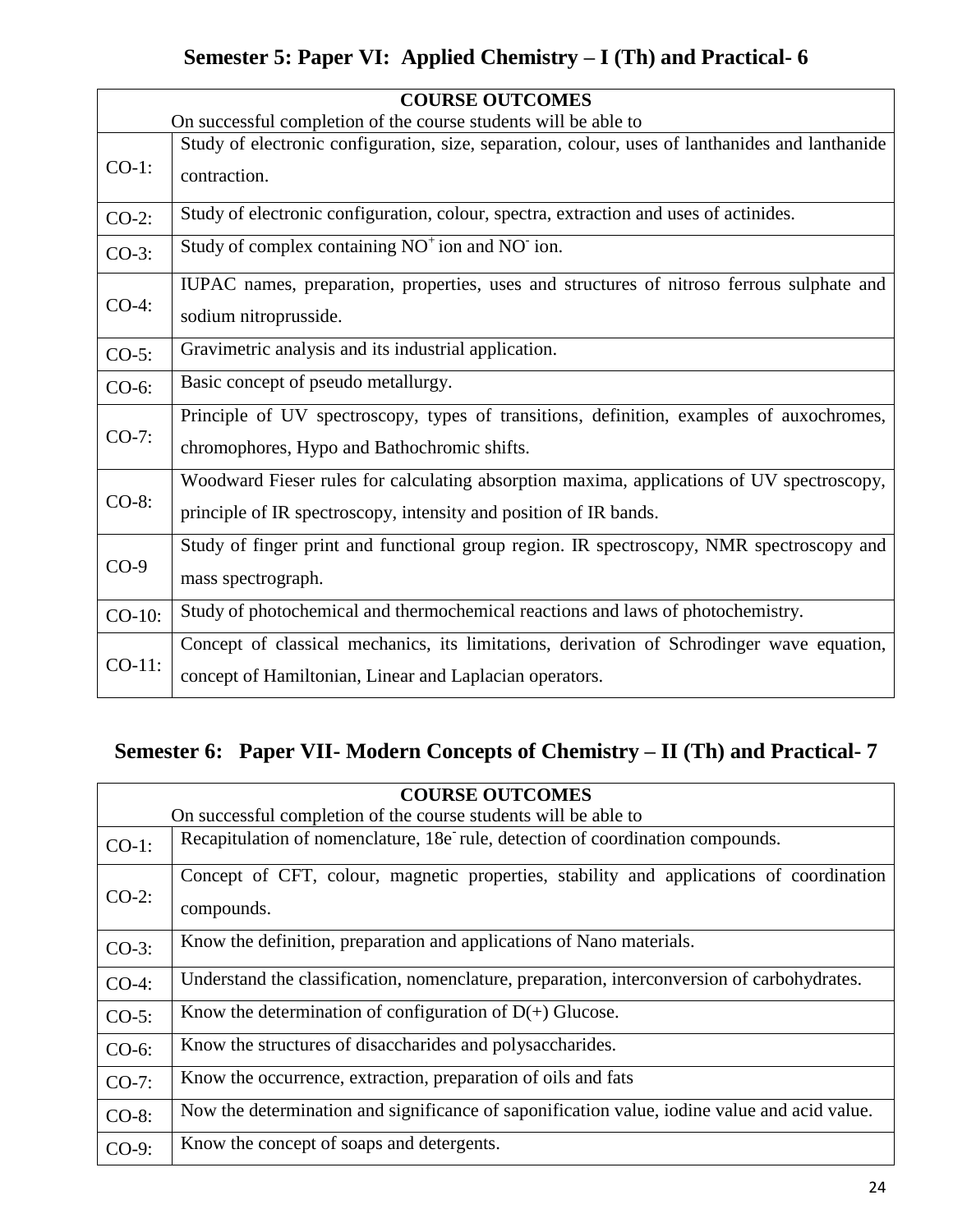| $CO-10$ : | Know the classification, synthesis, configuration properties and separation of amino acids.                  |
|-----------|--------------------------------------------------------------------------------------------------------------|
|           | Synthesis and uses of peptides.                                                                              |
|           | Know the energy level diagram, selection rule and applications of molecular spectroscopy.                    |
| $CO-11$ : | Basic concepts of Infrared spectroscopy and vibration-rotation spectra.                                      |
| $CO-12$ : | Know the concept of e- value and ion pair yield, $1^{\circ}$ and $2^{\circ}$ process in radiation chemistry. |
| $CO-13$ : | Know the concept of Radiolysis of water, biological effects of radiation.                                    |

# **Semester 6: Paper VIII- Applied Chemistry – II (Th) and Practical- 8**

| <b>COURSE OUTCOMES</b> |                                                                                               |
|------------------------|-----------------------------------------------------------------------------------------------|
|                        | On successful completion of the course students will be able to                               |
| $CO-1$ :               | Understand the inorganic polymers like silicon's and fluorocarbons.                           |
| $CO-2$ :               | Understand the instrumentation, TG curve, factors affecting and applications of Thermo-       |
|                        | gravimetric analysis.                                                                         |
| $CO-3$ :               | Understand the principle, instrumentation and application of AAS.                             |
|                        | Understand the definition, source, treatment of waste water, recycling of waste water and     |
| $CO-4$ :               | utilization.                                                                                  |
| $CO-5$ :               | Understand the different concepts of acid and base.                                           |
| CO-6:                  | Understand the occurrence, extraction, elucidation, structures of some important alkaloids.   |
| $CO-7$ :               | Understand the definition, classification, elucidation, synthesis of Terpenes.                |
| $CO-8$ :               | Understand the classification, biological importance of vitamins, hormones and nucleic acids. |
| $CO-9$ :               | Understand the Nernst theorem, chemical potential, Gibb's Duhem equation, Duhem               |
|                        | Morgules equation.                                                                            |
| $CO-10$ :              | Understand the quantum mechanics, distinguish between classical and quantum mechanics.        |
|                        | Postulates of statistical mechanics.                                                          |
| $CO-11$ :              | Understand the concept of molecular structure- additive and constitutive property, concept of |
|                        | polarization and dipole moment.                                                               |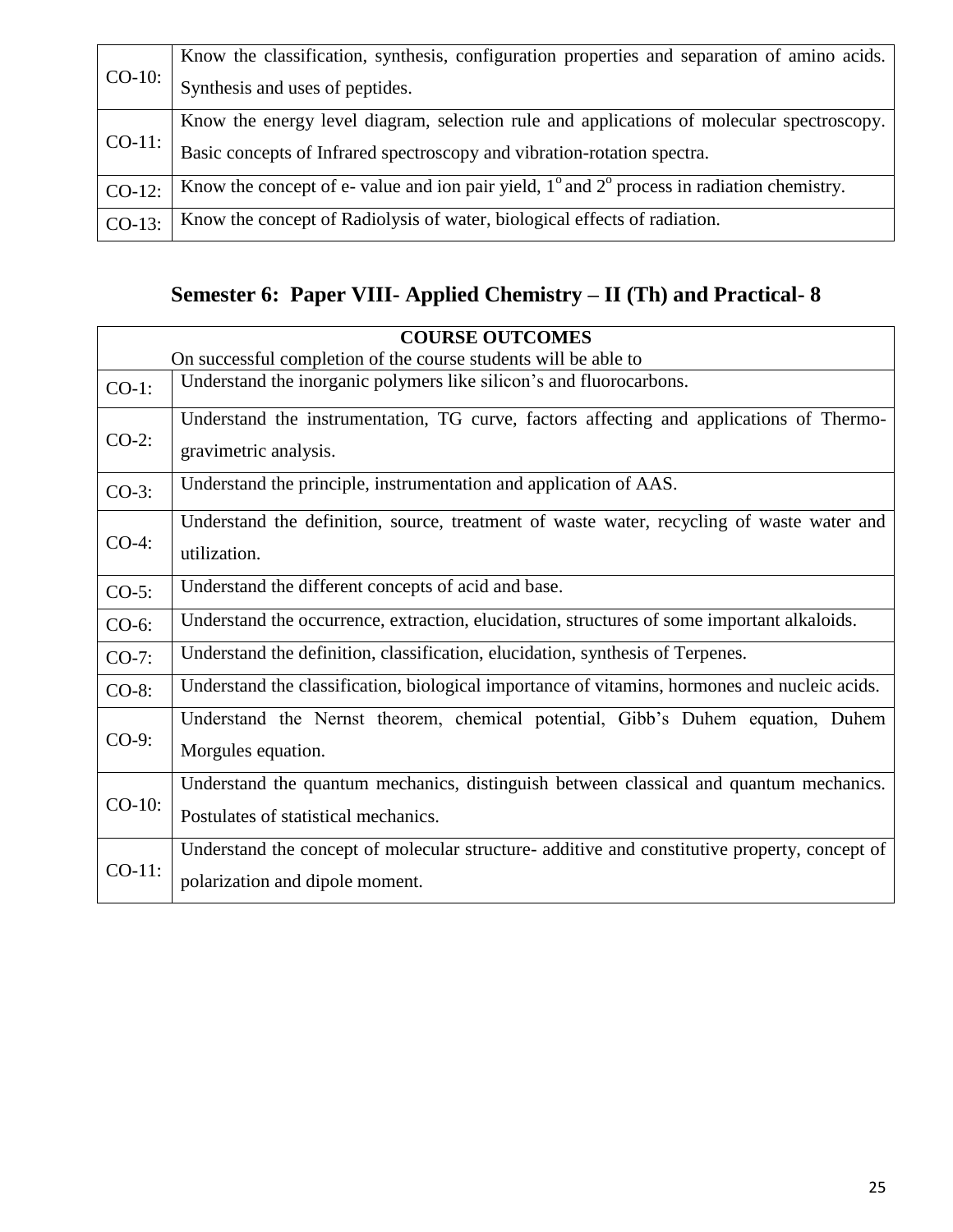### **Program Specific Outcomes: BOTANY**

| <b>SPECIFIC OUTCOMES</b> |                                                                                                 |
|--------------------------|-------------------------------------------------------------------------------------------------|
|                          | At the end of the B.Sc. program in Botany the students will able to                             |
| $SO-1$ :                 | Perform critical evaluation of ideas and arguments by collection of relevant information about  |
|                          | plants.                                                                                         |
|                          | Accurate interpretation of collected information and use taxonomical information to evaluate    |
| $SO-2$ :                 | and formulate a position of plant in taxonomy.                                                  |
|                          | Students will be able to compare and contrast the characteristics of plants, algae, and fungi   |
| $SO-3$ :                 | that differentiate them from each other and from other forms of life.                           |
|                          | Access the primary literature, identify relevant works for a particular topic, and evaluate the |
| $SO-4$ :                 | scientific content of these works.                                                              |
| $SO-5$ :                 | Explain the ecological interconnectedness of life on earth by tracing energy and nutrient flow  |
|                          | through the environment. They will be able to relate the physical features of the environment   |
|                          | to the structure of populations, communities, and ecosystems.                                   |
| $SO-6$ :                 | Demonstrate proficiency in the experimental techniques and methods of analysis appropriate      |
|                          | for their area of specialization within biology.                                                |

#### **Course Outcomes of Botany:**

### **I Semester: Virus, Bacteria, Cyanobacteria and Thallophytic(Th) and Practical- 1**

| <b>COURSE OUTCOMES</b> |                                                                              |  |
|------------------------|------------------------------------------------------------------------------|--|
|                        | On successful completion of the course students will be able to              |  |
| $CO-1$ :               | Gain knowledge about microbial diversity.                                    |  |
| $CO-2$ :               | Understand the phylogeny of plants.                                          |  |
| $CO-3$ :               | Know about various plant diseases and their control measures.                |  |
| $CO-4$ :               | Understand life cycles of different algal species.                           |  |
| $CO-5$ :               | Explore economic importance of algae, fungi and Lichens                      |  |
| $CO-6$ :               | Understand the diversity among Bacteria, Viruses and Algae.                  |  |
| $CO-7$ :               | Know the systematic morphology and structure of Bacteria, Viruses and Algae. |  |
| $CO-8$ :               | Understand the life cycle pattern of Bacteria, Viruses and Algae.            |  |
| $CO-9$ :               | Understand the useful and harmful activities of Bacteria, Viruses and Algae. |  |
| $CO-10$ :              | Understand the Biodiversity of Fungi.                                        |  |
| $CO-11$ :              | Understand the features of Lichens.                                          |  |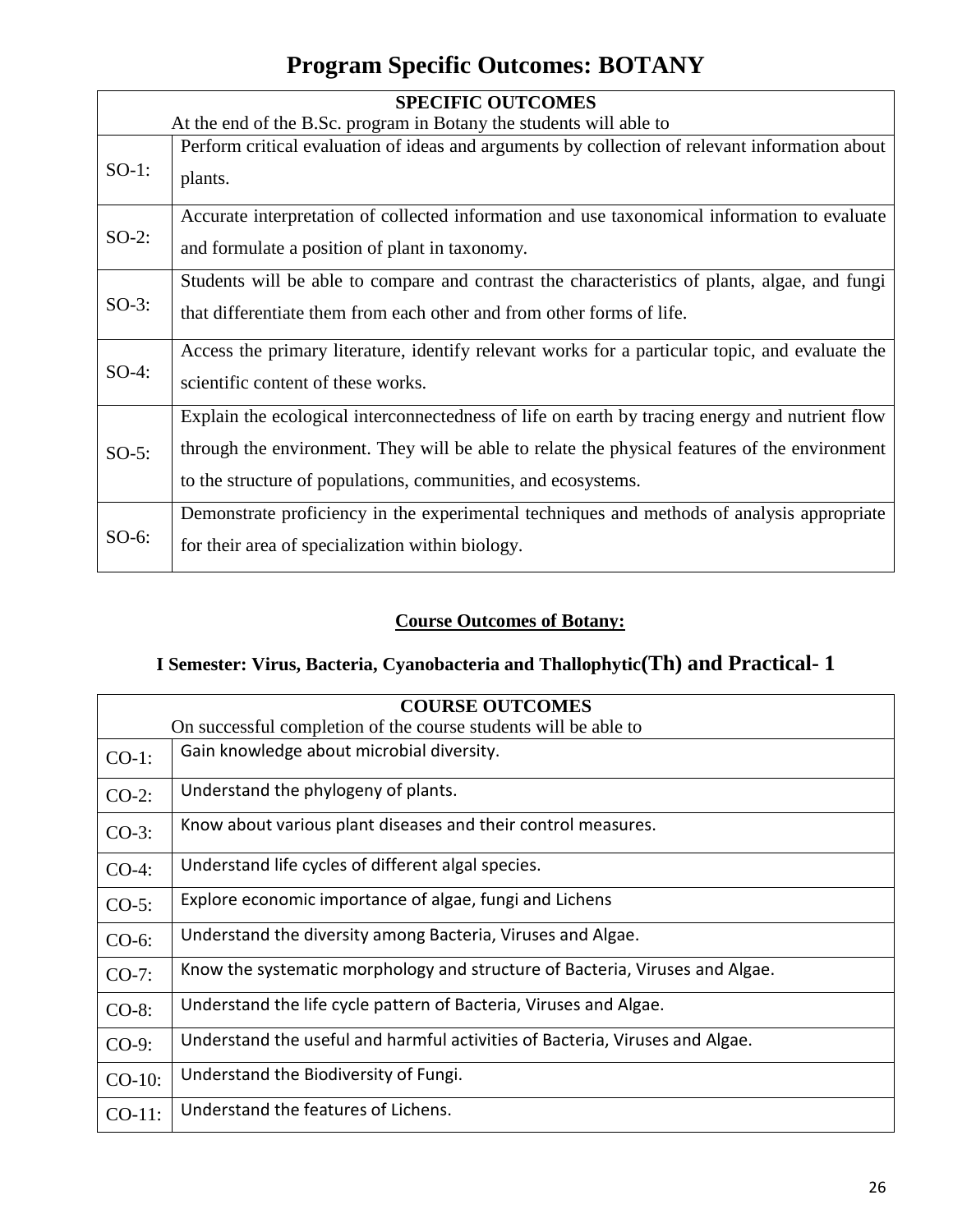### **II Semester: Bryophyta, Pteridophyta, Gymnosperms and Paleobotany (Th) and Practical- 2**

| <b>COURSE OUTCOMES</b> |                                                                             |  |
|------------------------|-----------------------------------------------------------------------------|--|
|                        | On successful completion of the course students will be able to             |  |
| $CO-1$ :               | Understand the phylogeny from Bryophytes to Gymnosperms.                    |  |
| $CO-2$ :               | Know the evolution of sporophytes in bryophytes.                            |  |
| $CO-3$ :               | Understand the Stellar evolution and seed formation habit in pteridophytes. |  |
| $CO-4$ :               | Gain knowledge about life cycles of gymnosperm plants.                      |  |
| $CO-5$ :               | Explain about fossils and fossilization.                                    |  |
| $CO-6$ :               | Understand about geological time scale.                                     |  |
| $CO-7$ :               | Understand the morphological diversity of Bryophytes and Pteridophytes.     |  |
| CO-8:                  | Understand the economic importance of Bryophytes and Pteridophytes.         |  |
| $CO-9$ :               | Understand the phylogeny from Bryophytes to Gymnosperms.                    |  |

#### **III Semester: Histology, Anatomy, Embryology and Palynology (Th) and Practical- 3**

| <b>COURSE OUTCOMES</b> |                                                                                                                |
|------------------------|----------------------------------------------------------------------------------------------------------------|
|                        | On successful completion of the course students will be able to                                                |
| $CO-1$ :               | To gain knowledge of plant cells, tissues and their functions.                                                 |
| $CO-2$ :               | To make connections between plant anatomy and the other major disciplines of biology.                          |
| $CO-3$ :               | Identify and compare structural differences among different taxa of vascular plants.                           |
| $CO-4$ :               | Know the structure and development of monocot and dicot embryos.                                               |
| $CO-5$ :               | Compare the function and morphology of pollen grains.                                                          |
| $CO-6$ :               | Know historical development of embryology.                                                                     |
| $CO-7$ :               | Understand structure and development of microsporangium, megasporangium, embryo and<br>endosperm.              |
| $CO-8$ :               | Know the methods of pollination and fertilization and learn the structure and development of<br>pollen grains. |
| $CO-9$ :               | Understand the applications of embryology in plant tissue culture.                                             |
| $CO-10$ :              | Realize the applications of palynology in human welfare.                                                       |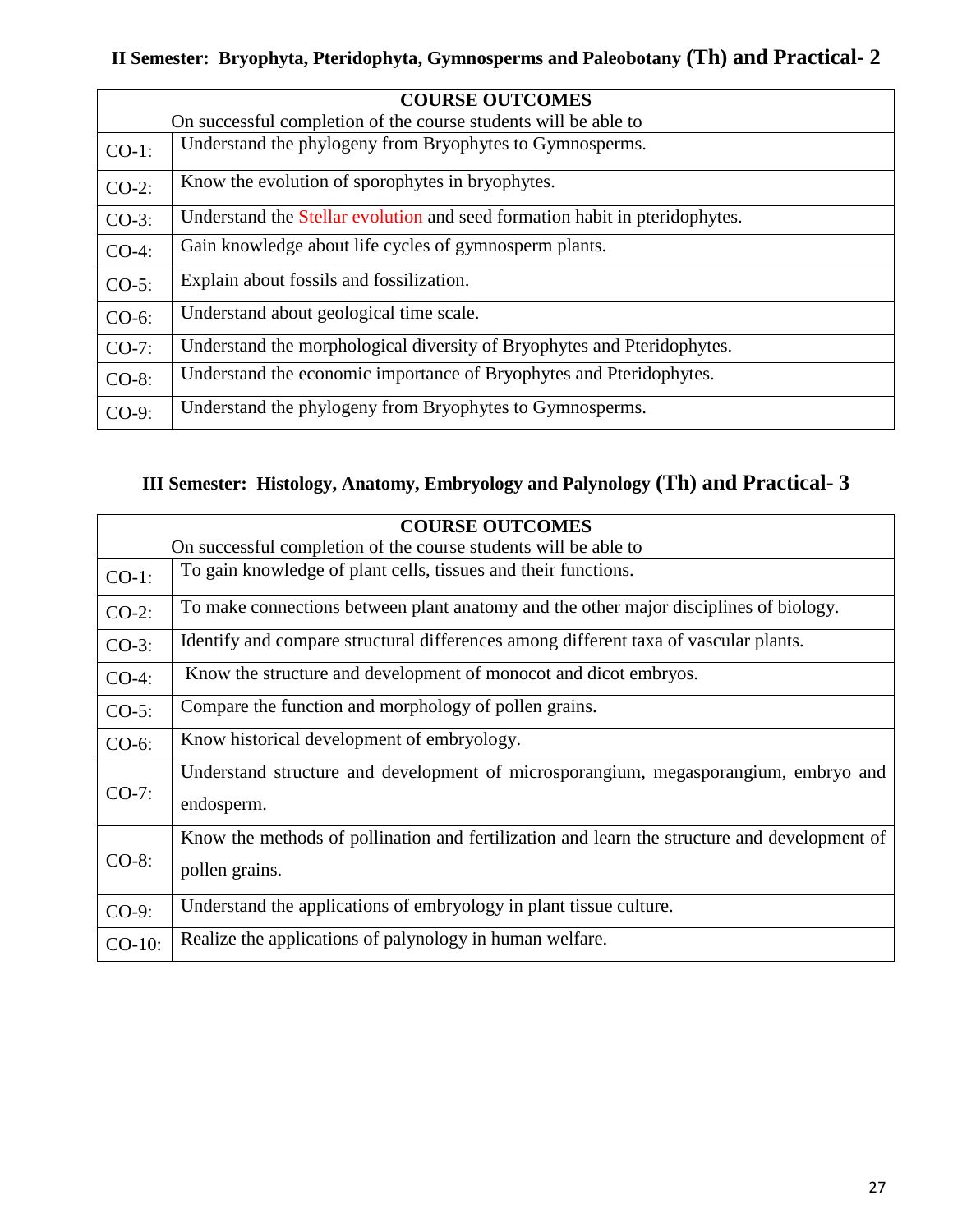|           | <b>COURSE OUTCOMES</b>                                                         |  |
|-----------|--------------------------------------------------------------------------------|--|
|           | On successful completion of the course students will be able to                |  |
| $CO-1$ :  | Understand ecological relationships between organisms and their environment.   |  |
| $CO-2$ :  | Identify diversity of life forms in an ecosystem.                              |  |
| $CO-3$ :  | Understand the role that biodiversity plays in conservation science.           |  |
| $CO-4$ :  | Understand the environmental biology.                                          |  |
| $CO-5$ :  | Know the nature and its co-relation with human society.                        |  |
| $CO-6$ :  | Realize the impact of human activities on environment.                         |  |
| $CO-7$ :  | Understand global issues concerned with environment.                           |  |
| $CO-8$ :  | Know the sustainable development and care of environment.                      |  |
| $CO-9$ :  | Understand the connection between material wealth $\&$ resources exploitation. |  |
| $CO-10$ : | Worth the relationship between economic growth and environmental degradation.  |  |

#### **IV Semester: Ecology and Environmental biology (Th) and Practical- 4**

### **V Semester: 5.1: Morphology and taxonomy of Angiosperms (Th) and Practical- 5**

| <b>COURSE OUTCOMES</b> |                                                                                              |
|------------------------|----------------------------------------------------------------------------------------------|
| $CO-1$ :               | Recognize the major groups of vascular plants and their phylogenetic relationships.          |
| $CO-2$ :               | Gain proficiency in the use of keys and identification manuals for identifying any unknown   |
|                        | plants to species level.                                                                     |
| $CO-3$ :               | Explore the uses of plants as medicine by traditional indigenous approaches.                 |
| $CO-4$ :               | Understand different systems of medicine and their uses.                                     |
| $CO-5$ :               | Explain how current medicinal practices are often based on indigenous plant knowledge.       |
| $CO-6$ :               | Know the different perspectives on treating ailments.                                        |
| $CO-7:$                | Know the conceptual development of taxonomy $\&$ systematics.                                |
| $CO-8$ :               | Understand the general range of variations in the group of angiosperms.                      |
| $CO-9$ :               | Trace the history of development of systems of classification emphasizing Angiospermic taxa. |
| $CO-10$ :              | Learn about the characters of biologically important families of angiosperms.                |
| $CO-11$ :              | Know the floral variations in angiospermic families, their phylogeny and evolution.          |
| $CO-12$ :              | Understand various rules, principles and recommendations of plant nomenclature.              |
| $CO-13$ :              | Know modern trends in taxonomy.                                                              |
| $CO-14$ :              | know the herbarium techniques                                                                |
| $CO-15$ :              | Understand major evolutionary trends in various parts of angiospermic plants.                |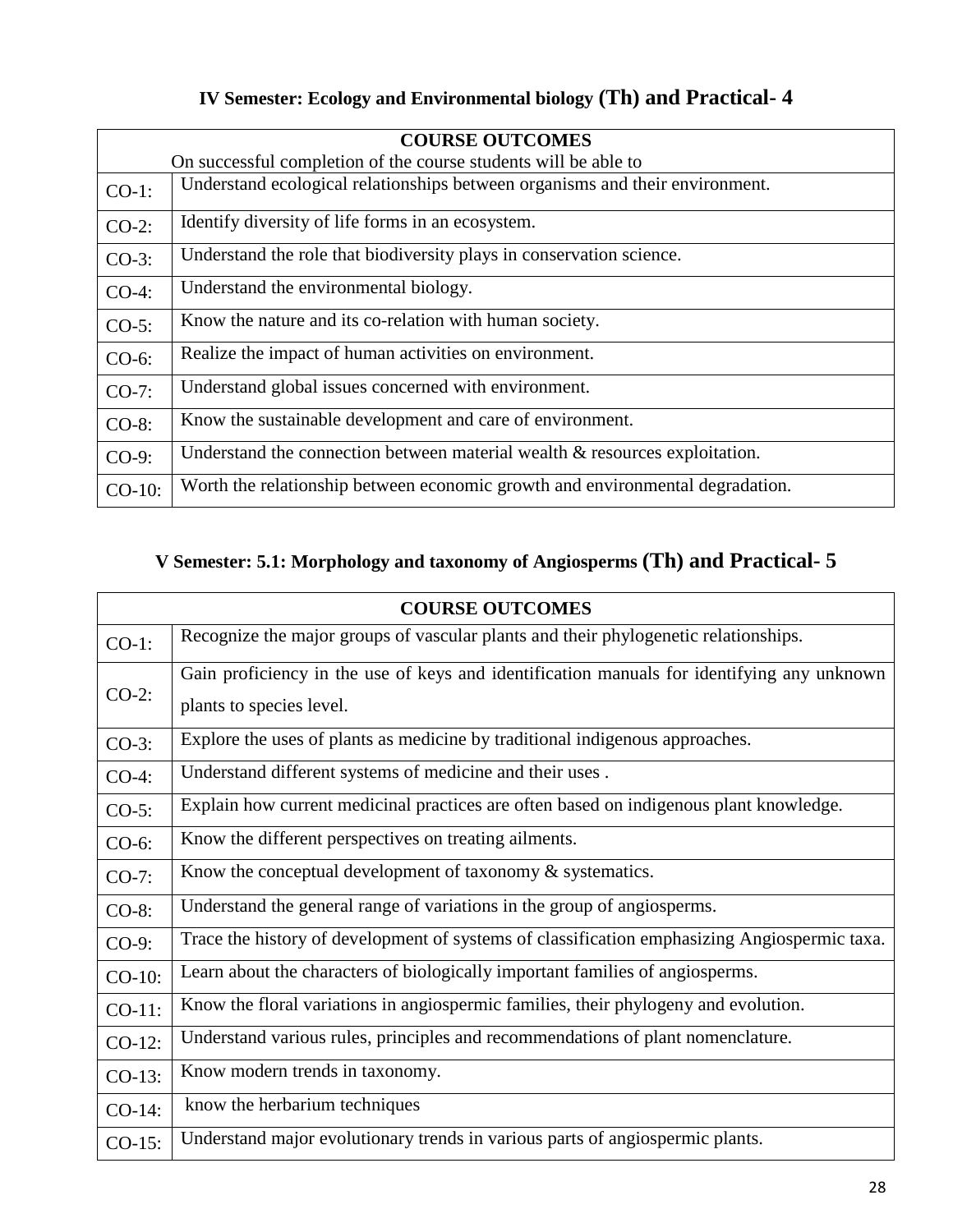| $\vert$ CO-16: $\vert$ Understand the diversity of angiosperms.                                |
|------------------------------------------------------------------------------------------------|
| $\vert$ CO-17: $\vert$ Understand the comparative account among them, families of angiosperms. |
| $\mid$ CO-18:   Know the economic importance of the angiosperm plants.                         |
| CO-19:   Understand the distinguishing features of angiosperm families                         |

### **5.2: Plant breeding and Biotechnology (Th) and Practical- 6**

|           | <b>COURSE OUTCOMES</b>                                                                     |
|-----------|--------------------------------------------------------------------------------------------|
|           | On successful completion of the course students will be able to                            |
| $CO-1$ :  | Explain the main techniques of in vitro culture of plant cells and tissues.                |
| $CO-2$ :  | Know the methods used for the bio-production of plant secondary metabolites.               |
| $CO-3$ :  | Know the main techniques of genetic manipulation of plant organisms.                       |
| $CO-4$ :  | Understand the science of plant breeding.                                                  |
| $CO-5$ :  | Know the plant breeding for the survival of human being from starvation.                   |
| $CO-6$ :  | Understand the techniques of production of new superior crop verities.                     |
| $CO-7$ :  | Know the evolution in living organisms.                                                    |
| $CO-8$ :  | Know the process of cultivation of cash crops.                                             |
| CO-9:     | Understand some plants which are used as herbal cosmetics.                                 |
| $CO-10$ : | Understand technique of plant tissue culture and its application.                          |
| $CO-11$ : | Understand the habit of the angiosperm plant body.                                         |
| $CO-12$ : | Know the vegetative characteristics of the plant.                                          |
| $CO-13$ : | Learn about the reproductive characteristics of the plant.                                 |
| $CO-14$ : | Know about the role of tissue culture in Agriculture and Horticulture in crop improvement. |
| $CO-15$ : | Get knowledge on Bio-fertilizers.                                                          |

#### **VI Semester6.1: Plant tissue culture, Medicinal plants, Economic botany and Evolution (Th) and Practical- 7**

| <b>COURSE OUTCOMES</b> |                                                                  |  |
|------------------------|------------------------------------------------------------------|--|
|                        | On successful completion of the course students will be able to  |  |
| $CO-1$ :               | Explain the structure of Cell components and their functions.    |  |
| $CO-2$ :               | Describe cell division in plants.                                |  |
| $CO-3$ :               | Know the nature and function of genes, processes of inheritance. |  |
| $CO-4$ :               | Describe linkage, crossing over and mutations.                   |  |
| $CO-5$ :               | Know about Cell Science.                                         |  |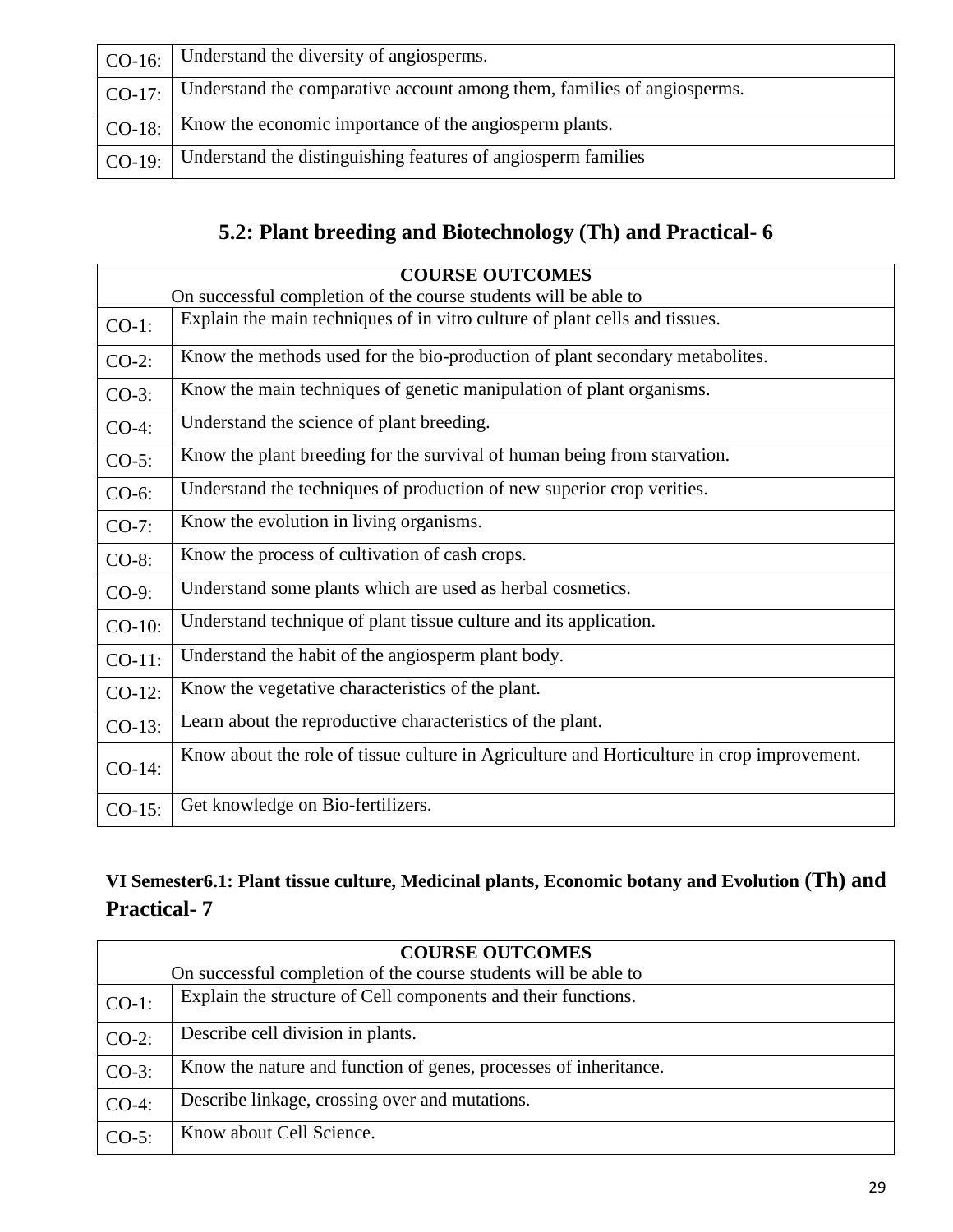| CO-6:     | Understand Cell wall Plasma membrane, Cell organelles and cell division.                                                                        |
|-----------|-------------------------------------------------------------------------------------------------------------------------------------------------|
| $CO-7$ :  | Learn the scope and importance of molecular biology.                                                                                            |
| $CO-8$ :  | Understand the biochemical nature of nucleic acids, their role in living systems, experimental<br>evidences to prove DNA as a genetic material. |
| $CO-9$ :  | Understand the process of synthesis of proteins and role of genetic code in polypeptide<br>formation.                                           |
| $CO-10$ : | Understand structural organization and variation in chromosomes.                                                                                |
| $CO-11$ : | Learn about the extra-chromosomal inheritance in plant system.                                                                                  |
| $CO-12$ : | Know the molecular biology in relation to genetic material, its inheritance, modification,<br>replication and repair.                           |
| $CO-13$ : | Understand transcription, translation post translation modification of protein.                                                                 |
| CO-14:    | Know gene regulation in prokaryotes and eukaryotes.                                                                                             |

### **6.2: Cytology, Genetics and Plant physiology (Th) and Practical- 8**

|           | <b>COURSE OUTCOMES</b>                                                                        |  |
|-----------|-----------------------------------------------------------------------------------------------|--|
|           | On successful completion of the course students will be able to                               |  |
| $CO-1$ :  | Understand plant physiological processes and metabolism.                                      |  |
| $CO-2$ :  | Explain the role of micro and macro nutrients in plant growth and development.                |  |
| $CO-3$ :  | Relate photosynthesis with the formation of primary and secondary metabolites.                |  |
| $CO-4$ :  | Clarify the mechanism and breaking of dormancy.                                               |  |
| $CO-5$ :  | Understand plant structures in the context of physiological functions of plants.              |  |
| $CO-6$ :  | They will learn about the growth and development of plants and its regulations                |  |
| $CO-7$ :  | Understand the physiological details of photosynthesis and respiration                        |  |
| CO-8:     | Understand lipid metabolism in plants                                                         |  |
| CO-9:     | Understand the stress of plants and its adaptations.                                          |  |
| $CO-10$ : | Learn about the metabolites synthesized by plants.                                            |  |
| $CO-11$ : | Understand the red-ox systems of plants.                                                      |  |
| $CO-12$ : | Know importance and scope of plant physiology.                                                |  |
| $CO-13$ : | Understand the plants and plant cells in relation to water.                                   |  |
|           | Understand the process of photosynthesis in higher plants with particular emphasis on light   |  |
| CO-14:    | and dark reactions, C3 and C4 pathways.                                                       |  |
| $CO-15$ : | Understand the respiration in higher plants with particular emphasis on aerobic and anaerobic |  |
|           | respiration.                                                                                  |  |
| CO-16:    | Learn about the movement of sap and absorption of water in plant body.                        |  |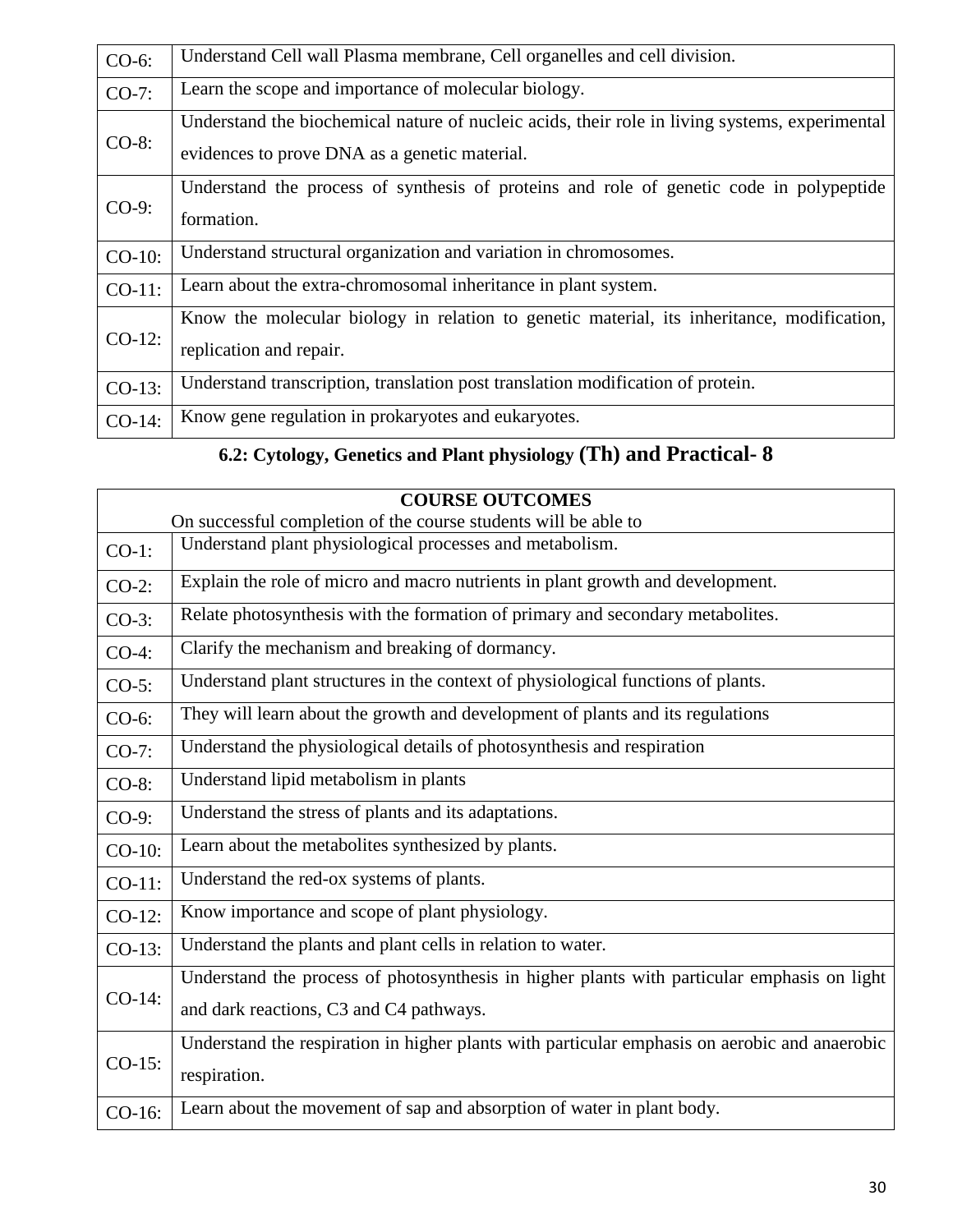# **Program Specific Outcomes: ZOOLOGY**

|          | <b>SPECIFIC OUTCOMES</b>                                                                          |  |
|----------|---------------------------------------------------------------------------------------------------|--|
|          | At the end of B.Sc program in Zoology the student will be able to                                 |  |
| $SO-1$ : | Develop deeper understanding of key concepts of zoology at molecular, cellular level,             |  |
|          | physiology and reproduction at organism level.                                                    |  |
|          | Describe the role of taxonomy and systematics in animal studies and gain in-depth knowledge       |  |
| $SO-2$ : | of animals including invertebrates and vertebrates.                                               |  |
|          | Place zoological knowledge in context and show an understanding of the way zoologists think       |  |
| $SO-3$ : | and understand the needs of zoology in shaping our planet.                                        |  |
|          | Comprehend, interpret, general evolutionary relationships among and between different             |  |
| $SO-4$ : | animal groups.                                                                                    |  |
|          | Explore various applied fields with the knowledge of sericulture, apiculture, fisheries, poultry, |  |
| $SO-5$ : | vermi culture, dairy farms etc.                                                                   |  |
| $SO-6$ : | Communicate the importance of ecological factors, biodiversity, environmental conservation        |  |
|          | processes, pollution control and protection of threatened species to the society                  |  |
| $SO-7$ : | Enhance their scientific temper and scientific thinking and exhibit creativity in designing,      |  |
|          | planning, problem solving, model making for various scientific concepts                           |  |

# **Course Outcomes of Zoology:**

### **I Semester**: **Non-chordata, Biodiversity and Parasitology(Th) and Practical- 1**

| <b>COURSE OUTCOMES</b> |                                                                                   |
|------------------------|-----------------------------------------------------------------------------------|
|                        | On successful completion of the course students will be able to                   |
| $CO-1$ :               | Understand the animal kingdom.                                                    |
| $CO-2$ :               | Understand the taxanomic position.                                                |
| $CO-3$ :               | Understand the general characteristics of animals belonging to different phylums. |
| $CO-4$ :               | Understand the body organisation.                                                 |
| $CO-5$ :               | Recognise the functions of animals.                                               |
| $CO-6$ :               | Understand the diversity of animals in their respective realms.                   |
| $CO-7$ :               | Understand the effects of parasities and pathogens.                               |
| $CO-8$ :               | Understand the methods to protect him from parasites and pathogens.               |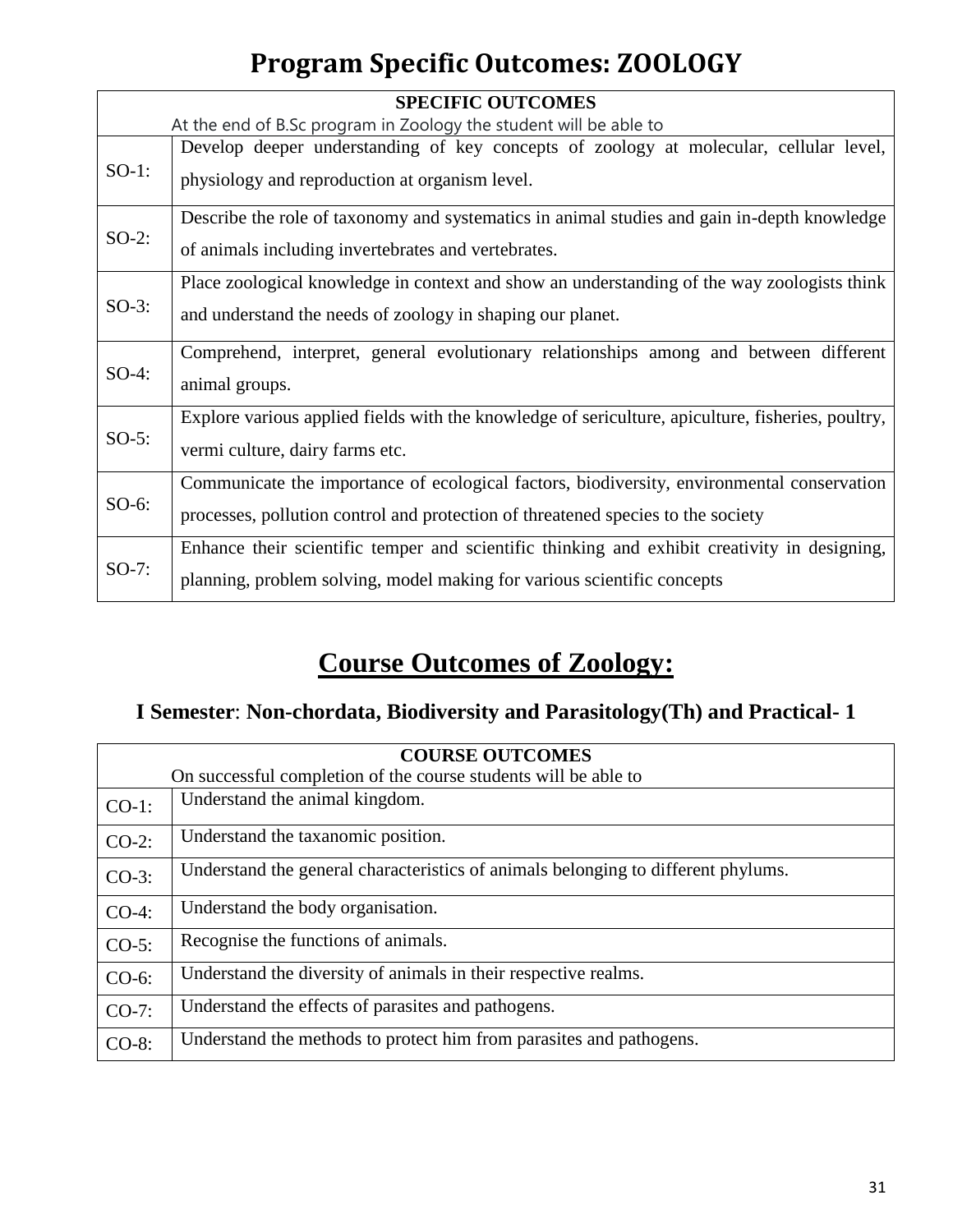### **II Semester: Chordata, Comparative anatomy and Zoogeography (Th) and Practical- 2**

| <b>COURSE OUTCOMES</b> |                                                                                          |  |
|------------------------|------------------------------------------------------------------------------------------|--|
|                        | On successful completion of the course students will be able to                          |  |
| $CO-1$ :               | Understand what the chordates are.                                                       |  |
| $CO-2$ :               | Understand the different categories of chordates.                                        |  |
| $CO-3$ :               | Understand the general characteristics of chordates.                                     |  |
| $CO-4$ :               | Understand the levels of organisation in chordate subphylum.                             |  |
| $CO-5$ :               | Understand the origin and evolution relationship in different subphylum of chordates.    |  |
| $CO-6$ :               | Understand the anatomical structures of heart, aortic arches and kidneys in chordates.   |  |
| $CO-7$ :               | Understand and classify the geographical conditions and the animals distributed in them. |  |

#### **III Semester: Biochemistry, Physiology and Biostatistics (Th) and Practical- 3**

|          | <b>COURSE OUTCOMES</b>                                                     |  |
|----------|----------------------------------------------------------------------------|--|
|          | On successful completion of the course students will be able to            |  |
| $CO-1$ : | Understand the metabolic activities in mammalian body.                     |  |
| $CO-2$ : | Understand the various biomolecules in the body.                           |  |
| $CO-3$ : | Understand the structural chemistry of proteins, carbohydrates, fats, etc. |  |
| $CO-4$ : | Understand the functions of biomolecules in body secretion.                |  |
| $CO-5$ : | Understand the process of digestion.                                       |  |
| CO-6:    | Understand the physiology at cellular and system levels.                   |  |
| $CO-7$ : | Describe the role and functions of different biomolecules.                 |  |
| CO-8:    | Understand how mammalian body get nutrition from different biomolecules.   |  |
| $CO-9$ : | Apply the statistical methods to a wide range of topics in biology.        |  |
|          |                                                                            |  |

#### **IV Semester: Environmental biology, Ethology, Histology and Endocrinology (Th) and Practical- 4**

| <b>COURSE OUTCOMES</b> |                                                                 |  |
|------------------------|-----------------------------------------------------------------|--|
|                        | On successful completion of the course students will be able to |  |
| $CO-1$ :               | Describe the interaction between organisms and environment.     |  |
| $CO-2$ :               | Describe the theory of natural selection.                       |  |
| $CO-3$ :               | Understand the exchange of nutrients within the ecosystem.      |  |
| $CO-4$ :               | Describe the relation between abiotic and biotic factors.       |  |
| $CO-5$ :               | Understand how changes in population affect the ecosystem.      |  |
| $CO-6$ :               | Understand and recognise the behavioural changes in animals.    |  |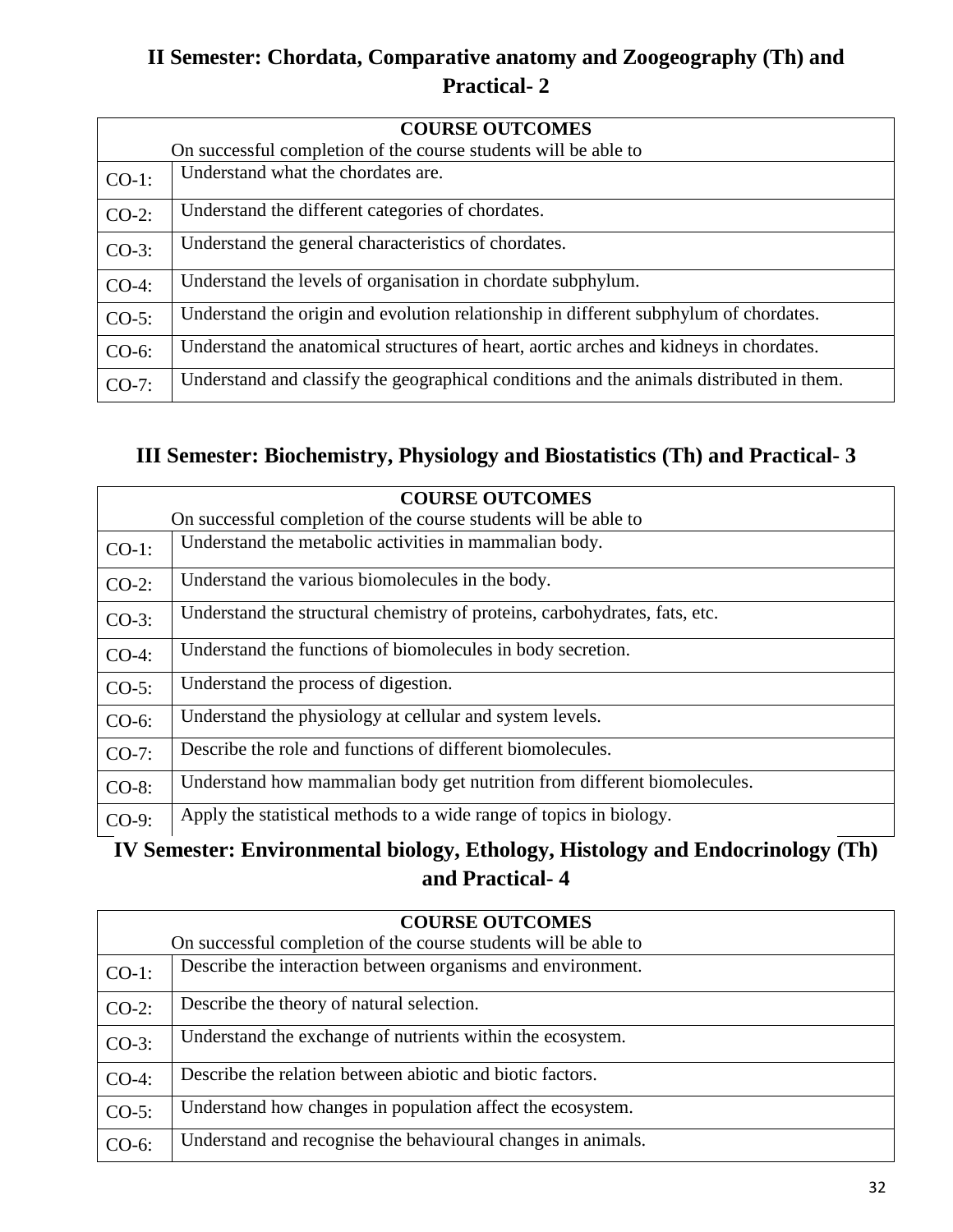| $CO-7:$  | Appreciate the nesting behaviour in birds.                                |
|----------|---------------------------------------------------------------------------|
| $CO-8$ : | Understand and appreciate the migration behaviours in animals and birds.  |
| $CO-9:$  | Understand the functions and importance of various tissues of human body. |
| $CO-10:$ | Understand the functions of different types of gland of our body.         |

### **V Semester 5.1: Molecular biology, Immunology, Biotechnology and wildlife biology (Th) and Practical- 5**

| <b>COURSE OUTCOMES</b> |                                                                                                      |  |
|------------------------|------------------------------------------------------------------------------------------------------|--|
|                        | On successful completion of the course students will be able to                                      |  |
| $CO-1$ :               | Understand the life process at the subcellular and molecular level.                                  |  |
| $CO-2$ :               | Understand the meaning of gene cloning.                                                              |  |
| $CO-3$ :               | Understand the importance of immune system in the body.                                              |  |
| $CO-4$ :               | Realise the importance and needy of wildlife.                                                        |  |
| $CO-5$ :               | Appreciate the measures engaged by the government in conservation of wildlife.                       |  |
| $CO-6$ :               | Understand the application of technology in the field of life science.                               |  |
| $CO-7$ :               | Appreciate the role of PCR, ELISA, and Fermentation in our life.                                     |  |
| $CO-8$ :               | Appreciate the production of therapeutic proteins and other drugs through<br>genetic<br>engineering. |  |

### **5.2: Economic zoology (Th) and Practical- 6**

| <b>COURSE OUTCOMES</b> |                                                                                       |  |
|------------------------|---------------------------------------------------------------------------------------|--|
|                        | On successful completion of the course students will be able to                       |  |
| $CO-1$ :               | Understand the importance of animals in human life.                                   |  |
| $CO-2$ :               | Understand the meaning and importance of integrated farming.                          |  |
| $CO-3$ :               | Provide technical and general knowledge in the field of animal farming and husbandry. |  |
| $CO-4$ :               | Understand and recognise various species which are economically beneficial.           |  |
| $CO-5$ :               | Apply the Zoological knowledge for the benefit of mankind.                            |  |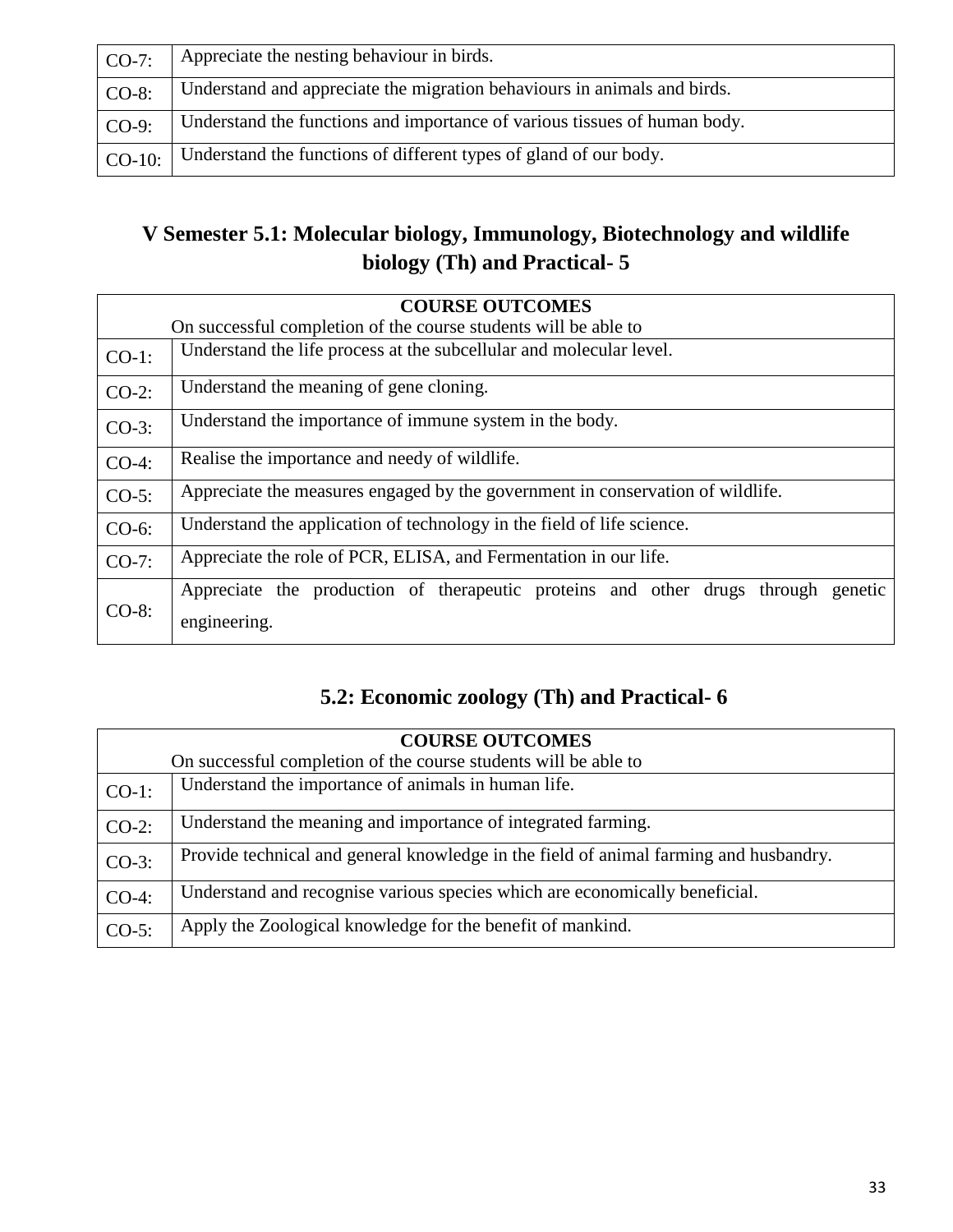### **VI Semester 6.1: Cell biology, Cancer biology and Developmental biology (Th) and Practical- 7**

| <b>COURSE OUTCOMES</b> |                                                                                          |
|------------------------|------------------------------------------------------------------------------------------|
|                        | On successful completion of the course students will be able to                          |
|                        | Understand the structures and purposes of basic components of prokaryotic and eukaryotic |
| $CO-1$ :               | cells, especially macromolecules, membranes and organelles.                              |
| $CO-2$ :               | Understand how the cellular components are used to generate and utilize energy in cells. |
| $CO-3$ :               | Understand the cellular components underlying mitotic cell division.                     |
|                        | Understand responses to environmental or physiological changes or alterations of cell    |
| $CO-4:$                | function brought about by mutation.                                                      |
| $CO-5$ :               | Understand the process of cell division in both somatic and germ cell.                   |
| $CO-6$ :               | Understand the various stages in the development of an organism.                         |
| $CO-7$ :               | Understand the types of cleavage patterns in the formation of a zygote.                  |
| $CO-8$ :               | Understand fertilization process.                                                        |
| $CO-9$ :               | Understand the fundamental embryonic development.                                        |

#### **6.2: Genetics, Evolution and Paleontology (Th) and Practical- 8**

| <b>COURSE OUTCOMES</b> |                                                                                    |  |
|------------------------|------------------------------------------------------------------------------------|--|
|                        | On successful completion of the course students will be able to                    |  |
| $CO-1$ :               | Understand the theory of natural selection.                                        |  |
| $CO-2$ :               | Understand how species evolve.                                                     |  |
| $CO-3$ :               | Understand the stages in evolutionary traits in animals.                           |  |
| $CO-4$ :               | Describe the evolutionary history of man and horse.                                |  |
| $CO-5$ :               | Describe origin of species on earth.                                               |  |
| $CO-6$ :               | Understand and appreciate the importance of fossils in the study of evolution.     |  |
| $CO-7$ :               | Understand how the behaviour of chromosomes during meiosis can explain Mendel law. |  |
| $CO-8$ :               | Understand how inheritance patterns are affected by position on chromosomes.       |  |
| $CO-9$ :               | Understand gene interaction.                                                       |  |
| $CO-10$ :              | Understand the chemical nature of heredity.                                        |  |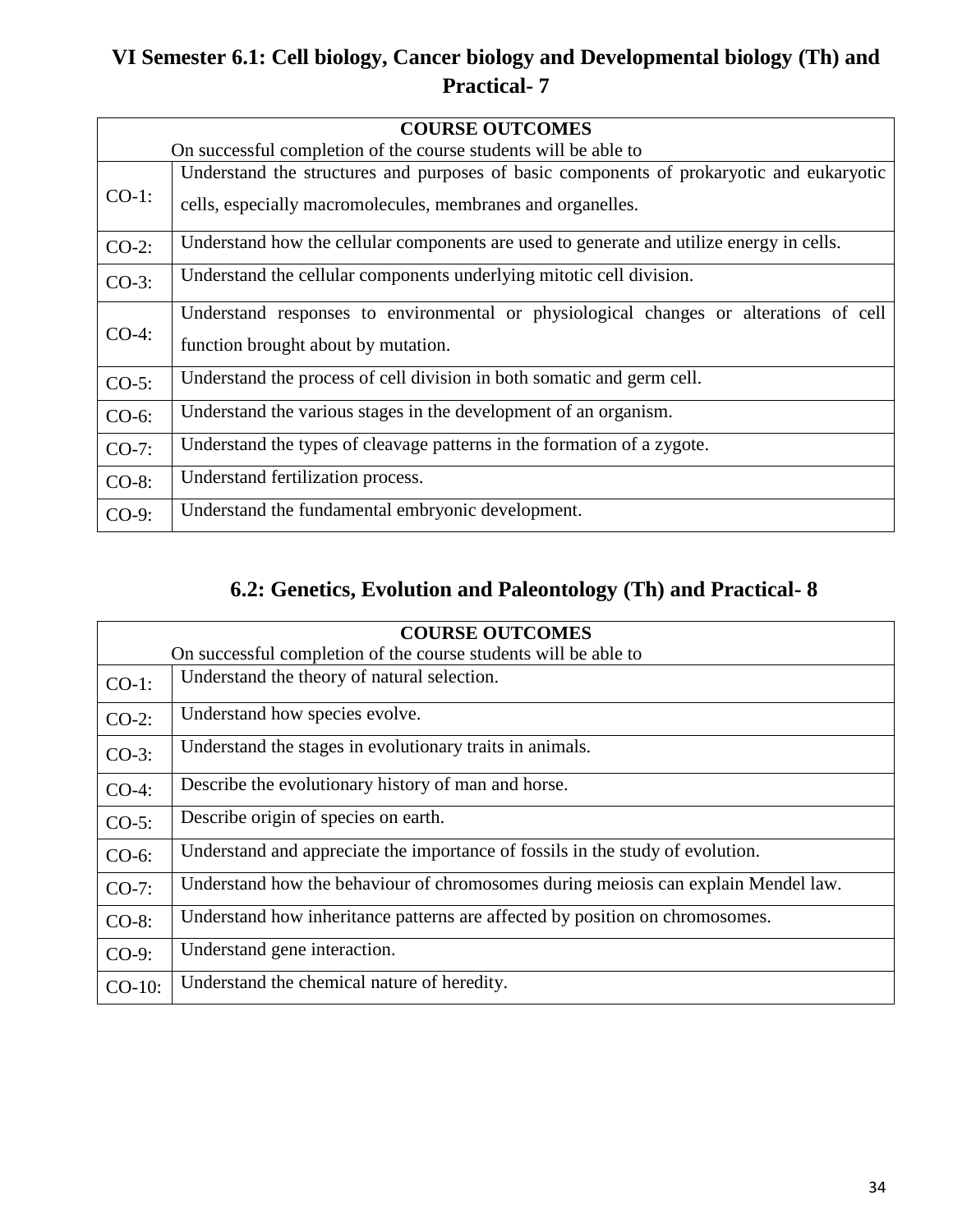### **Course Outcomes of Kannada**

### ಕನ್ನಡ ವಿಭಾಗ

ಪದವಿಯಲ್ಲಿ ಕನ್ನಡ ಭಾಷಾ ಪತ್ರಿಕೆಯನ್ನು ಓದುವುದರಿಂದ ಕನ್ನಡ ಭಾಷೆ ಮತ್ತು ಸಾಹಿತ್ಯದ ಪರಂಪರೆಯನ್ನು ಪ್ರಚಲಿತ ಸಮಾಜದ ಅಗತ್ಯಗಳಿಗೆ, ನಿರೀಕ್ಷೆಗಳಿಗೆ ತಕ್ಕಂತೆ ಪ್ರಸ್ತುತ ಗೊಳಿಸುವುದರ ಜೊತೆಗೆ ಆರೋಗ್ಯಕರವಾದ ವೈಚಾರಿಕ ಚಿಂತನಾಶೀಲ ಪರಾಮರ್ಶೆಯೊಂದಿಗೆ ಕನ್ನಡ ಭಾಷಾ ಭೋದನೆ ಮತ್ತು ಕಲಿಕೆಯ ನ್ನು ಜೀವಂತಗೊಳಿಸಬೇಕೆಂಬುದು ಈ ಎಲ್ಲಾ ಪಠ್ಯ ಗಳ ಹಿಂದಿನ ಆಶಯ.

ಭಾಷೆ ಭಾವಗಳ ಅಭಿವ್ಯಕ್ತಿ, ಮೌಲ್ಯ, ಪ್ರಜ್ಞೆ, ಸಾಮಾಜಿಕ ಸಂವೇದನೆ, ಮಾನವತೆಯ ಆಶಯ, ಸಾಂಸ್ಕ್ರತಿಕ ಪರಂಪರೆ ಮತ್ತು ಸಮಕಾಲೀನ ಬದುಕಿನ ವಾಸ್ತವತೆ ಅರಿವು ಇತ್ಯಾದಿಗಳನ್ನು ಕನ್ನಡ ಭಾಷಾ ಪಠ್ಯವು ಪ್ರತಿಬಿಂಬಿಸುತ್ತದೆ.

### ಹಠ್ಯ ಆಶಯಗಳು

ಕನ್ನಡ ಭಾಷಾಬೋಧನೆಯ ಪಠ್ಯಕ್ರಮದ ಮಾದರಿಯು ಹೊಸಕಾಲದ ಅವಶ್ಯಕತೆಗಳಿಗೆ ಅನುಗುಣವಾಗಿ ರೂಮಗೊಳ್ಳುವ ಅನಿವಾರ್ಯತೆಯನ್ನು ಮನಗಂಡುರೂಮಗೊಂಡಿವೆ.

1. ಕನ್ನಡ ಸಂಸ್ಕೃತಿ :– ಪ್ರಥಮ ಬಿ.ಎಸ್ಸಿ. (1 ಸೆಮ್) ಸಂಸ್ಕೃತಿ–ಸಂಪ್ರದಾಯ–ಆಧುನಿಕತೆ ಎಂಬ ಮೂರು ಥೀಮ್ಗಳನ್ನ ಒಳಗೊಂಡಿದೆ. ಇವು ಮಾನವ ಬದುಕಿನ ಬೆಳವಣಿಗೆಯ ಸ್ಥಿತ್ಯಂತರಗಳು. ಮಾನವೀಯತೆ ಮತ್ತು ವೈಚಾರಿಕತೆಯ ಸೆಲೆ ಮಾಡುವಂತೆ ಮಾಡುವ ಕಿರುಆಶಯವನ್ನಿಟ್ಟುಕೊಂಡು ಈ ಪಠ್ಯ ರೂಮಗೊಂಡಿದೆ. <u>2. ಕನ್ನಡ ಲೋಕ :–ಪ್ರಥಮ ಬಿ.ಎಸ್ಪಿ (2 ಸೆಮ್)</u> ಪದವಿ ವಿದ್ಯಾರ್ಥಿಗಳು ನಿರ್ದಿಷ್ಟ ಥೀಮ್ವೊಂದರ (ಭೂಮಿ–ಜೀವ–ಆಕಾಶ) ಕುರಿತು ವಿಭಿನ್ನ \_ದೃಷ್ಟಿಕೋನಗಳಿಂದ ಸ್ವತಂತ್ಯವಾಗಿ ಆಲೋಚಿಸುವುದು ಸಾಧ್ಯವಾಗಬೇಕು ಎಂಬುದು ಈ ಪಠ್ಯದ 'ಆಶಯವಾಗಿದೆ. <u>3. ಕನ್ನಡಡಿಂಡಿಮ :– ದ್ವಿತೀಯ ಬಿ.ಎಸ್ಪಿ (3 ಸೆಮ್)</u> ಕನ್ನಡ ಕೇವಲ ಭಾಷೆಯಷ್ಟೇ ಅಲ್ಲ, ಅದು ಬದುಕನ್ನು ಕಟ್ಟುವ ವ್ಯಕ್ತಿತ್ವವನ್ನು ಬೆಳೆಸುವ ಸಾಂಸ್ಕೃತಿಕ ಸಂಪತ್ತುಎಂಬುದನ್ನು ತಿಳಿಸುವುದರ ಜೊತೆಗೆಆಧುನಿಕರಣ, ಔದ್ಯೋಗಿಕರಣ, ನಗರೀಕರಣಗಳಂಥ ಆಧುನಿಕ ಪ್ರಕ್ರಿಯೆಗಳಿಗೆ ಕನ್ನಡ `ಭಾಷೆ ವಿದ್ಯಾರ್ಥಿಗಳನ್ನ ಮುಖಾಮುಖಿಯಾಗಿಸುವ ಅಸ್ಮಿತೆಯನ್ನು ಒಳಗೊಂಡಿದೆ. <u>4. ಕನ್ನಡ ಸುರಭಿ :– ದ್ವಿತೀಯ ಬಿ.ಎಸ್ಪಿ (4 ಸೆಮ್)</u>

ಬದುಕಿನ ಮೌಲ್ಯಗಳನ್ನು, ಅನುಭವಗಳನ್ನು ಜನಪದ ಪರಂಪರೆಯ ತಿಳಿವನ್ನು ವೈಚಾರಿಕತೆಯ ಅಗತ್ಯತೆಯನ್ನು ವರ್ತಮಾನದ ಸಂಕಟ–ಬಿಕ್ಕಟ್ಟುಗಳನ್ನು ಎದುರಿಸುವ ಹಾಗೆ ಬದುಕು ಮತ್ತು ಬೌದ್ದಿಕ ಬೆಳವಣಿಗೆಗೆ ಪೂರಕವಾಗಿ ರೂಮಗೊಂಡಿದೆ.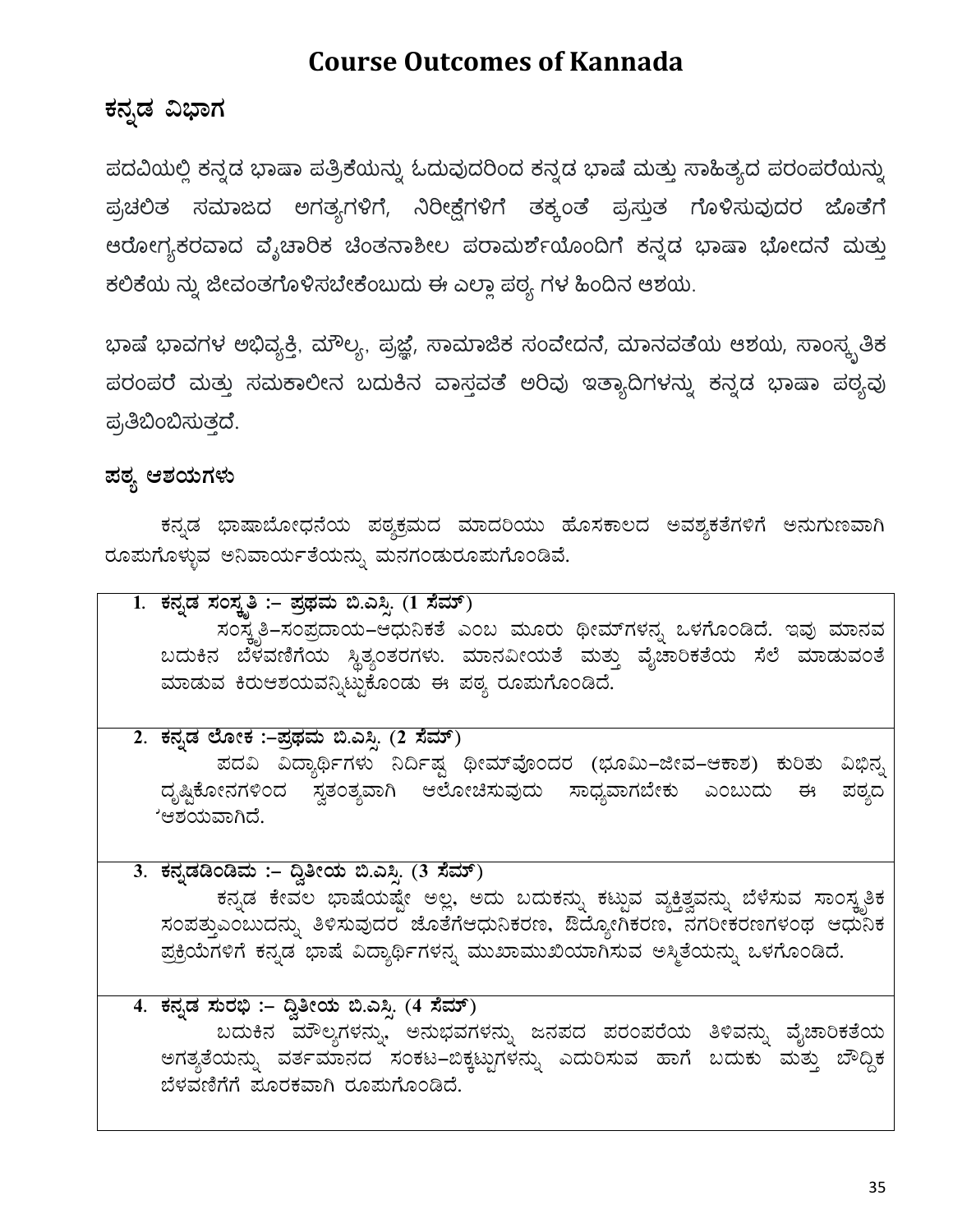#### **DEPARTMENT OF ENGLISH-SPO**

| <b>SPECIFIC OUTCOMES</b> |                                                                                                                                                                                         |  |
|--------------------------|-----------------------------------------------------------------------------------------------------------------------------------------------------------------------------------------|--|
|                          | At the end of B.Sc program in English the student will be able to                                                                                                                       |  |
| $SO-1$ :                 | To explore and experience the wide range of human perception in regarding of Poetry, Prose,<br>Novel, Drama and Language Component.                                                     |  |
| $SO-2$ :                 | Acquire the linguistic bases that enable them to participate in the scientific field and<br>technological advances.                                                                     |  |
| $SO-3$ :                 | To create the awareness on the cultural, economic and social issues of the society in order to<br>contribute in giving solution. To imbibe the human values through textual references. |  |
| $SO-4$ :                 | The ability to speak and pronounce English intelligibly. Develop their awareness of the<br>importance of English as a means of International communication.                             |  |
| $SO-5$ :                 | Inculcate the reading habits and Develop their intellectual, personal and Professional<br>abilities.                                                                                    |  |

# **Course outcomes of English**

### **I Semester: Paper 1:**

| <b>COURSE OUTCOMES</b> |                                                                                                                                                                                              |  |
|------------------------|----------------------------------------------------------------------------------------------------------------------------------------------------------------------------------------------|--|
|                        | On successful completion of the course the students will be able to                                                                                                                          |  |
| $CO-1$ :               | Enhance their language skills which are acquired through constant practice of grammar<br>exercises prescribed in the Work Book.                                                              |  |
| $CO-2$ :               | Literary adventures which are a collection of five essays and five poems enable the students<br>with deep insights into past and present social, political, religious and Cultural contexts. |  |
| $CO-3$ :               | Short stories and poems strengthen the student's appreciation and critical skills through<br>wonderful themes of the past and present multiple contexts.                                     |  |
| $CO-4$ :               | The text also sharpens and refines the sense and sensibilities of the students.                                                                                                              |  |

### **II Semester: Paper 2:**

Г

#### **COURSE OUTCOMES**

|          | On successful completion of the course the students will be able to                                                                                                                                                  |  |
|----------|----------------------------------------------------------------------------------------------------------------------------------------------------------------------------------------------------------------------|--|
| $CO-1$ : | The prescribed Work Book continues to sharpen the language skills of the students with<br>constant practice of grammar exercises and comprehension exercises.                                                        |  |
| $CO-2$ : | Literary Realms which is a collection of five essays and five poems introduce the students to<br>world of various achievements, failures, pains and sensibilities, values and principles giving<br>life orientation. |  |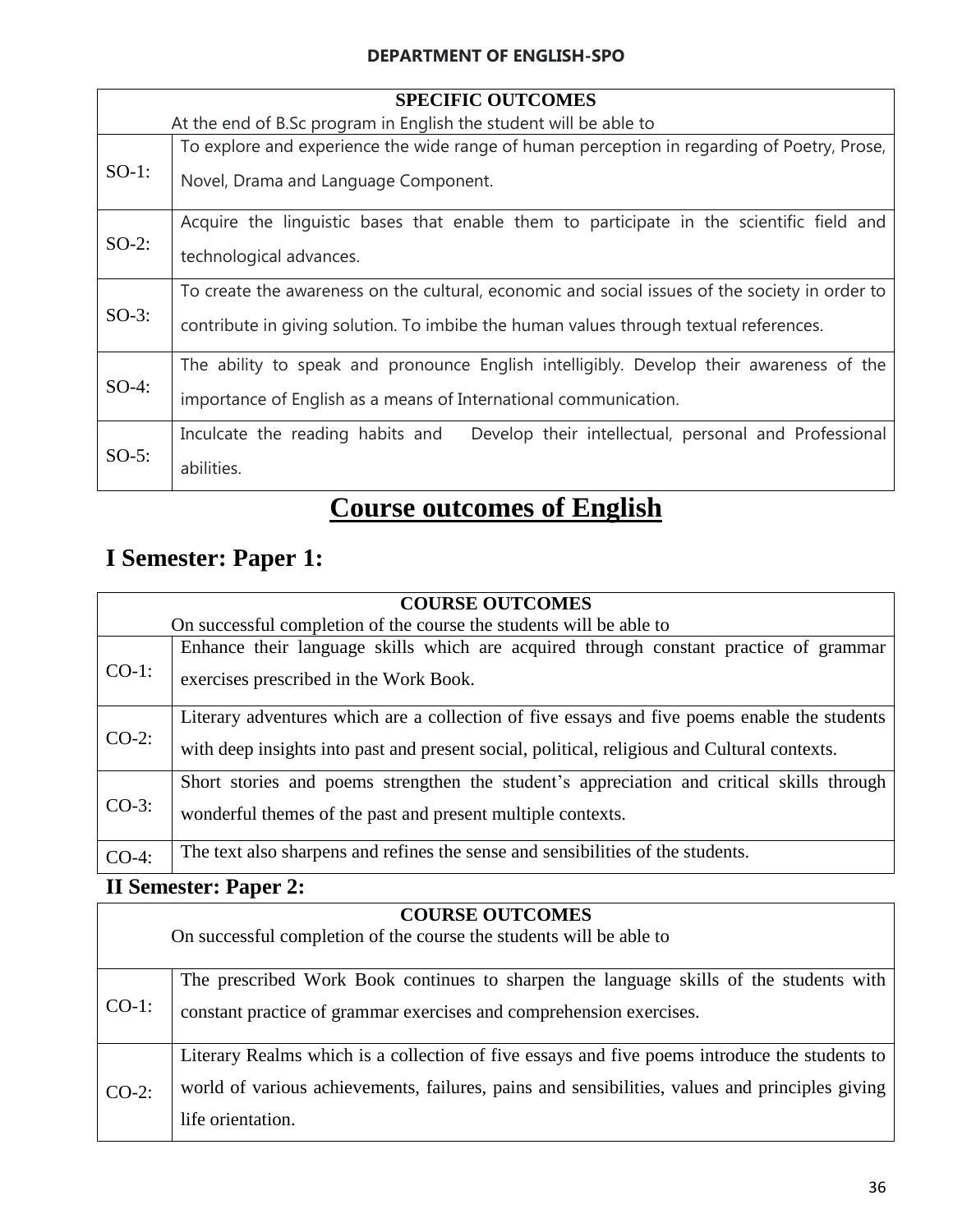# **III Semester: Paper 3:**

| <b>COURSE OUTCOMES</b> |                                                                                                                                                                                                                                                 |  |
|------------------------|-------------------------------------------------------------------------------------------------------------------------------------------------------------------------------------------------------------------------------------------------|--|
|                        | On successful completion of the course the students will be able to                                                                                                                                                                             |  |
| $CO-1$ :               | The prescribed Work Book enables the students to strengthen their writing skills with<br>paragraph writing, official letters, note making, Formal speeches, words and phrases in<br>Contemporary usage.                                         |  |
| $CO-2$ :               | Literary Inspirations for $3rd$ semester students blends a beautiful collection of short stories,<br>essays and poems which enable the students to sharpen their insights into tragedies, partition<br>problems, historical and political views |  |
| $CO-3$ :               | The prescribed poems sharpen the appreciative skills and Critical skills of the students.                                                                                                                                                       |  |

### **IV Semester: Paper 4:**

|          | <b>COURSE OUTCOMES</b>                                                                                                                                                                                                                 |  |
|----------|----------------------------------------------------------------------------------------------------------------------------------------------------------------------------------------------------------------------------------------|--|
|          | On successful completion of the course the students will be able to                                                                                                                                                                    |  |
| $CO-1$ : | The prescribed Work Book concentrates on sharpening the writing skills of the students such<br>as preparing Job application with C.V. reports, letters to newspapers and government<br>authorities, summary writing and essay writing. |  |
| $CO-2$ : | The students are able to enter into the job market and challenging life with much more<br>confidence with their communication skills and soft skills.                                                                                  |  |
| $CO-3$ : | 'Literary Inspirations' offers three One-Act plays which enable the students to improve their<br>perceptions of life, its challenges and opportunities.                                                                                |  |
| $CO-4$ : | The plays prone their deep insights into the problems of past and present society which<br>improves their preparation to enter into the challenging work.                                                                              |  |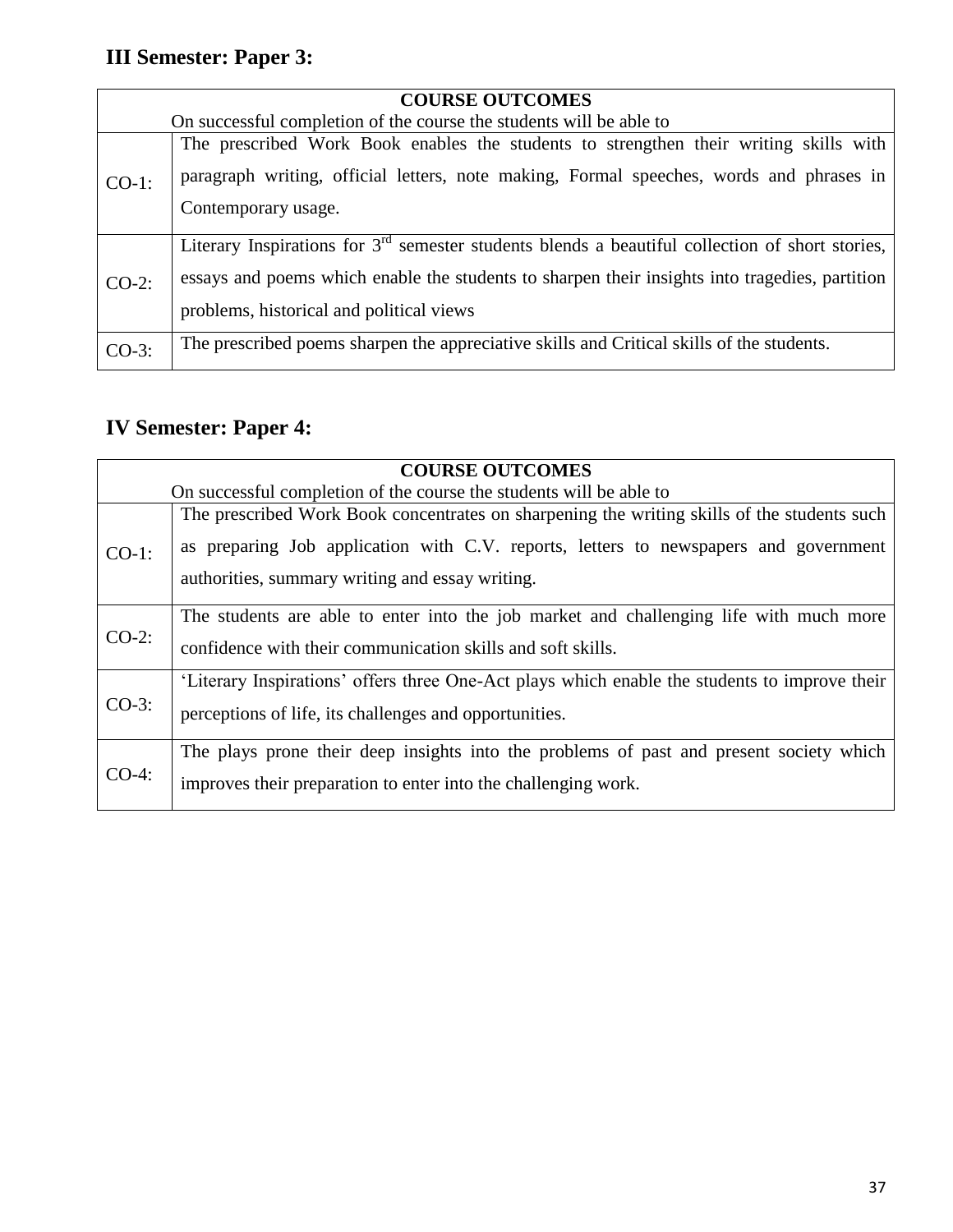### **Program specific outcomes: HINDI**

Hindi is the most popular and national language in India. The ability to speak and pronounce Hindi intelligibly. Develop their awareness of the importance of Hindi as a means of national communication.

#### **Course outcome of Hindi**

| Sl.            | <b>Programmes</b> | <b>Course out comes</b>                                                              |
|----------------|-------------------|--------------------------------------------------------------------------------------|
| No.            |                   |                                                                                      |
| $\mathbf{1}$   | I B.Sc I sem      | Upon the completion of the course the students will be able to learn in              |
|                | QP code: 11103    | poetry, grammar and translation                                                      |
|                |                   | They learn poems of ancient and modern literature.                                   |
|                |                   | Practice of grammar exercises.<br>$\bullet$                                          |
|                |                   | Practice of translation of paragraph in Hindi and Kannada.<br>$\bullet$              |
|                |                   | 12 poems enable the students with deep insights into past and present<br>٠           |
|                |                   | religious and cultural contexts.                                                     |
|                |                   | Basic learns of grammar relates to make perfect in Hindi.                            |
| $\overline{2}$ | I B.Sc II sem     | Upon the students continues to sharpen the language skills with<br>$\bullet$         |
|                | QP code: 10203    | constant practice of grammar exercises.                                              |
|                |                   | Able to learn prose, grammar and translation.<br>٠                                   |
|                |                   | Literary realms which is a collection of Gadya kusum by author Indira.               |
|                |                   | M.A and collection of 10 lessons to know the achievements, failures,                 |
|                |                   | pains and sensibilities, values and principles in giving life orientation.           |
|                |                   | Translation of Vanijya Hindi words to Kannada/ English by A.V.<br>$\bullet$          |
|                |                   | Narti.                                                                               |
| 3              | II B.Sc III sem   | Enable the students to strengthen their writing skills Kanda Kavya of<br>$\bullet$   |
|                | QP code: 11303    | Draupadi by Narendra Sharma is facilitated.                                          |
|                |                   | Literary inspirations for this semester students blends 2 beautiful                  |
|                |                   | collections of Sarkari patra and also Tippan and Alekhan.                            |
| $\overline{4}$ | II B.Sc IV sem    | The prescribed drama, functional Hindi and process writing.<br>٠                     |
|                | QP code:          | To the practice and skill improvement we kept drama that is Ek Aur                   |
|                |                   | Dronacharya, how to respect teachers in their life.                                  |
|                |                   | Functional Hindi letters are given to improve their writing and skills.<br>$\bullet$ |
|                |                   | Job orientation purpose we kept business letter to the students. Agency,             |
|                |                   | Bima Samban di, Bank, Naukari, Shikayati patra, Puchtan Sambandi.                    |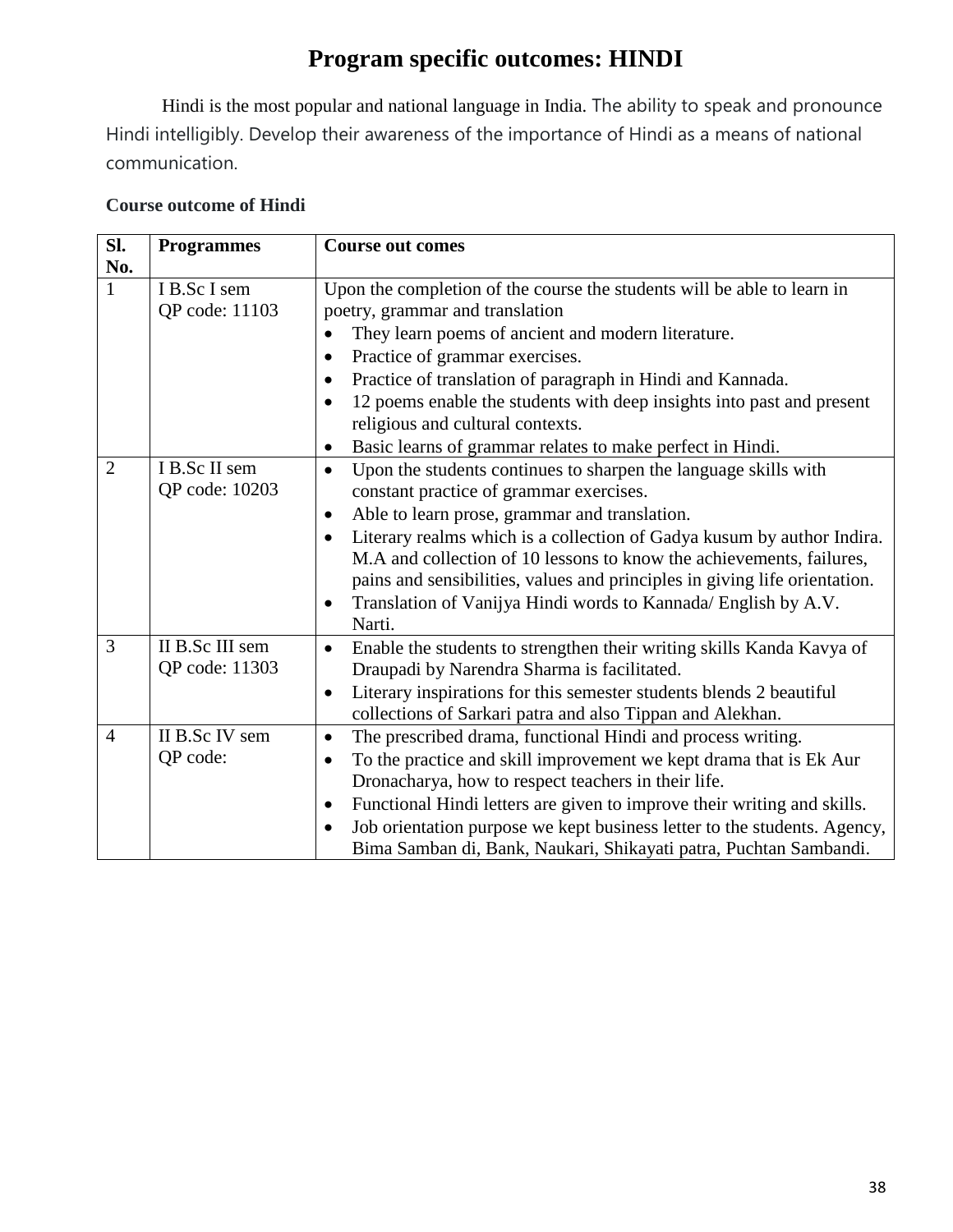#### **URDU**

#### **I Semester:**

**The text book entitled Armugan E-Adab: Part-I:** It consists of prose, poetry and novel- Nirmala by Premchand Munshi.

On successful completion of the course the students will be able to

| <b>COURSE OUTCOMES</b> |                                                                                                                   |
|------------------------|-------------------------------------------------------------------------------------------------------------------|
|                        | On successful completion of the course the students will be able to                                               |
| $CO-1$ :               | Learn about origin and evolution of Urdu language and history of Dakkani language (Old<br>Urdu).                  |
| $CO-2$ :               | From the study of prose and poetry, the students learn about the problems in life and the way<br>to resolve them. |
| $CO-3$ :               | They learn about patriotism.                                                                                      |
| $CO-4$ :               | They learn about nature and its beauty.                                                                           |
| $CO-5$ :               | Learn about the steps to write the Gazals.                                                                        |

#### **II Semester:**

#### **Here the text book is Armugam E-Adab: Part-II:**

| <b>COURSE OUTCOMES</b> |                                                                           |  |
|------------------------|---------------------------------------------------------------------------|--|
|                        | On successful completion of the course the students will be able to       |  |
| $CO-1$ :               | Learn about the satisfaction in sacrificing and helping others.           |  |
| $CO-2$ :               | Understand and how to live in present situation and focus for the future. |  |
| $CO-3$ :               | Learn about Founder of Aligarh Muslim University.                         |  |
| $CO-4$ :               | Learn about the translational techniques.                                 |  |
| $CO-5$ :               | Learn about Ramayana through poem.                                        |  |
| $CO-6$ :               | Learn about famous poets of Urdu language.                                |  |

#### **III Semester:**

**Text book titled Ganjeena-E-Adab: Part-I:** It consists of prose, poetry, short stories and gazals.

| <b>COURSE OUTCOMES</b> |                                                                           |  |
|------------------------|---------------------------------------------------------------------------|--|
|                        | On successful completion of the course the students will be able to       |  |
| $CO-1$ :               | Learn about the interconnection between religion, science and philosophy. |  |
| $CO-2$ :               | Learn about the real situation in life.                                   |  |
| $CO-3$ :               | New Urdu literature and gazals.                                           |  |
| $CO-4$ :               | A short story from Premchand Munshi develops reading habit in students.   |  |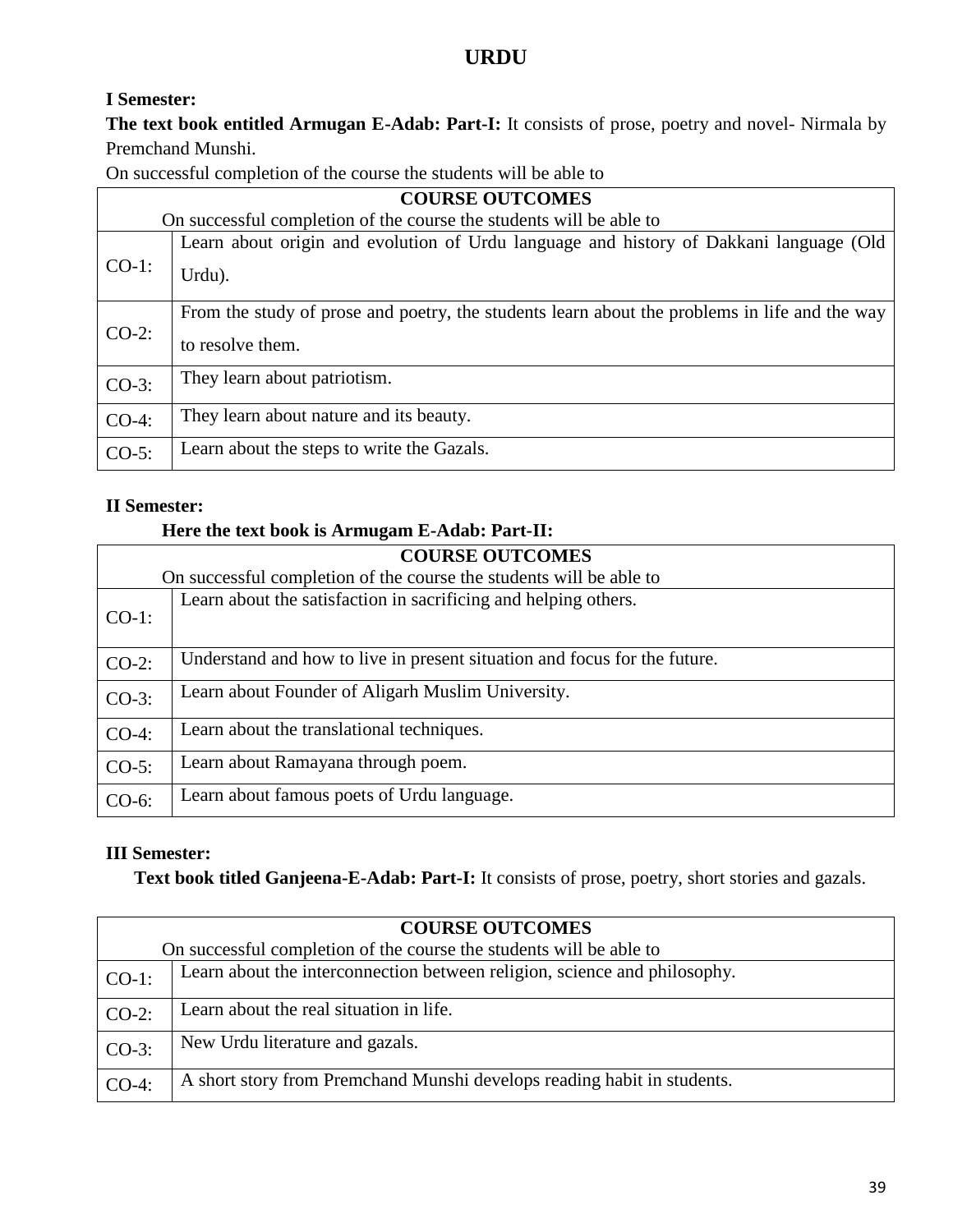#### **IV Semester: Text book titled Ganjeena-E-Adab: Part-II**

| <b>COURSE OUTCOMES</b><br>On successful completion of the course the students will be able to |                                                                          |  |
|-----------------------------------------------------------------------------------------------|--------------------------------------------------------------------------|--|
| $CO-1$ :                                                                                      | Learn about history of Islamic kingdom and its effect on Indian culture. |  |
| $CO-2$ :                                                                                      | Benefits of reading books and gazals.                                    |  |
| $CO-3$ :                                                                                      | From the drama-Dharwaje Khol Do-students lean ethics in life.            |  |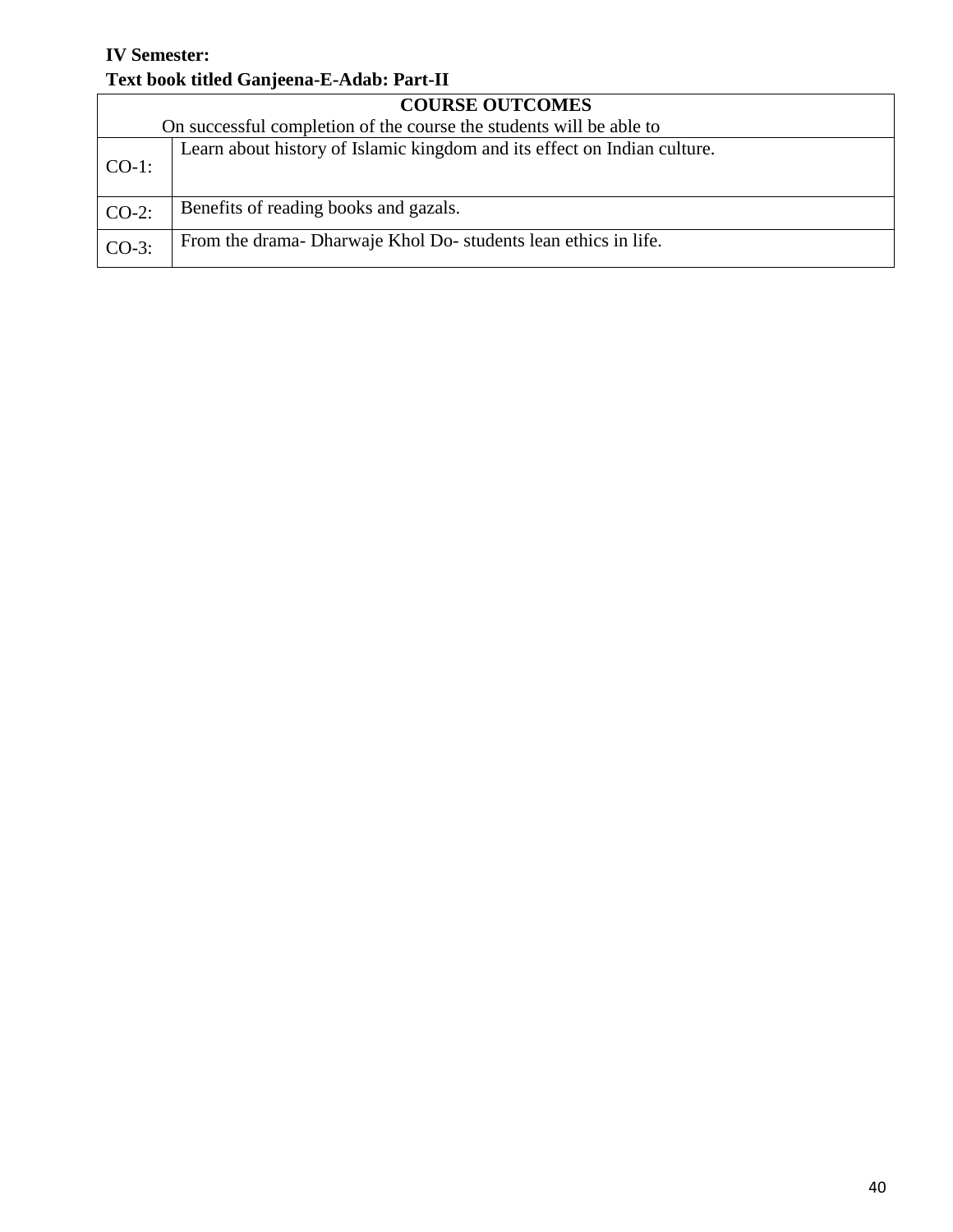#### **COMPULSORY SUBJECTS FOR ALL THE COMBINATIONS**

#### **I Semester: CONSTITUTION OF INDIA**

|          | <b>COURSE OUTCOMES</b><br>On successful completion of the course the students will be able to |  |  |
|----------|-----------------------------------------------------------------------------------------------|--|--|
| $CO-1$ : | Understand the emergence and evolution of Indian Constitution.                                |  |  |
| $CO-2$ : | Understand the structure and composition of Indian Constitution.                              |  |  |
| $CO-3$ : | Understand and analyse federalism in the Indian Context.                                      |  |  |
| $CO-4$ : | Analyse Panchayath Raj institutions as a medium of decentralization.                          |  |  |
| $CO-5$ : | Understand and analyse the three organs of the state in the contemporary scenario.            |  |  |
| $CO-6$ : | Understand and evaluate the Indian political Scenario amidst the emerging                     |  |  |
|          | Challenges.                                                                                   |  |  |

### **II Semester: ENVIRONMENTAL STUDIES**

#### **Course outcome**

|                                                                     | <b>COURSE OUTCOMES</b>                                                                           |
|---------------------------------------------------------------------|--------------------------------------------------------------------------------------------------|
| On successful completion of the course the students will be able to |                                                                                                  |
|                                                                     | Able to understand and examine all sides of environmental issues and apply from all the          |
|                                                                     | disciplines such as engineering, commerce, science, arts and religion to create informed         |
| $CO-1$ :                                                            | opinions about how to interact and how they are intertwined with the environment on both a       |
|                                                                     | personal and social level.                                                                       |
| $CO-2$ :                                                            | Know types of Natural resources and role of an individual in the conservation of natural         |
|                                                                     | resources.                                                                                       |
| $CO-3$ :                                                            | Understand the concept of ecosystem, food chains, food webs and ecological pyramids.             |
| $CO-4$ :                                                            | Understand biodiversity and its conservation.                                                    |
| $CO-5$ :                                                            | Get the knowledge of genetic, species and ecosystem diversity.                                   |
|                                                                     | Know hot spots of biodiversity in India, threats to biodiversity, endangered and endemic         |
| $CO-6$ :                                                            | species of India.                                                                                |
| $CO-7:$                                                             | Understand causes, effects and control measures of environmental pollutions like air             |
|                                                                     | pollution, water pollution, soil pollution, marine pollution, noise pollution, thermal pollution |
|                                                                     | and nuclear hazards.                                                                             |
| $CO-8$ :                                                            | Understand causes, effects and control measures of solid waste management.                       |
| $CO-9$ :                                                            | Get the knowledge of disaster management, disasters like earthquake, cyclone and landslides.     |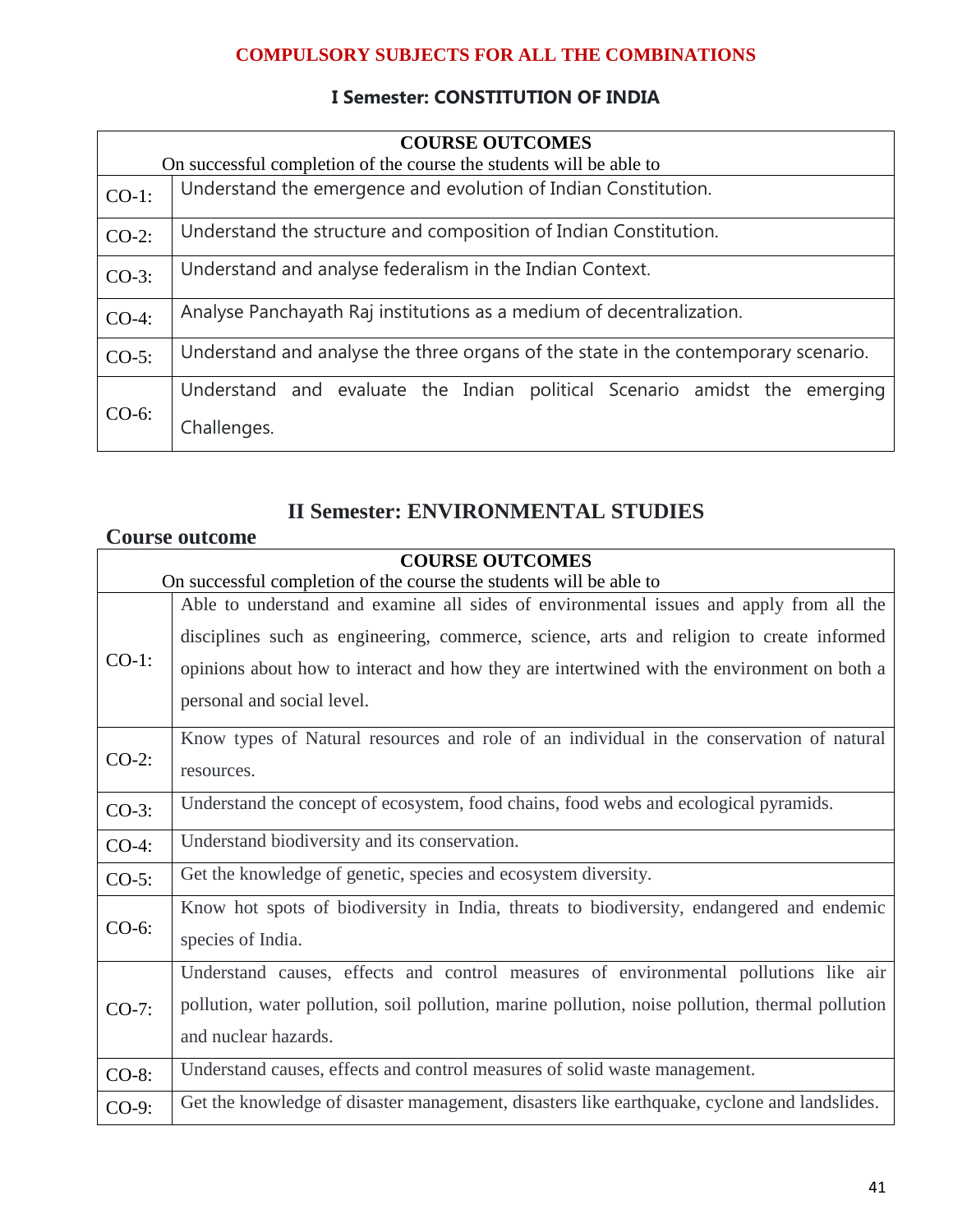| $CO-10$ : | Know the interrelationship between social issues and environment, environmental ethics;         |
|-----------|-------------------------------------------------------------------------------------------------|
|           | issues and possible solutions.                                                                  |
| $CO-11$ : | Know environment protection act, air act, water act, wildlife protection act, forest protection |
|           | act, public awareness on various environmental issues.                                          |
| $CO-1$ :  | Understand human population and its association with environment, Role of information           |
|           | technology in environment and human health.                                                     |
| $CO-13$ : | Get the practical knowledge through field work by visiting river, forest, grassland and pond.   |

#### **III Semester: SOCIAL SCIENCE MANAGEMENT**

### **Course Outcomes of Social Science Management**

|          | <b>COURSE OUTCOMES</b>                                                                   |  |  |
|----------|------------------------------------------------------------------------------------------|--|--|
|          | On successful completion of the course the students will be able to                      |  |  |
| $CO-1$ : | Promote nationalism in young minds with the discussions of first world war, Khilafath    |  |  |
|          | movement, Non-cooperation, Civil disobedience movement, Salt Satyagraha.                 |  |  |
| $CO-2$ : | Understand movement of the peasants, workers and tribes.                                 |  |  |
| $CO-3$ : | Understand the power sharing in democracy.                                               |  |  |
| $CO-4$ : | Understand the decentralization of power, national unity, and accommodation of different |  |  |
|          | social groups in the democracy.                                                          |  |  |
| $CO-5$ : | Understand the knowledge of development, national income and per capita income.          |  |  |
| $CO-6$ : | Understand the knowledge of development indicators like PCI, IMR and other income and    |  |  |
|          | health indicators, human development indicators.                                         |  |  |
| $CO-7$ : | Understand how India becomes globalized. Impact of globalization on different sectors.   |  |  |
|          |                                                                                          |  |  |
| CO-8:    | Understand family system, evils of caste system.                                         |  |  |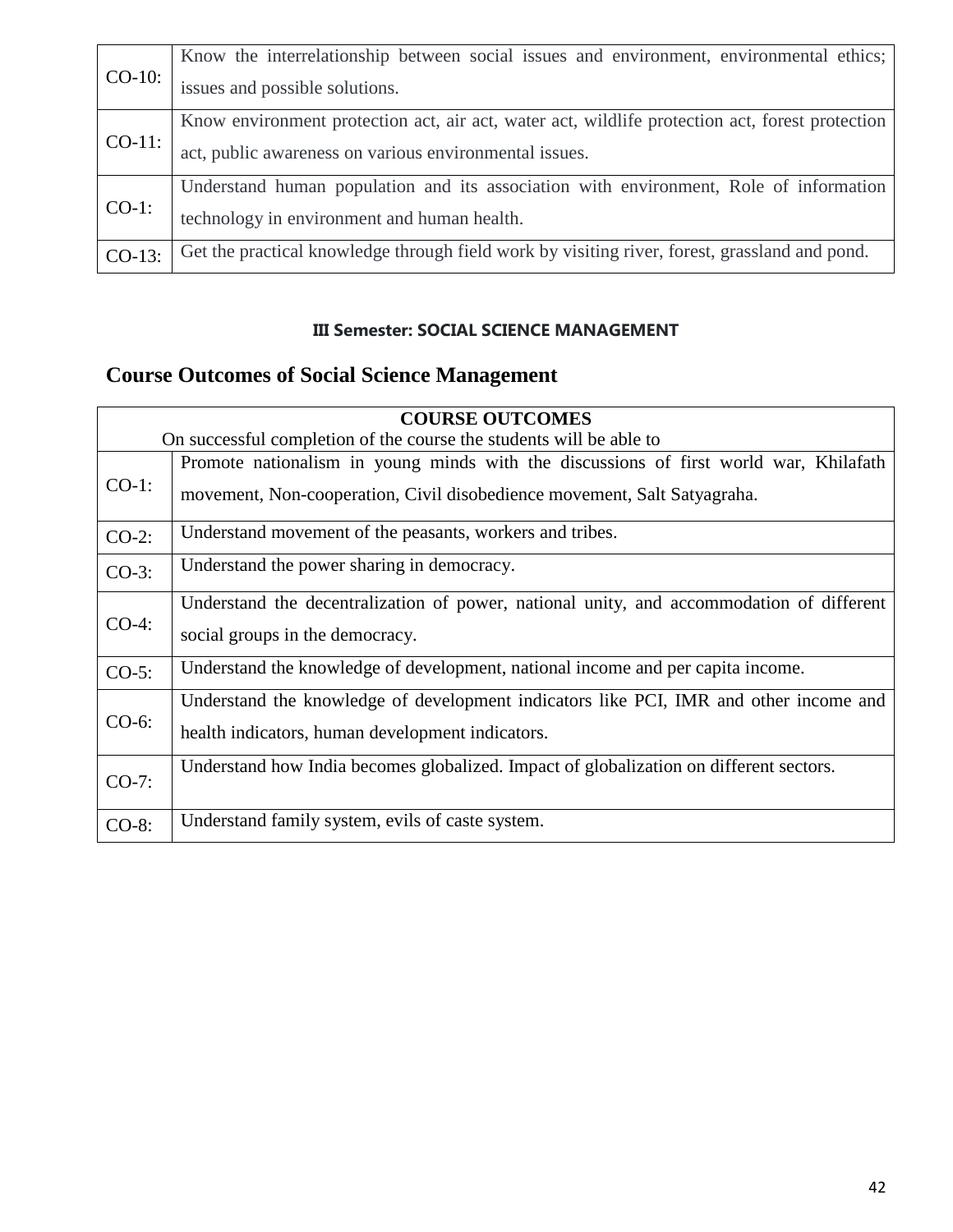#### **IV Semester: Course: COMPUTER APPLICATION (Compulsory)**

| <b>Specific Programme Outcomes</b>                                       |                                                                                                                                                                                   |  |
|--------------------------------------------------------------------------|-----------------------------------------------------------------------------------------------------------------------------------------------------------------------------------|--|
| On successful completion of the B.Sc course the students will be able to |                                                                                                                                                                                   |  |
| $PO-1$ :                                                                 | The aim of computer application is to provide students with an opportunity to develop and<br>understand the basic operation of computer system and computer application software. |  |
| $PO-2$ :                                                                 | Computers have become an important part of education, industries, entertainment, hospital,<br>bank and data processing etc. They are being used to keep the records.              |  |
| $PO-3:$                                                                  | Learn the basics of computer hardware, software and networking.                                                                                                                   |  |
| $PO-4:$                                                                  | Develop basic skills of windows and Microsoft office and for creating your own pages.                                                                                             |  |
| $PO-5$ :                                                                 | Learn computer safely and you will consider ethical issues related to computer usage.                                                                                             |  |

| <b>Student Learning Outcomes– Computer Application</b> |                         |                                                                                                                                                                                                                                                                                                                                                                                                                                                                                                                                                                                                                                                                                                                                                                                                                                                                                                                                                                                                                                                                                                                                                                                                                                                                                                                                                                                                                                                                                                                                                                                                                                                                                |
|--------------------------------------------------------|-------------------------|--------------------------------------------------------------------------------------------------------------------------------------------------------------------------------------------------------------------------------------------------------------------------------------------------------------------------------------------------------------------------------------------------------------------------------------------------------------------------------------------------------------------------------------------------------------------------------------------------------------------------------------------------------------------------------------------------------------------------------------------------------------------------------------------------------------------------------------------------------------------------------------------------------------------------------------------------------------------------------------------------------------------------------------------------------------------------------------------------------------------------------------------------------------------------------------------------------------------------------------------------------------------------------------------------------------------------------------------------------------------------------------------------------------------------------------------------------------------------------------------------------------------------------------------------------------------------------------------------------------------------------------------------------------------------------|
| <b>Course Code</b>                                     | <b>Course Name</b>      | <b>Learning Outcome</b>                                                                                                                                                                                                                                                                                                                                                                                                                                                                                                                                                                                                                                                                                                                                                                                                                                                                                                                                                                                                                                                                                                                                                                                                                                                                                                                                                                                                                                                                                                                                                                                                                                                        |
|                                                        | Computer<br>Application | After the completion of this course, students will be able to:<br>Understand the role of computer, its characteristics, its type,<br>$\bullet$<br>about input/output devices, about hard disk, types of languages,<br>merits and demerits of all the language.<br>Course objectives: A successful students will be able to<br>$\bullet$<br>understand the basic components of a computer operating system<br>and the interaction among the various components.<br>The primary objective of MS Word is to enable you, the user, to<br>create and edit documents. You can easily create and maintain<br>mailing lists, create personalized documents and create news<br>letters in word. It also helps you send documents to a groups of<br>people for feedback.<br>The MS Excel to represent numeric data in multiple formats.<br>$\bullet$<br>Differentiate between formulas and functions in excel. Used at<br>least four functions that are stored in excel. Access and<br>manipulate data using the database<br>functions of excel.<br>In Microsoft PowerPoint Creation of presentation slides to<br>convey the meaningful information.<br>Microsoft access is an information management tool that helps<br>you store information for references, reporting and analysis and<br>it also helps u analyse large amounts of information and manage<br>and related data more efficiently than Microsoft excel or other<br>spreadsheet applications.<br>The internet is the giant public network that we connect to with<br>mobile phone computers, tablets or other devices and find wed<br>pages such as Facebook and Google. Creation of web pages<br>using templates e-mail. |